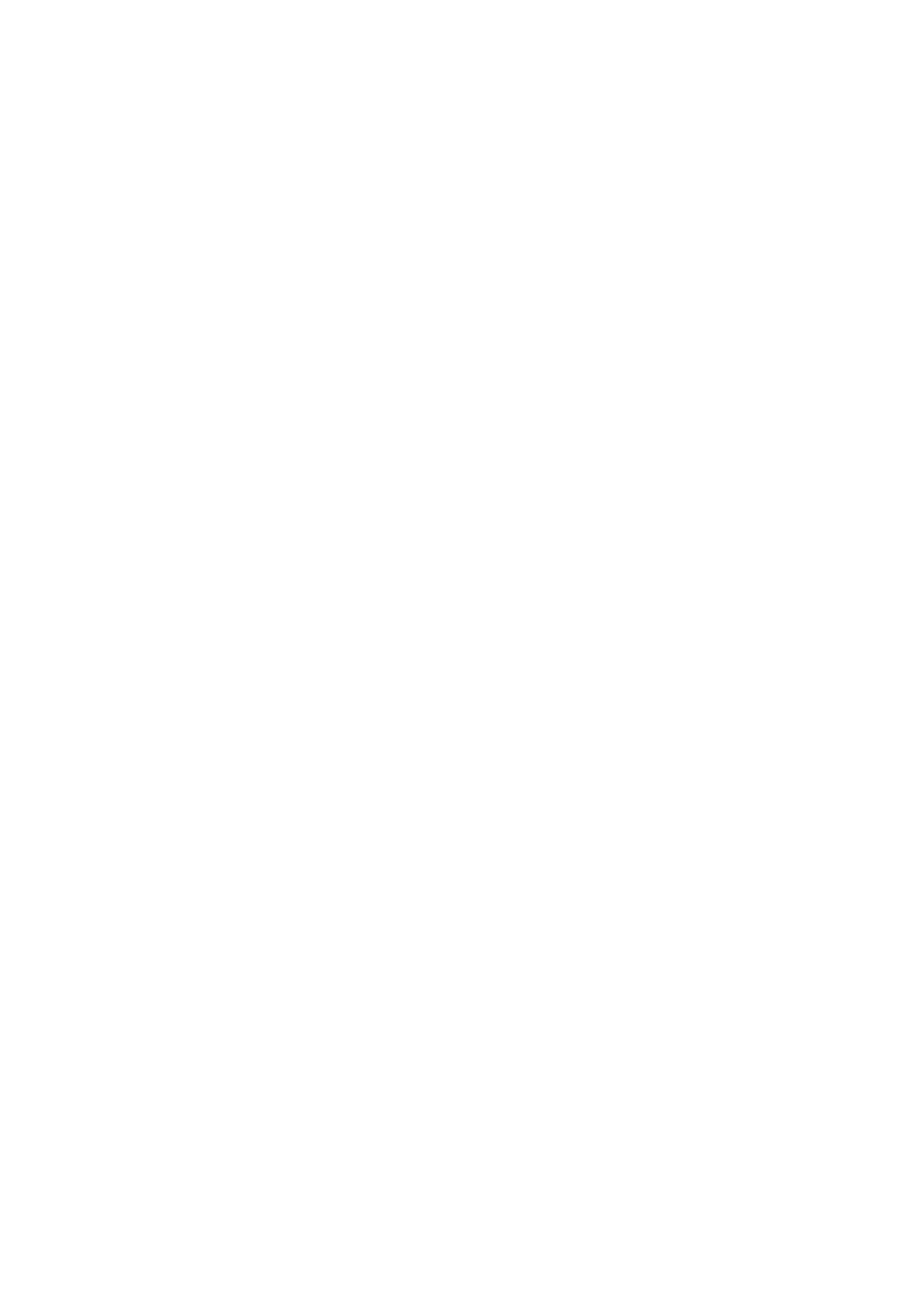### **Purpose of the Plan Change**

The aim of the plan change is to set a management regime for surface water and groundwater resources of the Lindis catchment and the Bendigo-Tarras Basin that gives effect to the NPSFM.

The plan change builds on existing provisions of the operative Water Plan for managing surface water and groundwater by:

- Setting a management regime (allocation limits and minimum flow) for surface water and connected groundwater in the Lindis catchment;
- Setting maximum allocation limits for specified aquifers within the Bendigo-Tarras Basin (Ardgour Valley, Bendigo, and Lower Tarras aquifers);
- Mapping the minimum flow catchment boundaries and location of the monitoring site associated with the Lindis River in the B-series of the Water Plan maps; and
- Mapping the boundaries of the Bendigo-Tarras Basin aquifers and amending the boundaries of the Lindis Alluvial Ribbon Aquifer in the C-series of the Water Plan maps.

Proposed Plan Change 5A was publicly notified in the Otago Daily Times on 8 August 2015 and submissions closed on Friday 4 September 2015. Eighty-one submissions were received by the Otago Regional Council (ORC).

ORC released the Summary of Decisions Requested and called for further submissions on Saturday 27 September 2015, with further submissions closing on Friday 9 October 2015. There were 6 further submissions received.

#### **Purpose of this report**

The Section 42A report assists the decision making process by summarising the main matters raised in submissions on Proposed Plan Change 5A (Lindis: Integrated water management), and identifies key questions which the Hearing Committee must consider in order to make their recommendations to the ORC.

#### **Structure of this report**

This Section 42A report contains seven separate chapters, grouped according to the major themes that emerged from the submissions received. Submitter requests relating to the overall approach of the plan change are discussed in Chapter 1. Chapters 2 and 3 provide an overview of requests relating to the management of surface water and groundwater. Requests relating to the implementation of Proposed Plan Change 5A are addressed in Chapter 4, while requests relating to the process for developing the plan change proposal are set out in Chapter 5. Other submitter requests, including requests for minor and consequential amendments and requests relating to matters beyond the scope of the plan change, are addressed in the remaining chapters of the report.

Each chapter starts with a brief description of relevant Water Plan provisions and aspects of the plan change, followed by an overview of related submitter requests. For major themes, information is provided about the constraints within which decisions must be made, including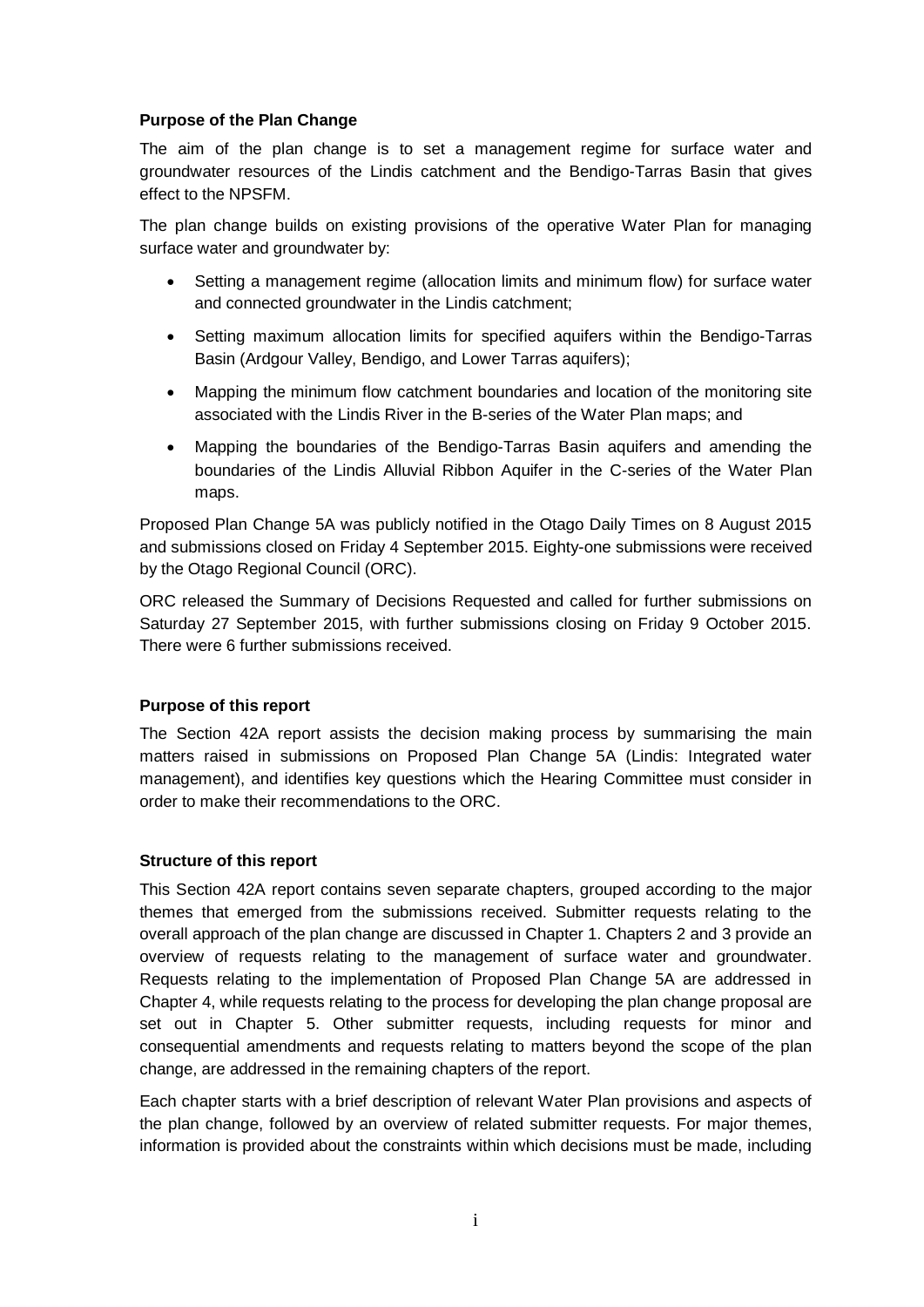the relationship between different parts of the document and some of the consequences of particular changes requested.

Provisions that did not receive submissions are not discussed, but may require consequential change.

#### **Documents referred to in this report**

This report should be read in conjunction with the following documents:

- Proposed Plan Change 5A (Lindis: Integrated water management) (8 August 2015)
- Summary of Decisions Requested (submissions and further submissions) (9 December 2015)
- Section 32 Evaluation Report: Consideration of alternatives, benefits and costs (8 August 2015)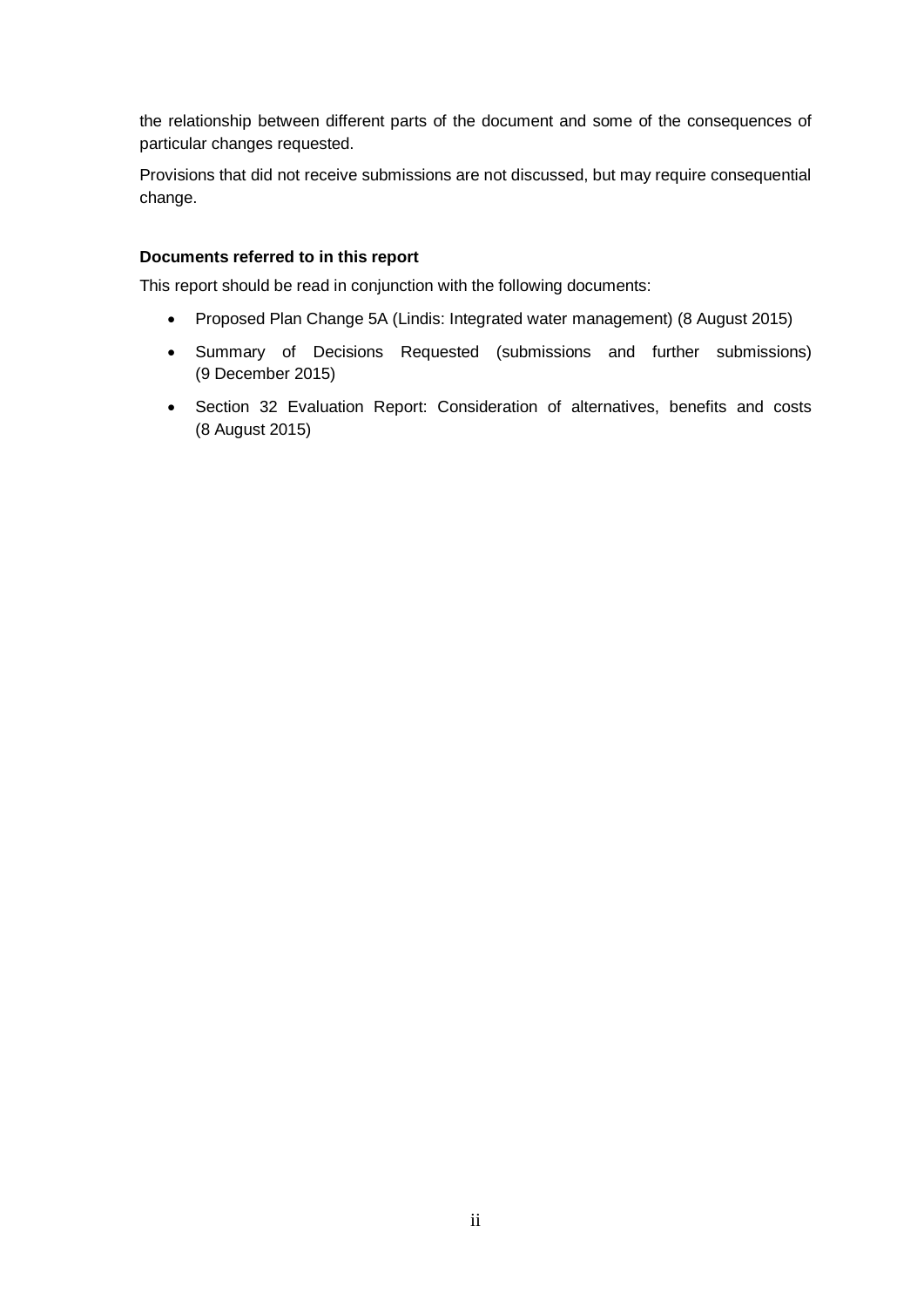# **Abbreviations**

| Refers to about-to-expire permits under Section 413<br>(1)(c) of the Resource Management Act 1991. (Includes<br>mining privileges within the meaning of Section 2 of the<br>Water and Soil Conservation Amendment Act 1971 and<br>rights granted or authorised under the Water and Soil<br>Conservation Act 1967 in substitution for a mining<br>privilege.) |
|--------------------------------------------------------------------------------------------------------------------------------------------------------------------------------------------------------------------------------------------------------------------------------------------------------------------------------------------------------------|
| downstream                                                                                                                                                                                                                                                                                                                                                   |
| Litres per second                                                                                                                                                                                                                                                                                                                                            |
| Mean annual low flow                                                                                                                                                                                                                                                                                                                                         |
| Mean annual recharge                                                                                                                                                                                                                                                                                                                                         |
| Million cubic metres per year                                                                                                                                                                                                                                                                                                                                |
| National Policy Statement for Freshwater Management<br>2014                                                                                                                                                                                                                                                                                                  |
| National Policy Statement for Renewable Energy<br>Generation 2011                                                                                                                                                                                                                                                                                            |
| <b>Otago Regional Council</b>                                                                                                                                                                                                                                                                                                                                |
| Proposed Plan Change 5A (Lindis: Integrated water<br>management)                                                                                                                                                                                                                                                                                             |
| <b>Resource Management Act 1991</b>                                                                                                                                                                                                                                                                                                                          |
| <b>Regional Policy Statement</b>                                                                                                                                                                                                                                                                                                                             |
| State Highway 8                                                                                                                                                                                                                                                                                                                                              |
| upstream                                                                                                                                                                                                                                                                                                                                                     |
| Regional Plan: Water for Otago                                                                                                                                                                                                                                                                                                                               |
| Resource consent to take water in accordance with<br>Section 87(d) of the Resource Management Act 1991                                                                                                                                                                                                                                                       |
|                                                                                                                                                                                                                                                                                                                                                              |
| A reference to a segment of the Water Plan.                                                                                                                                                                                                                                                                                                                  |
| A section of the RMA.                                                                                                                                                                                                                                                                                                                                        |
|                                                                                                                                                                                                                                                                                                                                                              |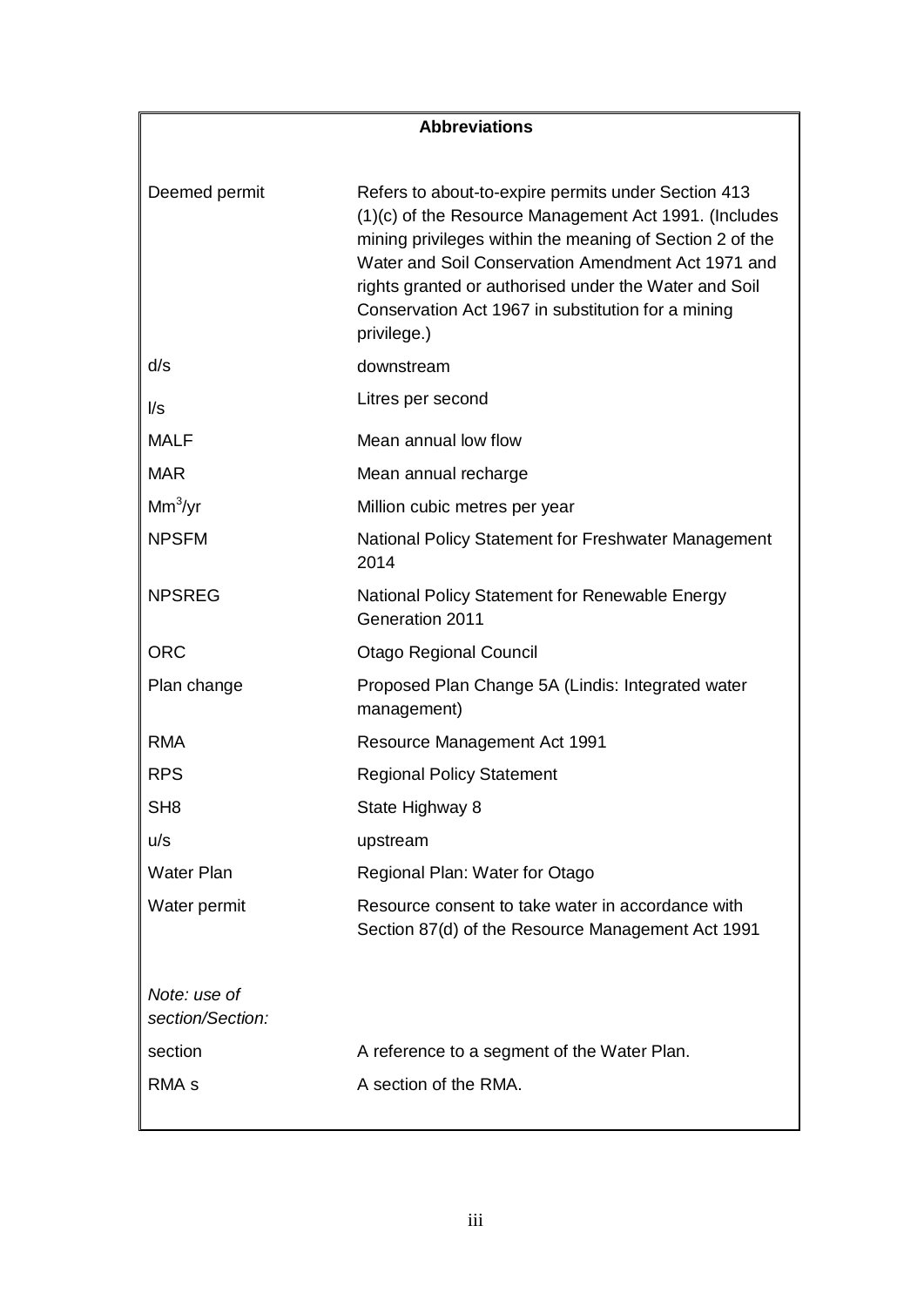# **Table of Contents**

| $\mathbf{1}$ . |      | APPROACH TO ACHIEVING SUSTAINABLE MANAGEMENT OF LINDIS WATER RESOURCES  2                                                                                                            |  |
|----------------|------|--------------------------------------------------------------------------------------------------------------------------------------------------------------------------------------|--|
|                | 1.1. |                                                                                                                                                                                      |  |
| 2.             |      | MANAGEMENT REGIME FOR THE SURFACE WATER RESOURCES OF THE LINDIS CATCHMENT 9                                                                                                          |  |
|                | 2.1. |                                                                                                                                                                                      |  |
|                | 2.2. |                                                                                                                                                                                      |  |
|                | 2.3. |                                                                                                                                                                                      |  |
|                | 2.4. |                                                                                                                                                                                      |  |
|                | 2.5. |                                                                                                                                                                                      |  |
| 3.             |      | MANAGEMENT REGIME FOR THE GROUNDWATER RESOURCES OF THE LINDIS CATCHMENT AND                                                                                                          |  |
|                | 3.1. | Management of the Bendigo, Lower Tarras and Ardgour Valley Aquifers 23                                                                                                               |  |
|                | 3.2. |                                                                                                                                                                                      |  |
| $\mathbf{4}$ . |      |                                                                                                                                                                                      |  |
|                | 4.1. |                                                                                                                                                                                      |  |
|                | 4.2. |                                                                                                                                                                                      |  |
|                | 4.3. |                                                                                                                                                                                      |  |
|                | 4.4. |                                                                                                                                                                                      |  |
| 5.             |      |                                                                                                                                                                                      |  |
|                | 5.1. |                                                                                                                                                                                      |  |
|                | 5.2. |                                                                                                                                                                                      |  |
| 6.             |      |                                                                                                                                                                                      |  |
|                | 6.1. |                                                                                                                                                                                      |  |
| 7.             |      |                                                                                                                                                                                      |  |
|                |      |                                                                                                                                                                                      |  |
|                |      | <b>APPENDIX 1: NATIONAL POLICY STATEMENT FOR FRESHWATER MANAGEMENT 2014 - SECTION B.</b><br>APPENDIX 2: ASSESSMENT OF ANTICIPATED OUTCOMES OF DIFFERENT MINIMUM FLOW OPTIONS AGAINST |  |
|                |      |                                                                                                                                                                                      |  |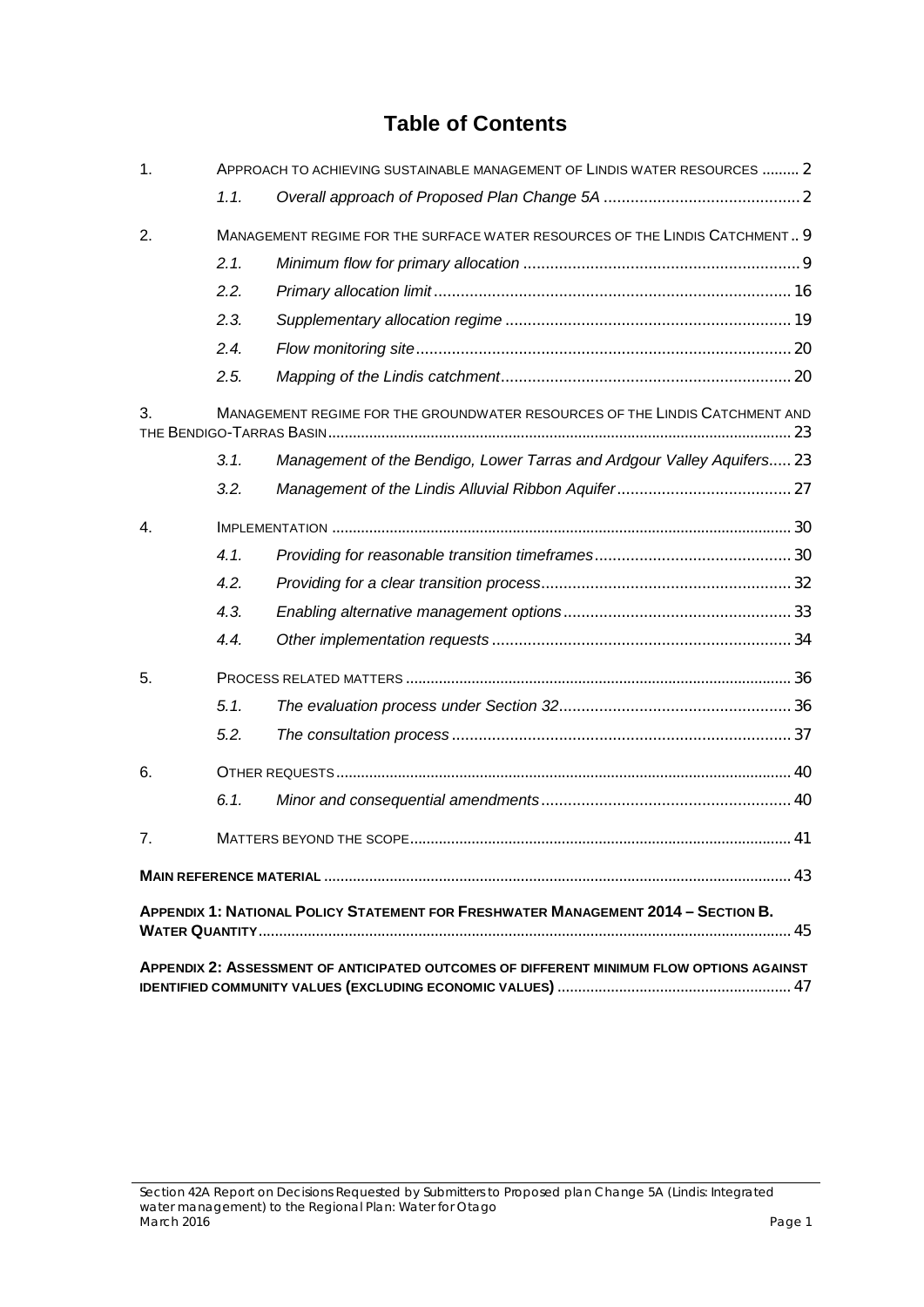# <span id="page-6-0"></span>**1. Approach to achieving sustainable management of Lindis water resources**

This chapter provides an overview of submitter requests relating to the overall approach of Proposed Plan Change 5A (Lindis: Integrated water management) to the Water Plan.

# <span id="page-6-1"></span>**1.1. Overall approach of Proposed Plan Change 5A**

Proposed Plan Change 5A seeks to achieve the purpose of the Resource Management Act 1991 (RMA) and give effect to the National Policy Statement for Freshwater Management 2014 (NPSFM).

Proposed Plan Change 5A proposes an integrated approach to the management of the groundwater and surface water resources of the Lindis Catchment and the groundwater of the Bendigo-Tarras Basin, recognising the hydraulic connections between these water bodies and the inter-dependencies of the values and ecosystems they support. In doing so the plan change seeks to provide water users with a workable regime for sustaining these resources and enabling the Lower Tarras, Bendigo and Ardgour Valley Aquifers to be used appropriately as an alternative source of irrigation water, thereby easing the demand for surface water from the Lindis River.

# **1.1.1. Summary**

For detail of the submissions received relating to the overall approach of the proposed plan change, refer to:

| Provision<br>Code | Provision                                                                   | Page(s) of<br>Proposed<br>Plan<br>Change | Page(s)of<br>Summary of<br><b>Decisions</b><br>Requested | Page(s) of<br>Section 32<br>Evaluation<br>Report |
|-------------------|-----------------------------------------------------------------------------|------------------------------------------|----------------------------------------------------------|--------------------------------------------------|
| 1                 | <b>General Support</b>                                                      | Whole                                    | $1 - 3$                                                  | Whole                                            |
| 2                 | <b>General Opposition</b>                                                   | Whole                                    | $4 - 8$                                                  | Whole                                            |
| 6                 | Schedule 2A - 1 Oct to 31 May minimum<br>flow for primary allocation        | 10                                       | $9 - 36$                                                 | $5 - 15$                                         |
| 7                 | Schedule 2A - 1 June to 30 September<br>minimum flow for primary allocation | 10                                       | $36 - 38$                                                | $5 - 15$                                         |
| 8                 | Primary allocation limit                                                    | 10                                       | 38-43                                                    | $5 - 15$                                         |
| 35                | Schedule 2B – Supplementary allocation                                      | 10                                       | 43-44                                                    | $5 - 15$                                         |
| 36                | Rule 12.1.4 and mapping of the Lindis<br>catchment                          | $6 - 7$                                  | 45-49                                                    | $5 - 15$                                         |
| 16                | Schedule 2C – Lindis Alluvial Ribbon<br>Aquifer                             | 11                                       | 50                                                       | $5 - 15$                                         |
| 37                | Schedule 4A - Maximum allocation limits                                     | 12                                       | 50                                                       | $5 - 15$                                         |
| 38                | Schedule 4B.2 - Restrictions on<br>groundwater takes                        | 12                                       | $51 - 53$                                                | $5 - 15$                                         |
| 5                 | Policy 6.4.5, incl. transition timeframes                                   | $2 - 3$                                  | 54-61                                                    | 15                                               |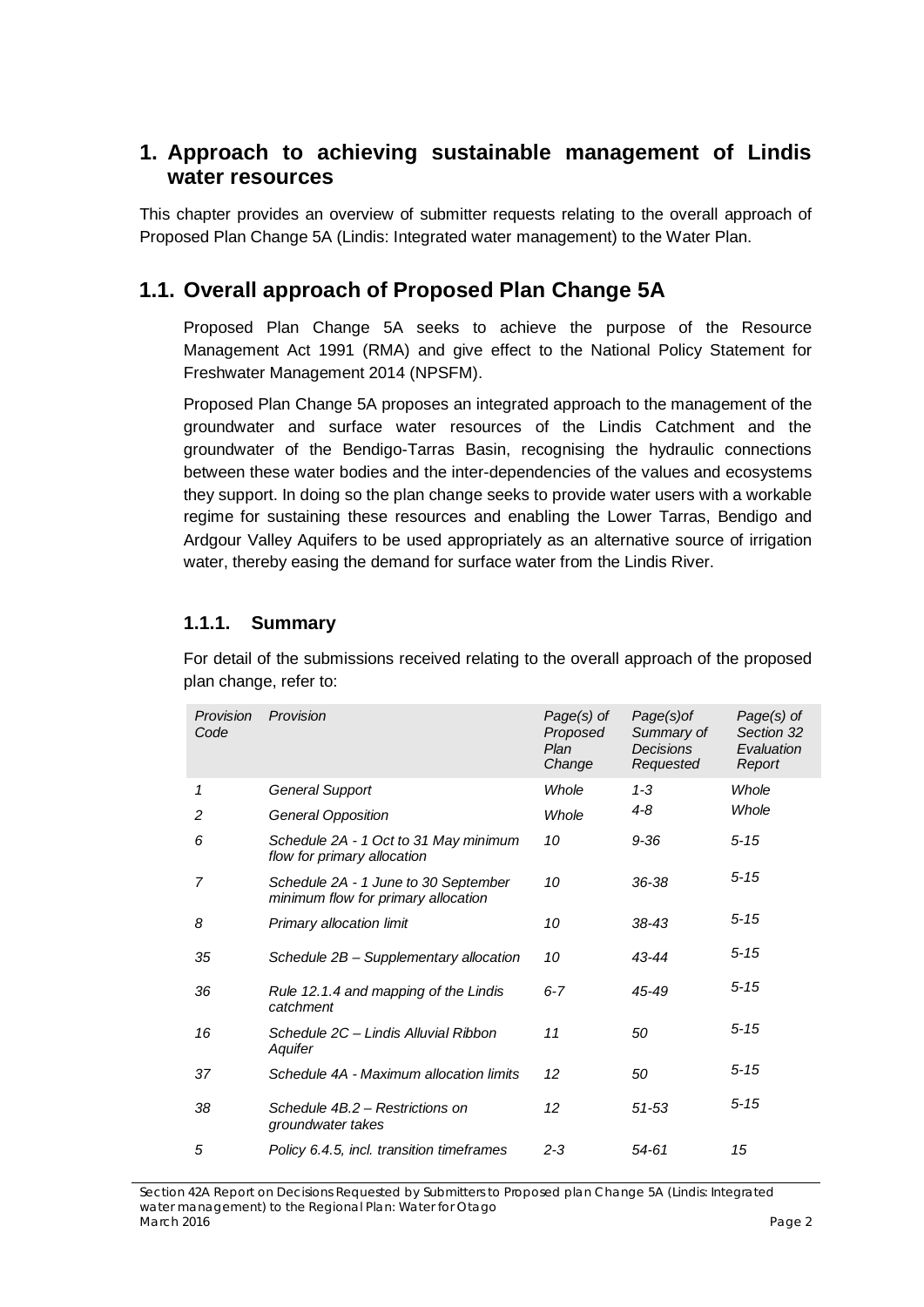A summary of the decisions requested follows:

- A need to achieve the purpose of the RMA, to give effect to the NPSFM, and to be consistent with the objectives and policies of the Regional Policy Statement (RPS), the Proposed RPS and the Water Plan.
- A need to protect existing use rights or existing investment.
- A need to have certainty when replacing deemed permits.
- A need to use the best available science and knowledge.
- A need to apply a precautionary approach to freshwater management.

# **1.1.2. Information to assist decision making**

### *1.1.2.1 Achieving the purpose of the Resource Management Act 1991*

RMA s5 seeks to enable "*people and communities to provide for their social, economic, and cultural well-being and for their health and safety while:*

- *(a) Sustaining the potential of natural and physical resources (excluding minerals) to meet the reasonably foreseeable needs of future generations; and*
- *(b) Safeguarding the life-supporting capacity of air, water, soil, and [ecosystem;](https://en.wikipedia.org/wiki/Ecosystem) and*
- *(c) Avoiding, remedying or mitigating any adverse effects of activities on the [environment.](https://en.wikipedia.org/wiki/Natural_environment)*"

The Environment Court in *[Blakeley Pacific Ltd v Western Bay of Plenty DC](http://www.westlaw.co.nz/maf/wlnz/app/document?docguid=I466c31b111a411e18eefa443f89988a0&&src=doc&hitguid=I518fb2c1118511e18eefa443f89988a0&snippets=true&startChunk=1&endChunk=1&isTocNav=true&tocDs=AUNZ_NZ_LEGCOMM_TOC%23anchor_I518fb2c1118511e18eefa443f89988a0)* [2011] NZEnvC 354 held that it was not correct that RMA [s5](http://www.westlaw.co.nz/maf/wlnz/app/document?docguid=I663ce681e12d11e08eefa443f89988a0&&src=rl&hitguid=I669e49b8e00611e08eefa443f89988a0&snippets=true&startChunk=1&endChunk=1&isTocNav=true&tocDs=AUNZ_NZ_LEGCOMM_TOC%23anchor_I669e49b8e00611e08eefa443f89988a0) was meant to enable landowners only and that the RMA, by the phrase "people and communities", recognises that there may be different groups within New Zealand with different views. The Environment Court has upheld this view in *Manawatu-Whanganui Regional Council v Day* [2012] NZEnvC 182 stating that enabling people and communities to provide for their economic well-being is not absolute or necessarily even predominant, and that economic well-being must be able to co-exist with the purposes in subparagraphs a), b), and c) of RMA s5.

Accordingly, the plan change should achieve the purpose and principles of the RMA by safeguarding the social, cultural and environmental values supported by the Lindis, while at the same time enabling socio-economic activity in the Lindis catchment.

### *1.1.2.2 Giving effect to the National Policy Statement for Freshwater Management 2014*

The NPSFM requires ORC to set environmental flows and/or levels for all freshwater management units in its region. The NPSFM states that these environmental flows and/or levels must include an allocation limit and a minimum flow (or other flow/s) for rivers and streams, and an allocation limit and minimum water level (or other level/s) for all other freshwater management units. The environmental flows and/or levels set under the requirements of the NPSFM must give effect to objectives B1, B2 and B3 of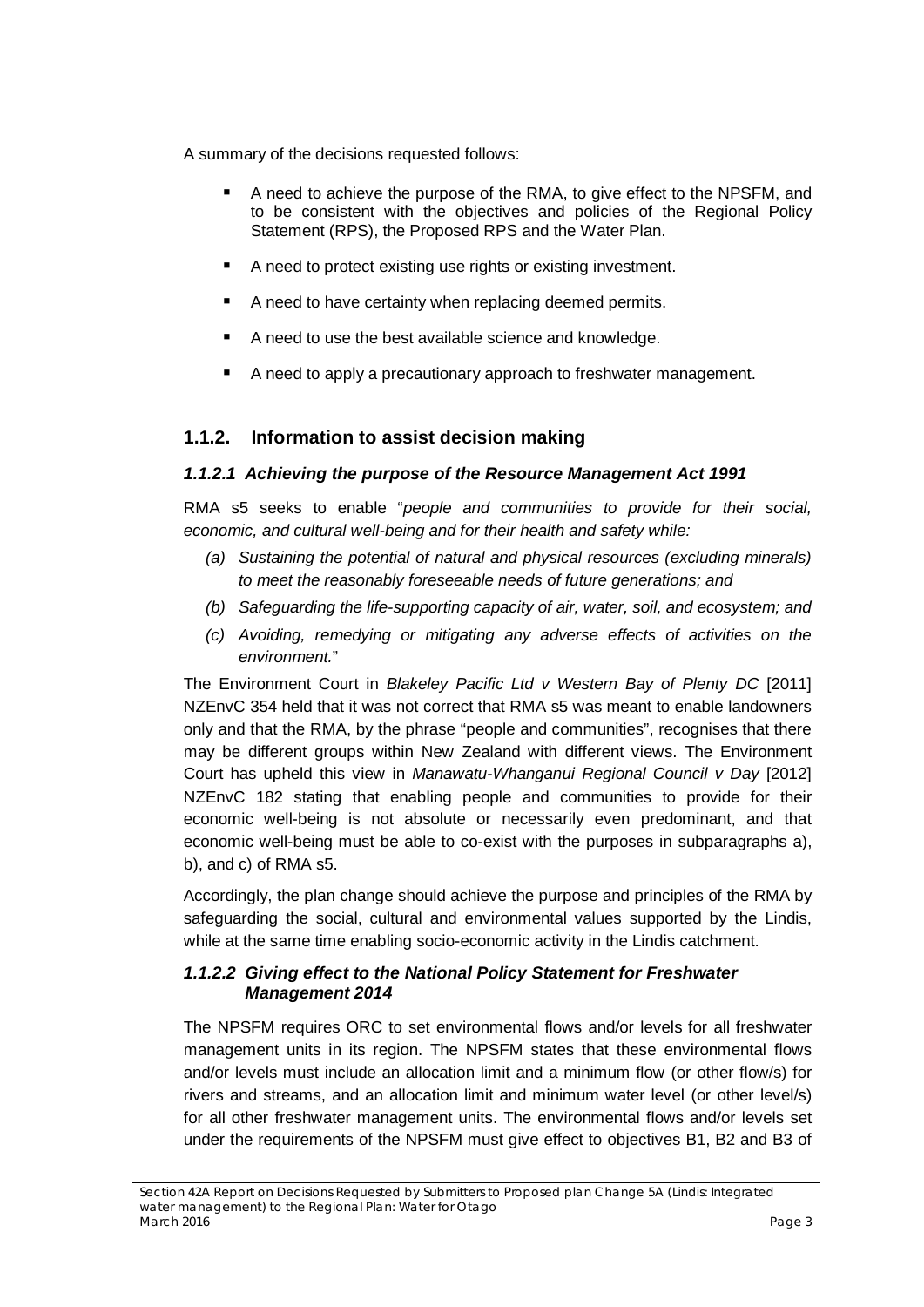*Part B: Water Quantity* of the NPSFM. *Part B: Water Quantity* of the NPSFM is attached to this report as Appendix 1.

The Supreme Court in *Environmental Defence Society Inc v New Zealand King Salmon Company Limited* [2014] NZSC 167 *(King Salmon)* states that 'give effect to' simply means 'implement'. It is a strong directive creating a firm obligation on those subject to it. Hence, in order to give effect to the NPSFM the plan change must set a minimum flow and allocation limit for the Lindis River that safeguards its life-supporting capacity, ecosystem processes, and indigenous species.

The Supreme Court in *King Salmon* also noted that where higher order planning documents, such as national policy statements are established, these documents are assumed to be in accordance with Part 2 of the RMA. Hence, the Court's findings imply that by giving effect to NPSFM, a regional council is necessarily acting "in accordance with" Part 2 and that applying an overall judgment approach to the economic benefits and environmental effects is not appropriate when giving effect to provisions in higher order planning documents.

### *1.1.2.3 Meeting the Objectives and Policies of ORC plans*

The Regional Plan: Water for Otago (Water Plan) gives effect to the NPSFM by recognising the need to protect the natural and human use values, which include cultural values, amenity and natural character of rivers, while enabling the sustainable and efficient use of this resource to the benefit of Otago's industries and communities. The Water Plan achieves this by:

- setting minimum flows and allocation limits for surface water bodies:
- establishing maximum allocation limits and aquifer restriction levels for groundwater resources; and
- promoting the efficient use and sharing of the water resource.

The objectives and policies of the operative Water Plan, RPS and proposed RPS that are of particular relevance to this plan change are shown in Table 1 below.

| Recognising the need to                                                                                | Plan         | <b>Objectives</b>                       | <b>Policies</b>           | <b>Other provisions</b>                   |
|--------------------------------------------------------------------------------------------------------|--------------|-----------------------------------------|---------------------------|-------------------------------------------|
| ensure that water use does<br>not remove/reduce:                                                       | <b>RPS</b>   | 6.4.3, 6.4.4,<br>6.4.8                  | 6.5.1, 6.5.2,<br>6.5.4    |                                           |
| life-supporting capacity,                                                                              | Proposed RPS | 2.1                                     | 2.1.1                     |                                           |
| ecological values<br>natural character, amenity<br>cultural values, Kai Tahu<br>beliefs, values & uses | Water Plan   | 5.3.1, 5.3.2.<br>5.3.3, 5.3.4,<br>6.3.1 | 5.4.2, 6.4.4<br>6.4.9     | Schedules 1A, 1D,<br>2D, 4C<br>Appendix 3 |
| consider the importance of<br>the water use in maintaining                                             | <b>RPS</b>   | 6.4.1                                   | 6.5.2, 6.5.4<br>6.5.11    |                                           |
| the economic, social and                                                                               | Proposed RPS | 4.4                                     | 4.4.1                     |                                           |
| cultural well-being of Otago's<br>communities and industries.                                          | Water Plan   | 5.3.6, 6.3.2                            | 6.4.1, 6.4.2,<br>6.4.10A1 | Schedules 2D, 4C<br>Appendix 2            |
| promote efficient water use                                                                            | <b>RPS</b>   | 6.4.1                                   | 6.5.3                     |                                           |
| and the use of alternative                                                                             | Proposed RPS |                                         | 4.4.1                     |                                           |
| water sources.                                                                                         | Water Plan   | 6.3.3                                   | 6.4.0A,<br>6.4.0C         |                                           |
| have an integrated<br>approach to the management                                                       | <b>RPS</b>   | 6.4.8                                   |                           | Method 6.6.21<br>Section 1.7              |
| of natural resources                                                                                   | Proposed RPS | 2.3                                     | 2.3.1, 2.3.3              |                                           |
|                                                                                                        | Vater Plan   | 6.3.2                                   | 6.4.0                     |                                           |

**Table 1: Overview of Water Plan, RPS and proposed RPS provisions.**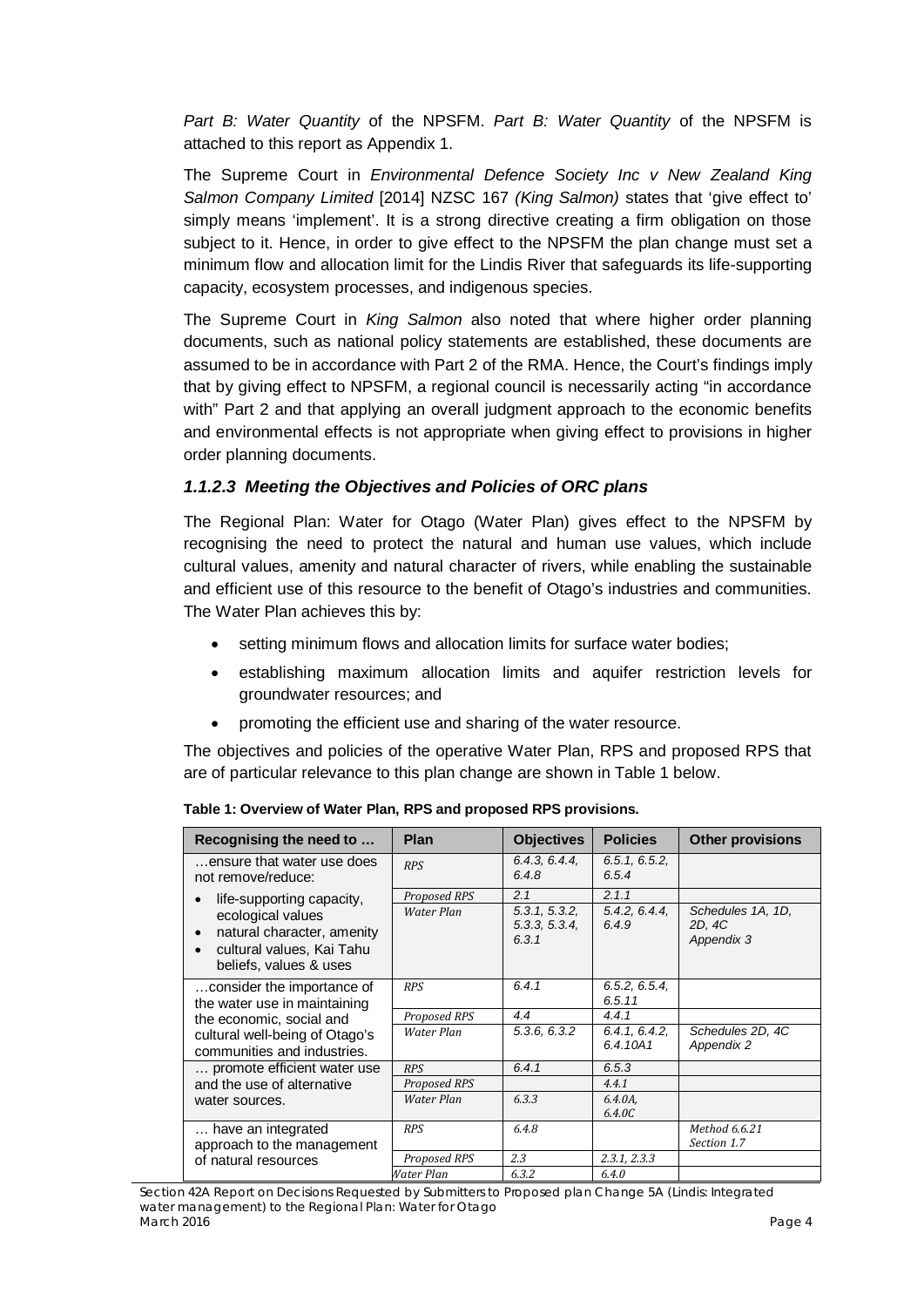# *1.1.2.4 Identified community values*

The plan change intends to do this by enabling existing socio-economic activity in the Lindis catchment and the Bendigo-Tarras Basin, while safeguarding environmental conditions (including life-supporting capacity, ecosystem processes and indigenous species) and other important community values associated with the Lindis River.

Important community values, both economic and non-economic, were identified over a 6-year period through various public consultation methods, including community meetings, discussions with individual stakeholders and the release of a Consultation Draft of Proposed Plan Change 5A for comment (see also part 5.2 of this report).

Table 2 below gives an overview of these important community values.

| Value                                                   | <b>Explanation</b>                                                                                                                                                                                                                                                                                                                              |
|---------------------------------------------------------|-------------------------------------------------------------------------------------------------------------------------------------------------------------------------------------------------------------------------------------------------------------------------------------------------------------------------------------------------|
| Water for irrigation                                    | Water takes from the river support economic activity by providing for<br>pasture irrigation, wine making and frost fighting.                                                                                                                                                                                                                    |
| Domestic, communal and<br>stock water supplies          | The river contributes to the well-being of the local community and animal<br>welfare                                                                                                                                                                                                                                                            |
| Trout spawning, juvenile<br>trout rearing and retention | The river plays an important role for juvenile recruitment to the nationally<br>important Lake Dunstan and Upper Clutha fisheries. The middle/upper<br>reaches support a small adult brown trout fishery.                                                                                                                                       |
| Habitat and access for<br>native fish                   | The river and its tributaries provide habitat for the "Nationally Critical"<br>Clutha flathead galaxiid, longfin eel (classified as "in decline"), and<br>common and upland bully.                                                                                                                                                              |
| Kai Tahu values                                         | The Lindis was an important source of mahika kai and contains longfin eel.<br>a taoka species that forms a key component of Kai Tahu's tribal identity.<br>Kai Tahu promote a holistic management approach that provides for<br>aquatic ecosystems, natural character, cultural and recreational values<br>over the entire length of the river. |
| Small stream recreation.<br>family-oriented camping     | The river can be easily accessed and provides a safe and peaceful setting<br>for camping, picnicking, angling, swimming and paddling.                                                                                                                                                                                                           |
| Water quality, stream<br>health                         | Water quality is good throughout the catchment. Nitrogen concentrations in<br>the lower river reaches have increased in recent years. Concerns have<br>been raised around the risk of algal blooms in the lower Lindis during<br>extended low flow periods.                                                                                     |
| Wildlife habitat                                        | The lower river reaches provide habitat for waterfowl and wading birds<br>(including the endangered black fronted tern).                                                                                                                                                                                                                        |
| Amenity, natural character                              | The river is an important landscape feature, contributing to the amenity<br>and scenic value of the wider environment.                                                                                                                                                                                                                          |

| Table 2: Overview of identified community values. |  |
|---------------------------------------------------|--|
|---------------------------------------------------|--|

# *1.1.2.5 Protection of existing use rights and established uses*

Existing use rights are addressed through a variety of provisions within the RMA. There is no automatic right to take and use water, authorisation is required (RMA s14), unlike the existing use rights provided for most activities under RMA s10.

Water can be taken from the Lindis catchment as of right under the permitted activity rules of the Water Plan and under the provisions of RMA s14(3)(b), which state that any person may take or use water for an individual's reasonable domestic needs or for the reasonable needs of an individual's animals for drinking water, provided the taking or use does not, or is not likely to, have an adverse effect on the environment. Water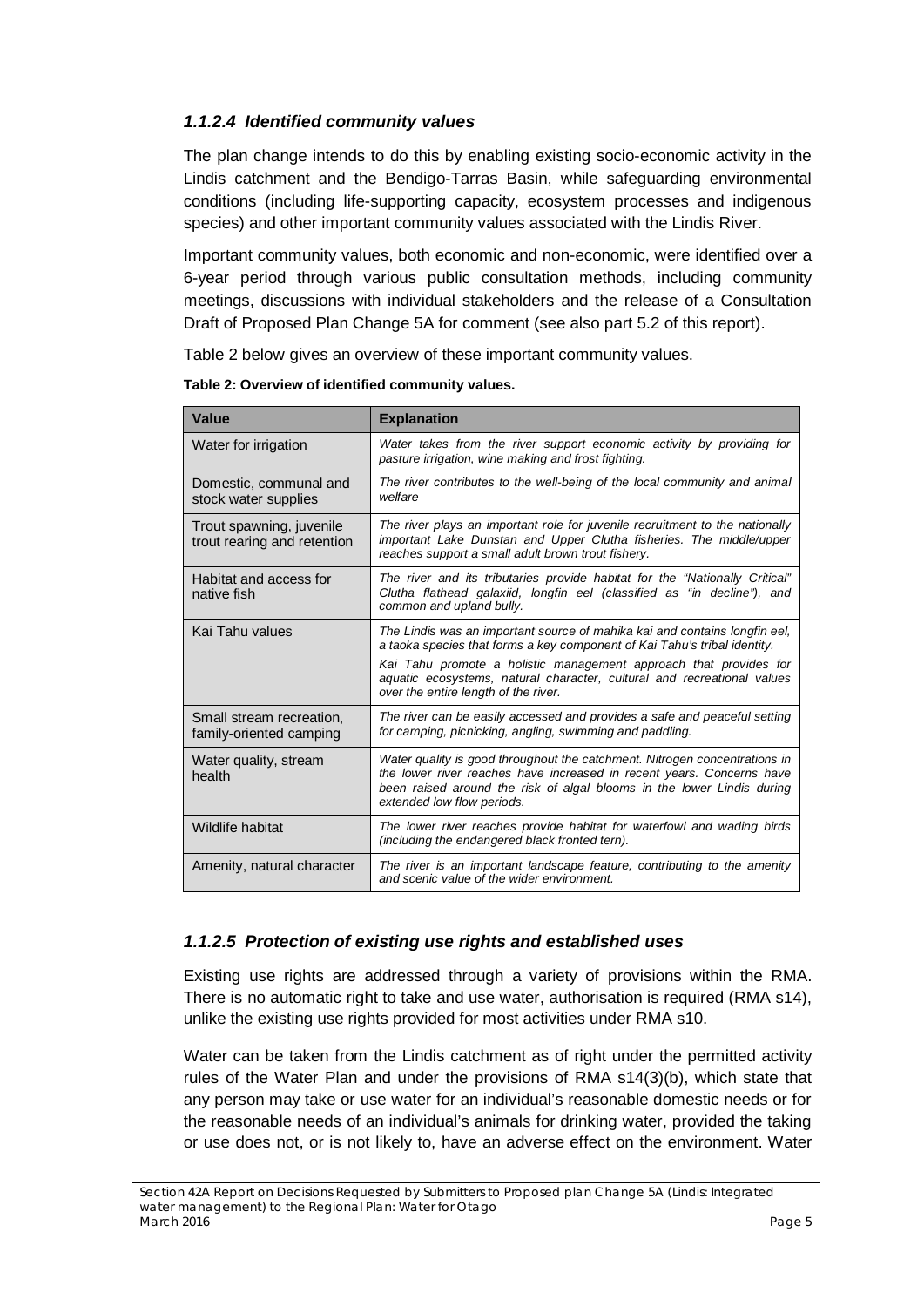can also be taken with a resource consent issued under the RMA or a deemed permit (mining privilege) where it has been expressly allowed (RMA s14(1)(a)).

RMA s124 allows existing water permit holders to continue to exercise an existing permit until an application for a replacement consent is decided upon (and all appeals are determined), provided the permit holder lodges the application with the consent authority at least 6 months before the expiry of the existing consent (i.e. before 1 April 2021 for deemed permits expiring on 1 October 2021).

# *1.1.2.6 Consent renewal where a resource is fully allocated*

Where resources are fully allocated, as with the Lindis catchment, applications for resource consent to take water by either the existing water permit holders or other persons are addressed through RMA s124A-124C. Section 124B and 124C give priority to existing water permit holders to have their new consent application determined ahead of anyone else competing for the same quantity of water, provided they lodge their applications at least six months in advance of permit expiry.

The Water Plan recognises the need to consider existing lawful activities involving the taking or use of water in plan development and consent decision-making processes and provides for the protection of these activities in a number of ways:

- Water Plan Schedules 2D and 4C require the consideration of existing use rights when setting minimum flows and allocation limits for rivers and maximum allocation limits and restriction levels for aquifers (see also parts 2.1.2.2, 2.2.2.2, 3.1.2.2 and 3.1.2.3 of this report).
- Policy 6.4.5 recognises the value of investments of existing consent holders by effectively allowing for a transition period for implementing the minimum flow and enabling water users to investigate the feasibility of measures that mitigate the effect of a minimum flow restriction on water availability.
- Policy 6.4.2A provides for the granting of replacement consents in fully allocated catchments based on the volume of water that has been taken in the past.
- Policy 6.4.2 protects existing water users in over-allocated catchments by avoiding the reallocation of primary allocation from expired, lapsed or surrendered consents or unused consents that have been cancelled under Policy 6.4.18. This will gradually enhance access to water for remaining water users.
- In fully allocated catchments the Water Plan promotes water storage (Policy 6.6.2), the efficient use of water (Policy 6.4.0A) and, where practicable, the use of alternative water source (Policy 6.4.0C) as means of reducing the pressure of water taking on instream and wider environmental values and providing greater surety of supply for water users that are solely reliant on run-of–theriver takes from the Lindis.
- In fully allocated catchments the Water Plan prohibits any application to take water within primary allocation by a person who does not hold an existing consent to take that water (Rule 12.0.1.1)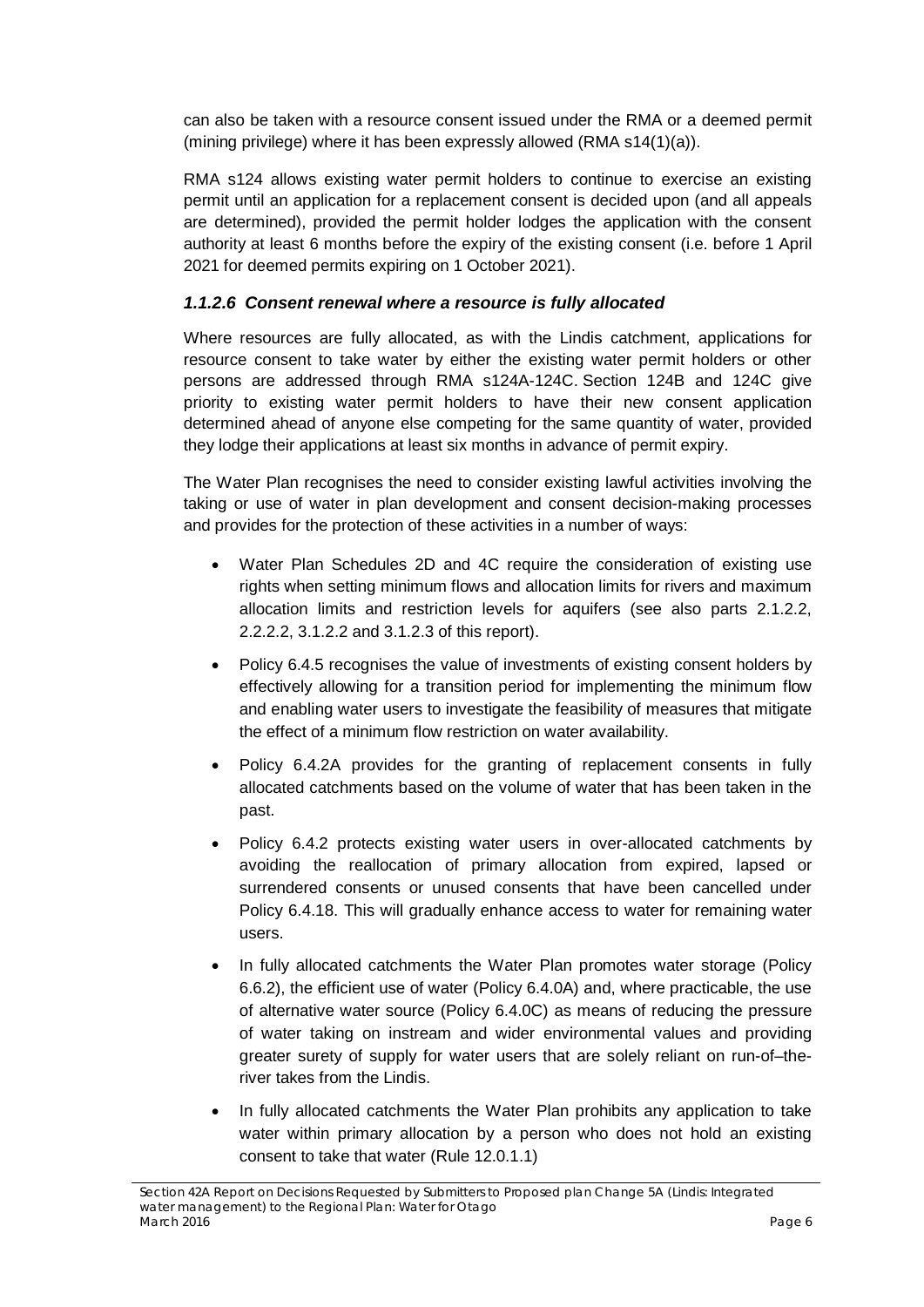Together, these provisions should ensure that, if a new consent is applied for at least 6 months prior to consent expiry (i.e. before 1 April 2021 for deemed permits) consent holders in the Lindis that don't have access to an alternative water source are given access to a quantity of water that is deemed sufficient for the purpose of use.

### *1.1.2.7 Use of best available science and values information*

The plan making process set out under Schedule 1 of the RMA enables testing of available science and values information, including through the consultation, submission and hearing processes.

Proposed Plan Change 5A was developed using the technical data and scientific knowledge available at the time. Where practicable, information was ground-truthed, reviewed and evaluated against evidence provided by third parties.

Since the start of the consultation process in 2009 the technical data and values information that has been used to develop water management options has been updated and revised on a number of occasions in light of this public consultation process. This has resulted in amendments to the recommended regime option, and through the hearing process, will assess the robustness of that data for setting the water management regime.

Ongoing environmental monitoring of the Lindis River indicates that the degree of surface flow losses to groundwater is subject to change as a result of natural events (flood events) and cyclic processes (sediment deposition, changes to river channel morphology, and variations in the level of connectedness between surface and groundwater, groundwater levels). The monitoring records also indicate that climatic variances have a strong impact on the overall water yield of the Lindis catchment and availability of water for taking.

Other causes for changes to the technical data and values information include:

- Length of the data collection period
- Use of different analytical tools, method and software
- Provision of new information by stakeholders

Changes in the level of technical understanding are inevitable when scientific investigations focus on a dynamic natural environment and are carried out over the course of many years.

### *1.1.2.8 A precautionary approach to river management*

A precautionary approach to managing risks involving resource use is inherent in the definition of effects under Section 3 of the RMA, as well in Section 7 of the RMA and in the NPSFM (both of which require decision-makers to have regard to the impacts of climate change). The precautionary approach, particularly to the management of water resources, is also implicit in Sections 13 and 14 of the RMA, which state that activities on the beds of lakes and rivers or involving the taking, damming or diversion of water can only be undertaken if these are expressly allowed by a national environmental standard, a rule in a regional plan or a resource consent.

The Environment Court has noted in Manawatu-Whanganui Regional Council v Day [2012] NZEnvC 182 that, where experts hold different views or where further analysis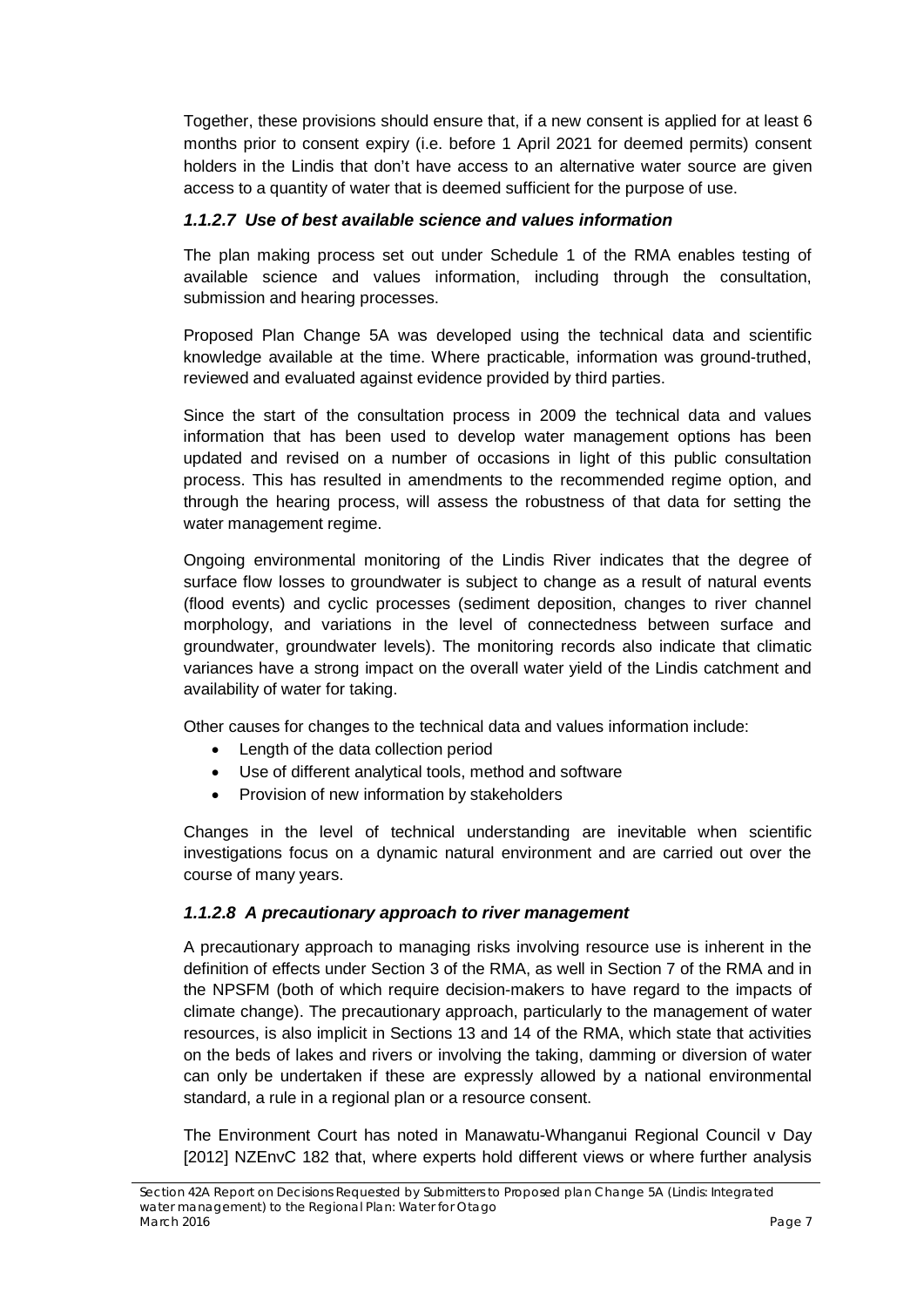could give a more comprehensive process, deferring action and maintaining the status quo is not justifiable when there is the risk of serious damage to ecosystems.

Proposed Plan Change 5A should consider the need to take a precautionary approach to the management of the water resources of the Lindis by recognising that:

- Scientific uncertainties are difficult to eliminate due to the dynamic nature of the Lindis catchment.
- The proposed allocation limits and minimum flows need to be robust enough to ensure that the outcomes for important community values are meaningful at all times and are not compromised by:
	- $\triangleright$  changes to the natural environment (e.g. river bed morphology, climate); or
	- $\geq$  any taking and use of water under the permitted activity rules 12.1.2.1, 12.1.2.2, and 12.1.2.3 of the Water Plan;
	- $\triangleright$  any taking and use of water under RMA s14(3)(b), which states that any person may take or use water for an individual's reasonable domestic needs or for the reasonable needs of an individual's animals for drinking water, provided the taking or use does not, or is not likely to, have an adverse effect on the environment.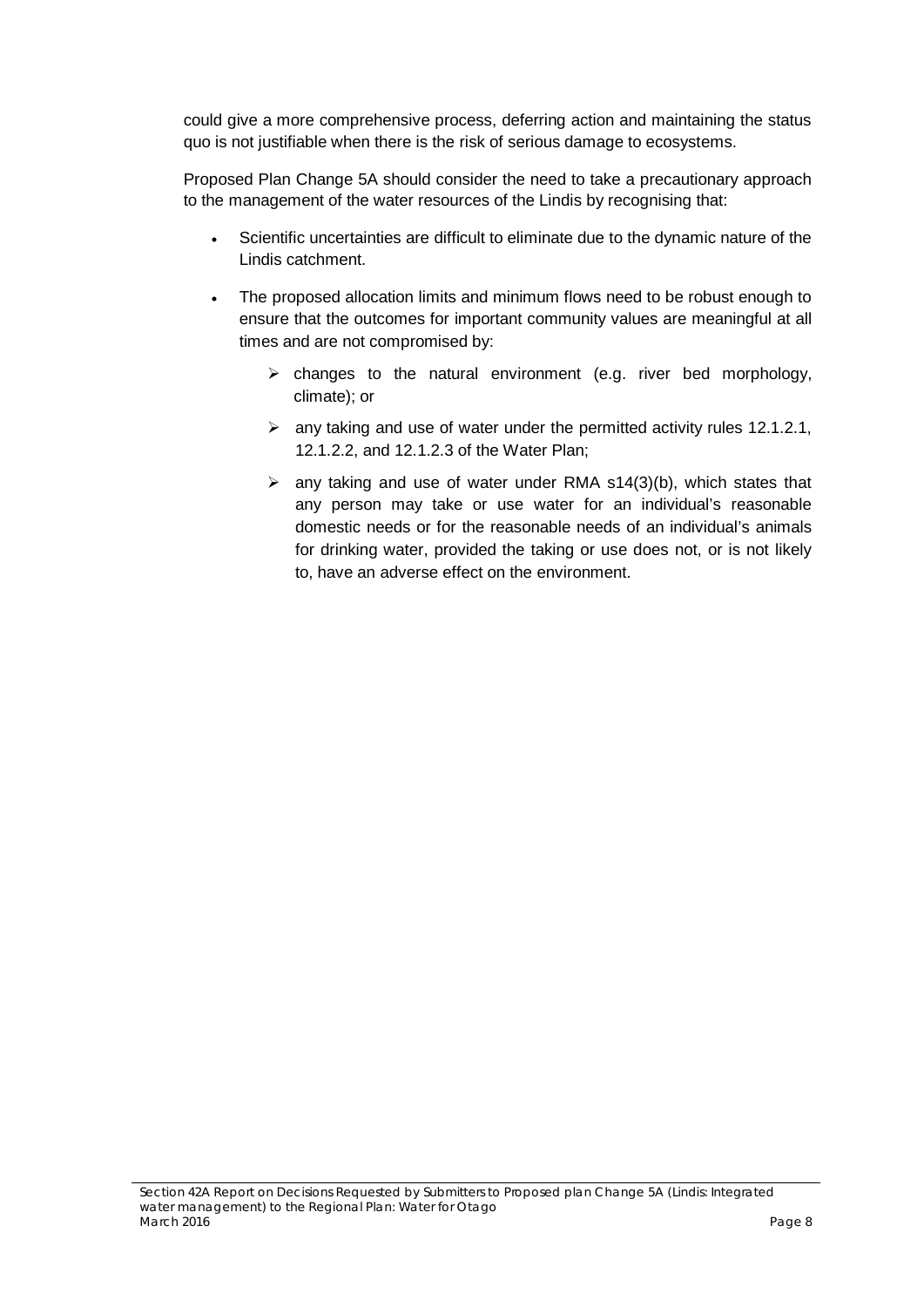# <span id="page-13-0"></span>**2. Management regime for the surface water resources of the Lindis Catchment**

This chapter addresses submitter requests relating to the proposed primary allocation limit, supplementary allocation blocks and the primary and supplementary allocation minimum flows for consented surface water takes from the Lindis River.

# <span id="page-13-1"></span>**2.1. Minimum flow for primary allocation**

Proposed Plan Change 5A proposes to set the following primary allocation minimum flow for the Lindis River in Schedule 2A of the Water Plan:

- 750 l/s during the period 1 October to 31 May (summer minimum flow); and
- 1,600 l/s during the period 1 June to 30 September (winter minimum flow).

# **2.1.1. Summary**

For detail of the submissions received relating to the proposed primary allocation regime, refer to:

| Provision<br>Code | Provision                                                                   | Page(s) of<br>Proposed<br>Plan<br>Change | Page(s) of<br>Summary of<br><b>Decisions</b><br>Requested | Page(s) of<br>Section 32<br>Evaluation<br>Report |
|-------------------|-----------------------------------------------------------------------------|------------------------------------------|-----------------------------------------------------------|--------------------------------------------------|
|                   | General Support                                                             | Whole                                    | $1 - 3$                                                   | Whole                                            |
| 2                 | General Opposition                                                          | Whole                                    | 4-8                                                       | Whole                                            |
| 6                 | Schedule 2A - 1 Oct to 31 May<br>minimum flow for primary allocation        | 10                                       | $9 - 36$                                                  | $5-9:11-15$                                      |
|                   | Schedule 2A - 1 June to 30 September<br>minimum flow for primary allocation | 10                                       | 36-38                                                     | $5-9:11-15$                                      |

A summary of the decisions requested follows:

- **If** Increase the proposed summer minimum flow.
- Reduce the proposed summer minimum flow.
- Apply a stepped summer minimum flow.
- **Provide for a lower summer minimum flow during drought conditions.**
- **Amend the duration of the proposed summer and winter minimum flow.**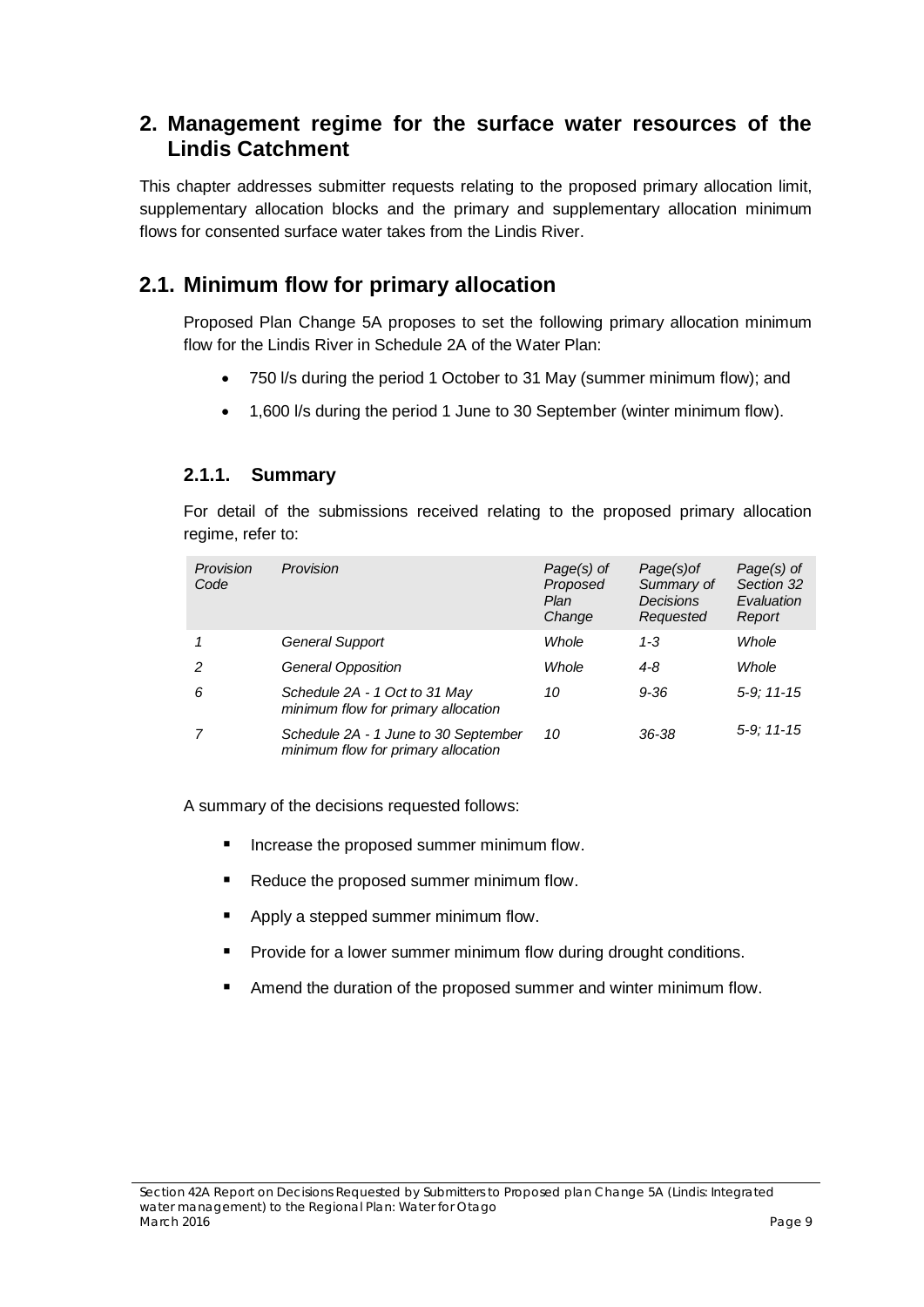# **2.1.2. Information to assist decision making**

### *2.1.2.1 Water Plan Provisions*

Consents with primary allocation status are subject to a minimum flow set under Policy 6.4.3 of the Water Plan. Minimum flows protect the aquatic ecosystems and natural character of surface water bodies at times when surface flows in the catchment are low. When the surface flow drops below the minimum flow, consented water takes and some permitted takes have to cease.

Schedule 2A of the Water Plan identifies minimum flows for specified catchments.

Matters that need to be considered when setting minimum flows for rivers are listed in Water Plan Schedule 2D.1.

### *2.1.2.2 Rationale for setting proposed summer minimum flow*

The setting of a minimum flow is required by the NPSFM and the proposed summer minimum flow was developed by considering identified community values listed in part 1.1 of this report against the relevant matters listed in Schedule 2D.1.

#### **(a) Any existing or previous minimum flow regime or residual flow**

The Lindis catchment currently has no minimum flow set in Schedule 2A of the Water Plan and none of the water permits that presently authorise the primary allocation takes (deemed permits and RMA consents) have a minimum flow or residual flow condition.

#### **(b) The 7-day mean annual low flow**

The recorded mean flow for the upper catchment of the Lindis River at the Lindis Peak flow monitoring site is 6,230 l/s, while recorded 7-day mean annual low flows (MALF) at the same monitoring site average around 1,462 l/s for the October-April period. Flows in the lower catchment at the Ardgour Road flow monitoring site regularly drop below 250 l/s most years. If no water was taken the naturalised 7 day MALF for the October-April period at the Ardgour Road flow monitoring site would be approximately 1,745 l/s (or 1,935 l/s for the period July-June).

The Proposed National Environmental Standard on Ecological Flows and Water Levels (MFE, 2008)<sup>[1](#page-14-0)</sup> proposes a baseline for developing minimum flow options for rivers and streams. The proposed NES recommends a minimum flow of 80% of MALF for rivers and streams with mean flows greater than 5,000 l/s. However, the NES limits are based on historical flows and were intended to apply to rivers with a low degree of hydrological alteration and low in-stream values. The proposed NES recognises that for rivers with a high degree of hydrological alteration and high instream values, such as the Lindis River, it is more appropriate to derive a minimum flow through modelling and/or analysis.

<span id="page-14-0"></span><sup>1</sup> The proposed NES currently has no legal standing, but was developed by scientists and technical experts from a various regional councils and agencies, including Cawthron Institute, NIWA, Massey University, and Aqualinc.

*Section 42A Report on Decisions Requested by Submitters to Proposed plan Change 5A (Lindis: Integrated water management) to the Regional Plan: Water for Otago March 2016 Page 10*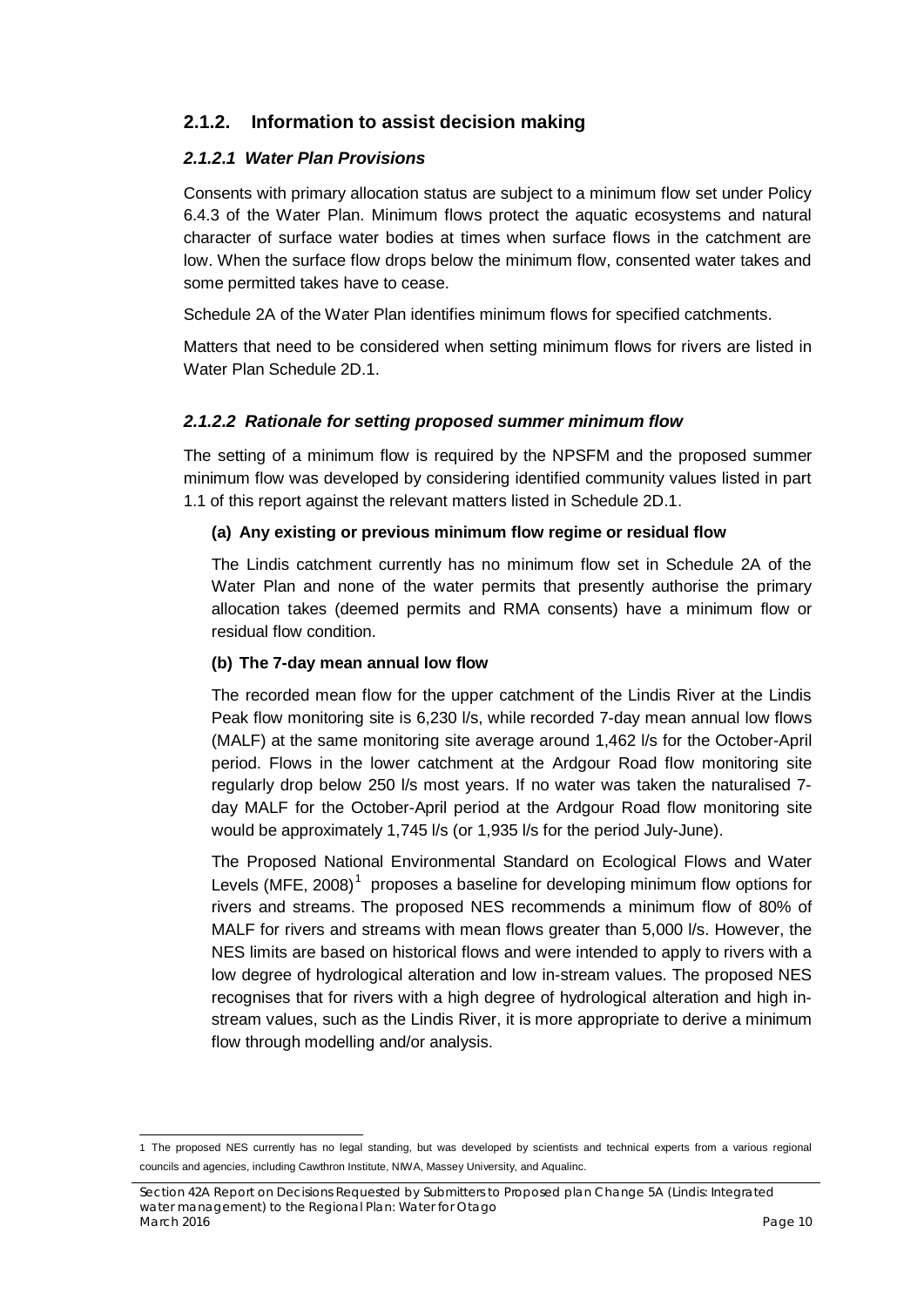### **(c) Interaction among water bodies**

The Lindis catchment has a semi-arid climate characterised by low rainfall during the summer months. Scientific research suggests that the Lindis River would be flowing all year round, but that river flows are greatly reduced during summer, even when no water is being taken. Research shows that the river loses a significant, but changeable portion of its flow to groundwater downstream from the Ardgour Road flow monitoring site. Losing reaches can also be found upstream of the flow monitoring site.

In recent years, estimates of flow losses between the Ardgour Road flow monitoring site and the Clutha confluence have varied considerably. After an initial estimated flow loss of 440-450 l/s (ORC 2008), evidence collected in 2014/2015 suggested that this initial figure underestimated actual flow losses and assessed the flow losses in this stretch of river to be around 550 l/s (ORC 2015).

During the irrigation season 2015/2016 flows in the Lindis River ceased at the Clutha confluence on 23 December 2015, when flows at the Ardgour Road monitoring site were 401 l/s. Further analysis was carried out to estimate the flow loss in the Lindis River between the Ardgour Road hydrological site and Clutha confluence using data collected between 1 October 2015 and 18 January 2015. This analysis estimated flow losses between the two sites at 352 l/s. However, looking at the actual data, there was no instance of flows at the Clutha confluence site when flows at Ardgour Road were below 380 l/s. This new information complements previous information and does not invalidate previous estimates of flow losses between these sites.

### **(d) Ecological values, including the need for flow variability**

The Lindis River supports important in-stream values. It provides habitat for trout, trout spawning and juvenile recruitment to the nationally important Lake Dunstan and Upper Clutha Fisheries, as well as habitat for native fish species, including the "Nationally Critical" Clutha flathead galaxiid, longfin eel (classified as "in decline"), and common and upland bully. These values, some of which are identified in Schedule 1A: Natural Values of the Water Plan, have been recognised by the local community as important. The proposed summer minimum flow seeks to provide passage for these species in the river's lower reaches and provide for these important ecological values elsewhere.

In some catchments higher river or "flushing" flows could be artificially created by the occasional implementation of a higher minimum flow, intended to mimic natural flow variability. Flushing flows can have an environmental benefit, as they may prevent the build-up of algae or beach weeds, or reduce the temperature in pools, caused by flows being "flat-lined" at or near a low minimum flow.

The MFE Guidelines for the Selection of Methods to Determine Ecological Flows and Water Levels report (MFE, 2008) states that a flushing flow of between three and six times the median flow is required to flush fine sediment and algae. In the Lindis River, this equates to flows between 13,000 l/s and 26,000 l/s. Summer flows of this magnitude are rare in the Lindis catchment and even under the current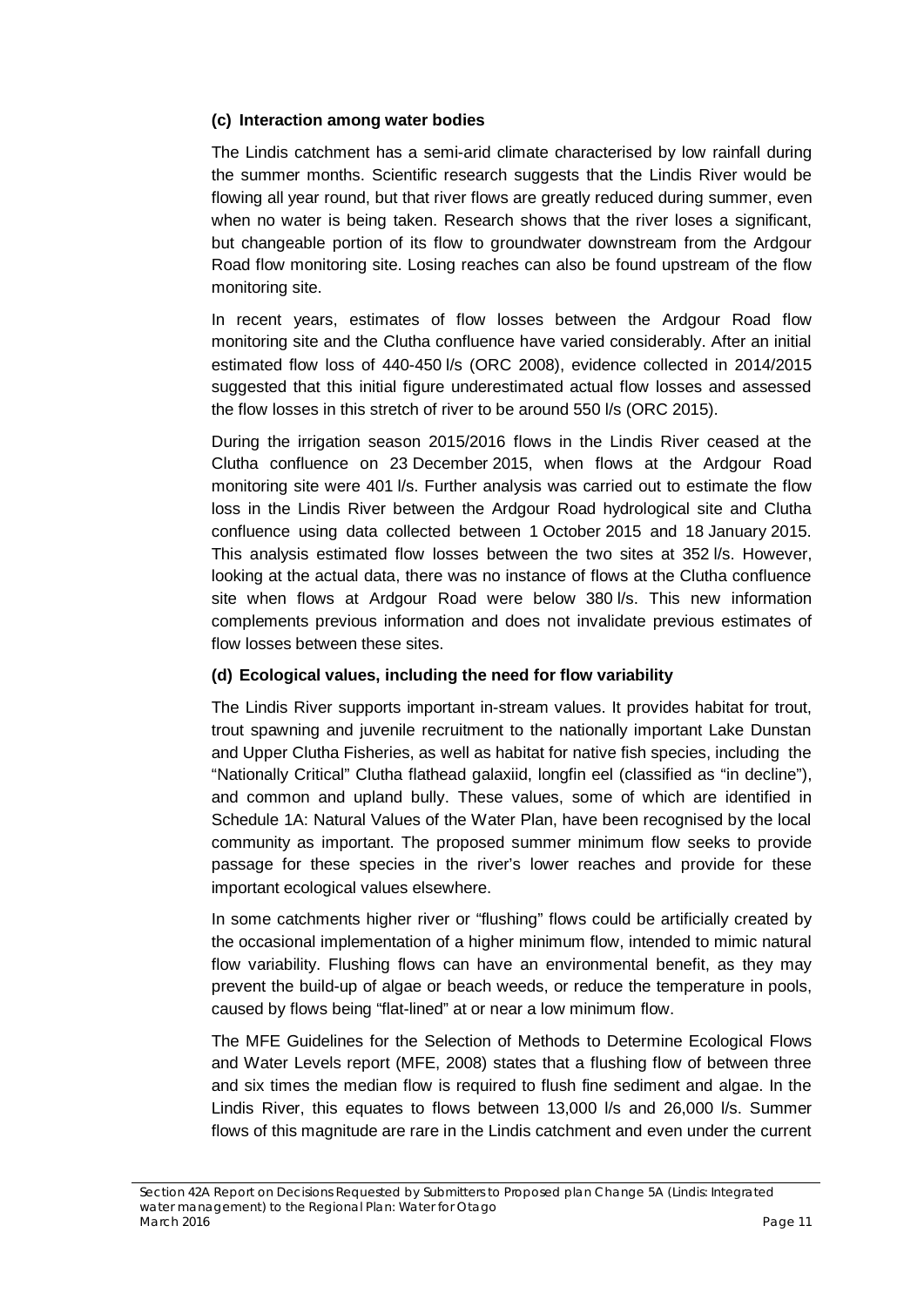situation run-of-the-river water takes are not expected to have a substantial effect on flushing flows or increase the risk of periphyton reaching nuisance levels.

Overall, the environmental benefit of setting a higher minimum flow at periodic intervals to provide for flushing flows during the irrigation season would be limited, while further preventing taking for a specified period during the peak irrigation months.

### **(e) Demand for water, including community water supplies**

The proposed minimum flow has been developed taking into account local demand for water. Consultation has shown that the demand for water from the Lindis catchment is not limited to irrigation needs only. The river also contributes to the well-being of the local community and animal welfare by providing for domestic, communal and stock water supplies.

The proposed minimum flow will impact on the availability of water for irrigation (see discussion below), but does not restrict the taking and use of water under the Water Plan's permitted activity rules (except Rules 12.1.2.4 and 12.1.2.5) and under RMA s14(3)(b), provided the taking or use does not, or is not likely to, have an adverse effect on the environment.

### **(f) Existing water uses and associated infrastructure**

The local farming community in the Lindis catchment is currently reliant on access to irrigation water, but water availability under the current situation (i.e. without a minimum flow restriction) is already reduced to 80% in an average year, and can drop to as low as 40% in a dry year. The proposed summer minimum flow of 750 l/s is likely to further reduce the availability of irrigation water. An overview of the estimated impacts of the proposed minimum flow on water availbility, calculated by using ORC's rationing model, is shown below in Table 3.

The impact of the proposed minimum flow restrictions on irrigators can be mitigated or reduced through the use of nearby alternative water sources and, in a limited number of instances, water storage. The use of more efficient irrigation infrastructure, which is already encouraged through the existing provisions of the Water Plan, will further assist with minimising loss or wastage of water and reducing the shortfall of water to irrigate currently irrigated areas.

The figures shown in Table 3 illustrate that the use of efficient irrigation infrastructure would enable irrigators to achieve greater reliability of supply than what is presently achieved under the current irrigation practices.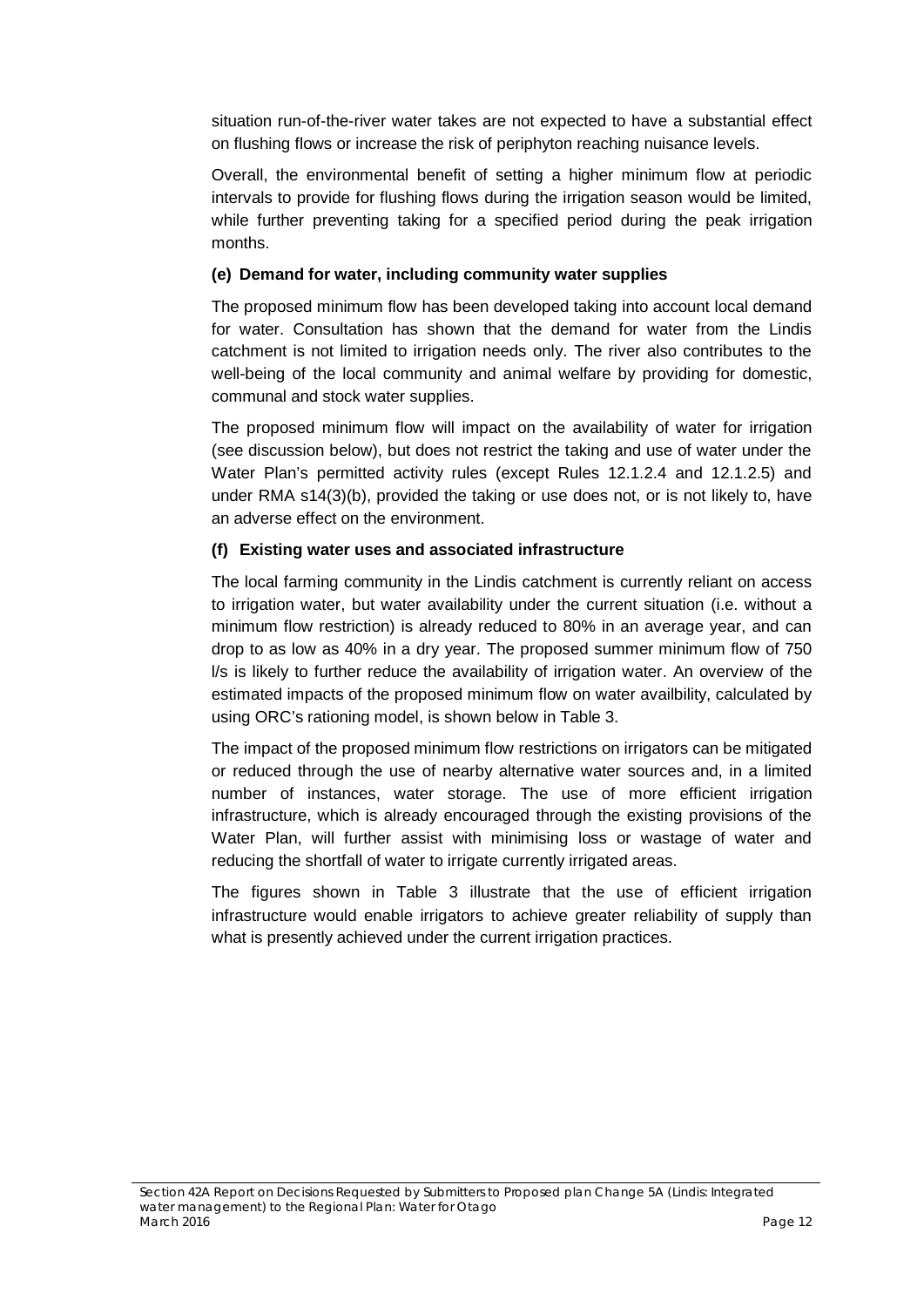|                | Number of days                                                       | <b>Greatest number</b>                                          | Number of days     | <b>Shortfall of</b> |
|----------------|----------------------------------------------------------------------|-----------------------------------------------------------------|--------------------|---------------------|
|                | for rationing                                                        | of continuous                                                   | when no water      | water (in           |
|                |                                                                      | rationing days                                                  | is available       | $Mm3/yr$ )          |
|                | $(1 Oct - 31 May)$                                                   | $(1 Oct - 31 May)$                                              | $(1 Oct - 31 May)$ | $(1 Oct - 31 May)$  |
|                |                                                                      | Scenario 1 : no minimum flow under current irrigation practices |                    |                     |
|                |                                                                      | (allocation of 2,084 I/s)                                       |                    |                     |
| Average        | 46                                                                   | 21                                                              |                    | 1.73                |
| <b>Minimum</b> | 0                                                                    | 0                                                               | 0                  | 0                   |
| <b>Maximum</b> | 133                                                                  | 66                                                              | Ω                  | 7.51                |
|                | Scenario 2 : 750 l/s minimum flow under current irrigation practices |                                                                 |                    |                     |
|                |                                                                      | (allocation of 2,084 l/s)                                       |                    |                     |
| Average        | 81                                                                   | 41                                                              | Ω                  | 5.87                |
| <b>Minimum</b> | 0                                                                    | 0                                                               | Ω                  | 0                   |
| <b>Maximum</b> | 172                                                                  | 130                                                             | Ω                  | 16.95               |
|                |                                                                      | Scenario 3 : 750 I/s minimum flow and efficient irrigation      |                    |                     |
|                |                                                                      | (allocation of 1,146 I/s)                                       |                    |                     |
| Average        | 36                                                                   | 16                                                              | Ω                  | 1.07                |
| <b>Minimum</b> | 0                                                                    | 0                                                               | 0                  | 0                   |
| <b>Maximum</b> | 117                                                                  | 65                                                              | Ω                  | 5.64                |

**Table 3: The effect of natural restrictions and the proposed minimum flow on water availability[2](#page-17-0)**

# **(g) Environmental, social, cultural, recreational and economic costs and benefits of taking and using water before and after the implementation of a minimum flow regime**

An economic assessment was undertaken by BERL to measure the potential cost of the proposed summer minimum flow on the local farming community and the wider regional economy.

The study indicates that the value added impacts from production based on the current availability of irrigation water sourced from the Lindis River is estimated to be NZ\$ 1.76 million at farm gate and NZ\$ 4.3 million for the Otago Region. Employment increases from 14 FTE's 'on farm' to 30 FTE's in Otago. Although the study findings show that the implementation of the proposed minimum flow is likely to result in a 5.6 % reduction in gross margin and employment, these findings also suggests that the economic impact of the proposed minimum flow on the local and regional economy is likely to be relatively small in an average year and that annual impact of fluctuations in environmental conditions on water availability for irrigation is greater overall than those of the proposed minimum flow on the availability of water for irrigation in any year.

The use of available alternative water source (Clutha/Mata-Au and the aquifers of the Bendigo-Tarras Basin), efficient irrigation infrastructure and water storage impacts to mitigate the impacts of the proposed minimum flow will generate initial investment cost. But on the long term these measures are likely to generate benefits, including:

**.** 

<span id="page-17-0"></span><sup>2</sup> The allocation figures (2,084 l/s and 1,146 l/s) are based on the findings of the report *Lindis Catchment: Hydrological analysis to support an economic assessment of the potential impact of a minimum flow regime for the Lindis River" by OPUS International Consultants (2015).* 

*Section 42A Report on Decisions Requested by Submitters to Proposed plan Change 5A (Lindis: Integrated water management) to the Regional Plan: Water for Otago March 2016 Page 13*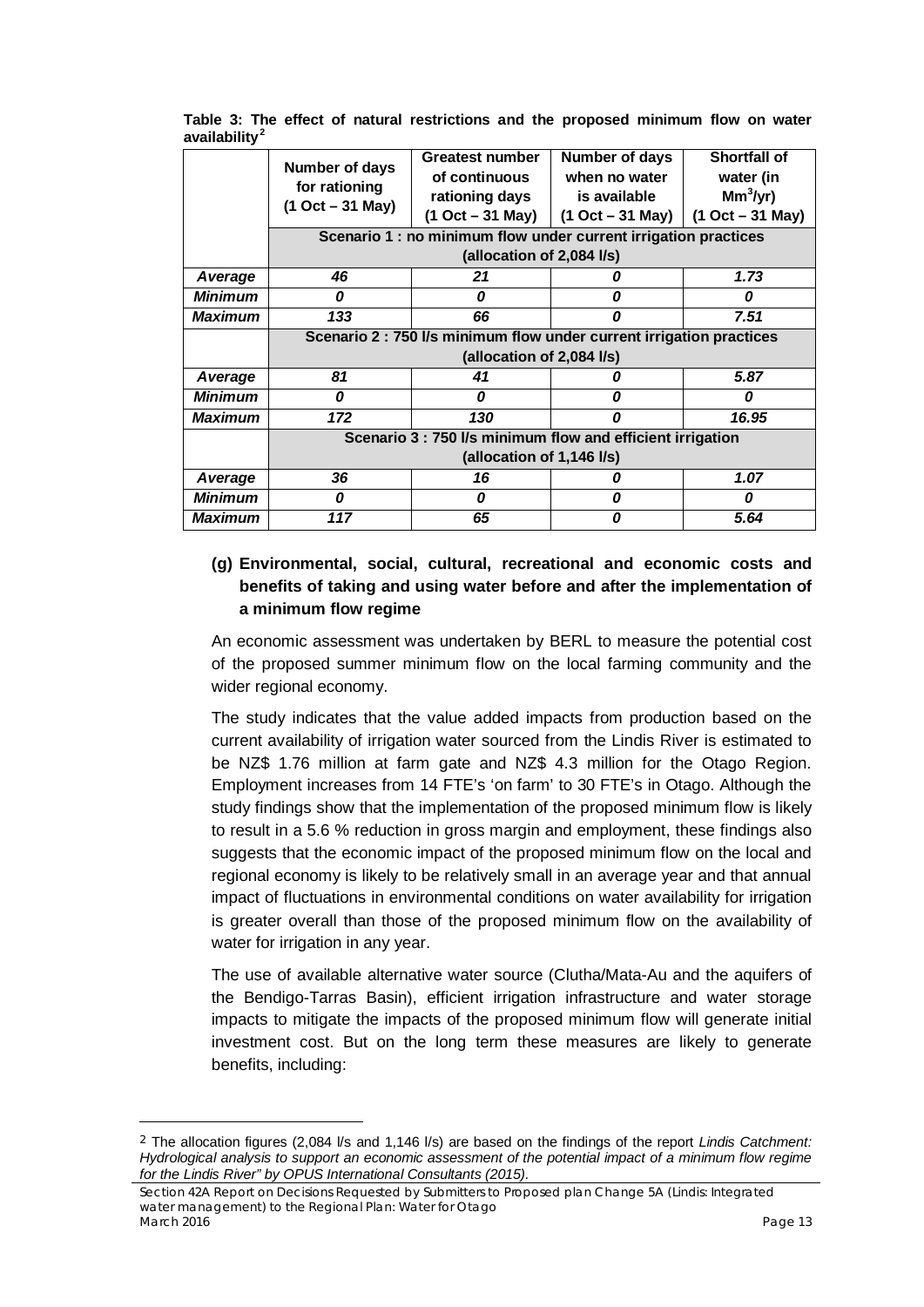- Greater reliability of supply for irrigators that use an alternative water source.
- Increased reliability of supply for irrigators that don't have access to an alternative water source (as more irrigation water from the Lindis is being substituted by water from an alternative source).
- Potential for the further expansion of irrigated land area (through the use of alternative water sources).
- The productivity gains and increased farm output (which in turn generate new jobs in the primary sector, stimulate investment in ancillary industries and contribute to the growth of regional GDP).
- Increased capital value of the land (through Off- and on-farm capital investments in water storage, water supply and efficient application infrastructure).

### **(h) Any other relevant matter in giving effect to Part 2 of the Resource Management Act**

The proposed 750 l/s minimum flow further contributes to the social and cultural well-being of the community by:

- Providing for the natural character of the Lindis River (RMA S6(a)) and the relationship Maori have with the Lindis River and the cultural values and traditions associated with this river (RMA S6(e))
- Having particular regard to the maintenance and enhancement of amenity values, including aesthetic and recreational attributes associated with the resource (RMA s7(9)).

The table in Appendix 2 describes the anticipated outcomes of the proposed summer minimum flow for identified non-economic community values.

# *2.1.2.3 Amending the proposed minimum flow*

Amending the plan change proposal to provide for lower summer minimum flow (450 l/s or less) or to provide for a stepped minimum flow is likely to increase the risk of the summer minimum flow failing to provide for important non-economic community values or could result in the minimum flow not giving effect to the NPS. A lower summer minimum flow would, however, result in more lenient water take restrictions during the height of the irrigation season or during drought conditions. On the other hand, increasing the minimum flow to 1,000 l/s is unlikely to provide significant additional benefits to ecosystem values (due to high temperatures in the Lower Lindis), while further reducing reliability of supply for irrigators.

An overview of the estimated impacts of alternative minimum flow options on water availability, calculated by using ORC's rationing model, is shown below in Table 4.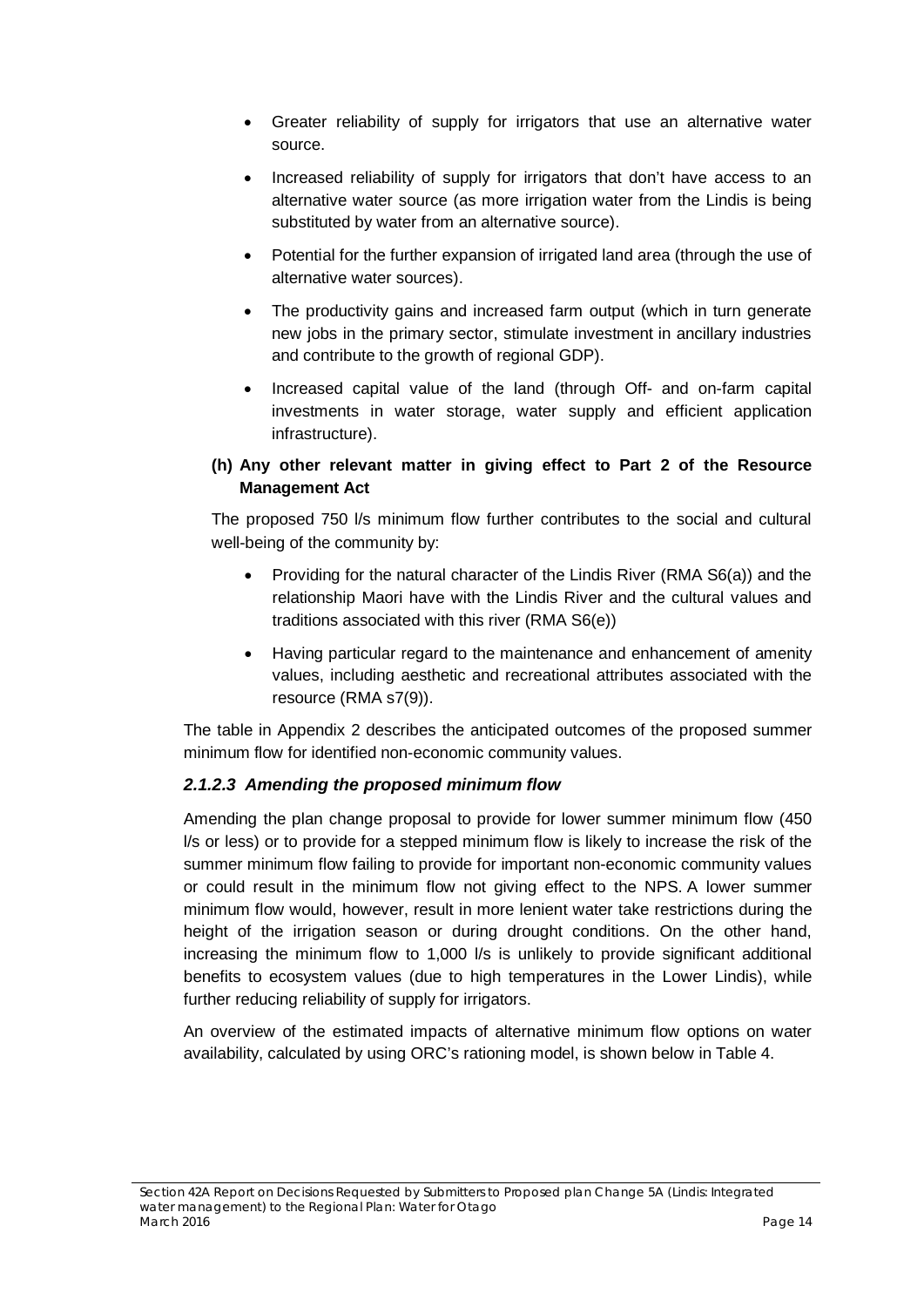|                | Number of days<br>for rationing<br>$(1 Oct - 31 May)$ | <b>Greatest number</b><br>of continuous<br>rationing days<br>$(1 Oct - 31 May)$ | Number of days<br>when no water<br>is available<br>$(1 Oct - 31 May)$ | <b>Shortfall of</b><br>water (in<br>$Mm3/yr$ )<br>$(1 Oct - 31 May)$ |  |
|----------------|-------------------------------------------------------|---------------------------------------------------------------------------------|-----------------------------------------------------------------------|----------------------------------------------------------------------|--|
|                | 450 I/s minimum flow & allocation of 2,084 I/s        |                                                                                 |                                                                       |                                                                      |  |
| Average        | 68                                                    | 33                                                                              |                                                                       | 3.95                                                                 |  |
| <b>Minimum</b> | 0                                                     |                                                                                 |                                                                       |                                                                      |  |
| <b>Maximum</b> | 163                                                   | 129                                                                             |                                                                       | 12.65                                                                |  |
|                |                                                       | 1,000 I/s minimum flow & allocation of 2,084 I/s                                |                                                                       |                                                                      |  |
| Average        | 89                                                    | 44                                                                              |                                                                       | 7.71                                                                 |  |
| <b>Minimum</b> | 0                                                     | 0                                                                               |                                                                       |                                                                      |  |
| Maximum        | 176                                                   | 131                                                                             | 8                                                                     | 20.72                                                                |  |

**Table 4: The effect of alternative minimum flow options on water availability[3](#page-19-0)**

Appendix 2 shows a comparison of the anticipated outcomes of the proposed summer minimum flow for identified non-economic community values against the likely outcomes for these values provided by alternative summer minimum flow options.

#### *2.1.2.4 May: summer or winter regime?*

**.** 

Table 5 lists the key values for water management in the Lindis during the month May.

| Value                                          | <b>Explanation</b>                                                                                                                                                                                                                                                                                                                         |
|------------------------------------------------|--------------------------------------------------------------------------------------------------------------------------------------------------------------------------------------------------------------------------------------------------------------------------------------------------------------------------------------------|
| Water for irrigation<br>(shoulder season)      | May is outside the key irrigation season and access to irrigation water<br>during this month is not as critical as it is during the peak summer months.<br>Review of available metering data suggests that some water is still being<br>taken for irrigation during May, but that water taking gradually drops as the<br>month progresses. |
| Domestic, communal and<br>stock water supplies | Reliable access to water contributes to the well-being of the local<br>community and animal welfare.                                                                                                                                                                                                                                       |
| Brown Trout spawning                           | May is the start of the fish spawning season and adult freshwater fish<br>require higher river flows to return to the Lindis from the Clutha main stem.                                                                                                                                                                                    |
| Hydro-electricity and<br>storage               | Inflows into Lake Dunstan from the Clutha/Mata-Au are needed to ensure<br>sufficient water storage to meet peak hydro-electricity demand during<br>winter.                                                                                                                                                                                 |
| Amenity, natural character                     | The river is an important landscape feature, contributing to the amenity<br>and scenic value of the wider environment.                                                                                                                                                                                                                     |

**Table 5: Overview of key values for river management in the month May.**

The proposed summer minimum flow of 750 l/s from 1 May to 31 May seeks to ensure good access to irrigation water from the Lindis River at the end of the irrigation season while also maintaining continuous flows throughout the catchment and habitat for brown trout spawning.

Extending the 1,600 l/s winter minimum flow into the month of May has various benefits. It ensures higher inflows from the Lindis River into the Clutha/Mata-Au at the start of the hydro-electricity generation period and higher river flows at the start of the

<span id="page-19-0"></span><sup>3</sup> The allocation figures (2,084 l/s and 1,146 l/s) are based on the findings of the report *Lindis Catchment: Hydrological analysis to support an economic assessment of the potential impact of a minimum flow regime for the Lindis River" by OPUS International Consultants (2015).* 

*Section 42A Report on Decisions Requested by Submitters to Proposed plan Change 5A (Lindis: Integrated water management) to the Regional Plan: Water for Otago March 2016 Page 15*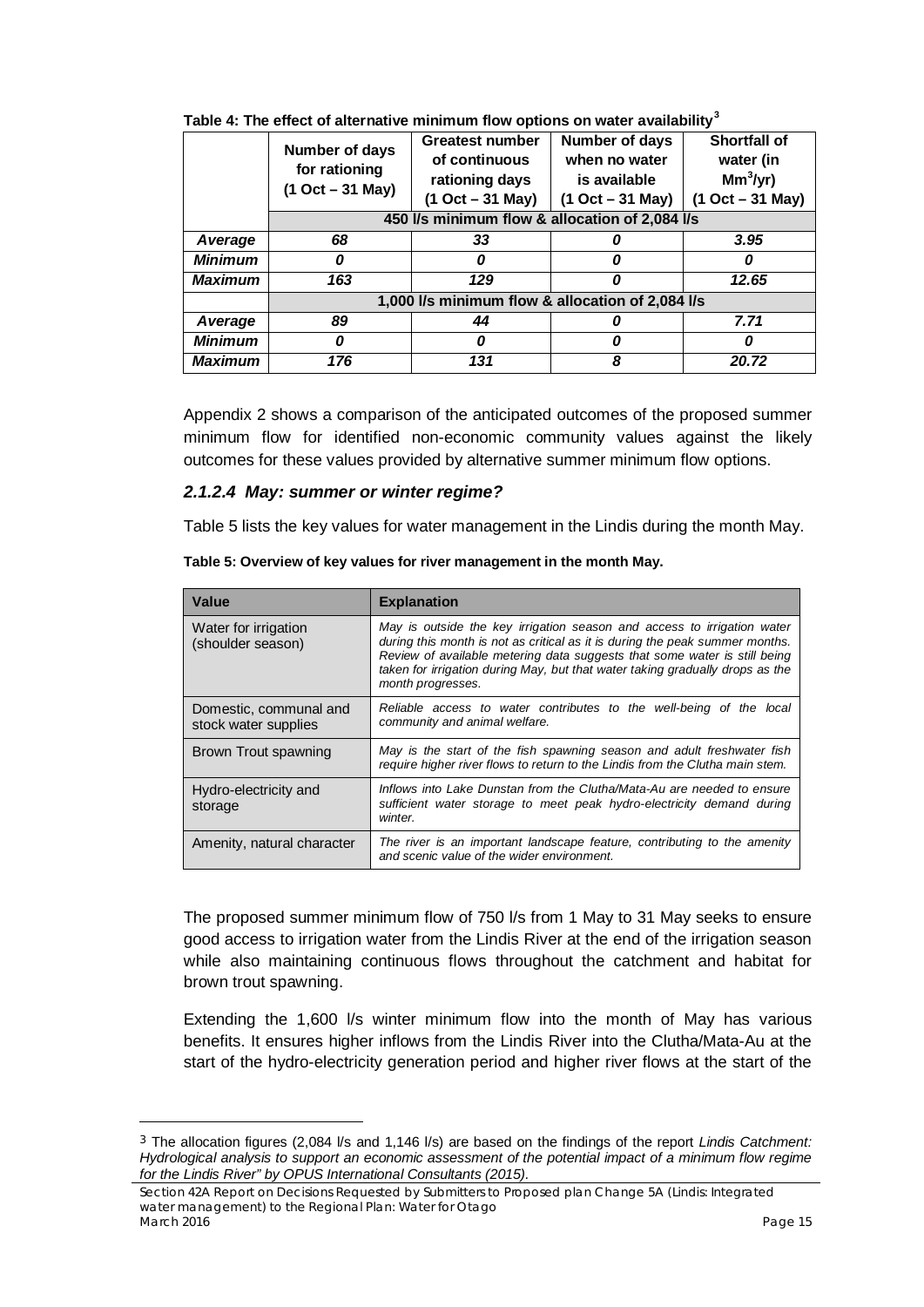yearly trout run up the Lindis River. A 1,600 l/s minimum flow also reduces the risk of flat-lining the river over an extended period of time.

It is difficult to accurately assess the potential economic impacts of extending the winter minimum flow into May due to the lack of a comprehensive set of water metering data (a significant number of primary allocation takes in the Lindis catchment are currently not metered). However, review of the available water metering records for the irrigation seasons 2013/2014 and 2014/2015 shows that:

- Approximately one in two measured primary allocation takes from the Lindis River have practically ceased taking water by the beginning of May.
- Some measured takes that still take water at the start of this month, stop taking water in the second half of the month.
- The volume of water taken to supply the three main irrigation races (Tarras race, Ardgour Race and Begg-Stacpoole race) is greatly reduced in May.

ORC's Rationing Model was used to determine whether water taking over the period 1 May to 31 May would result in any additional water take restrictions if the minimum flow was raised from 750 l/s to 1,600 l/s during May. The model indicates that having a minimum flow of 1,600 l/s during May would only generate additional restrictions (even during dry years), if the total instantaneous rate of take from the Lindis River during that month would exceed 750 l/s.

Restrictions on the taking of irrigation water from the Lindis River during May cannot be mitigated through the use of an alternative water source. A condition is currently imposed on all resource consents to take water from the Clutha/Mata-Au or the Bendigo and Lower Tarras Aquifers requiring consent holders to cease water taking from 1 October to 30 April, in order to protect existing hydro-electricity generation operations on the Clutha/Mata-Au. (See also part 3.1.2.3 of this report).

# <span id="page-20-0"></span>**2.2. Primary allocation limit**

Proposed Plan Change 5A proposes to set a primary allocation limit for the Lindis River of 1,000 l/s in Schedule 2A of the Water Plan.

### **2.2.1. Summary**

For detail of the submissions received relating to the proposed primary allocation regime, refer to:

| Provision<br>Code | Provision                | Page(s) of<br>Proposed<br>Plan<br>Change | Page(s) of<br>Summary of<br><b>Decisions</b><br>Requested | Page(s) of<br>Section 32<br>Evaluation<br>Report |
|-------------------|--------------------------|------------------------------------------|-----------------------------------------------------------|--------------------------------------------------|
| 8                 | Primary allocation limit | 10                                       | $38 - 43$                                                 | $5-9:11-15$                                      |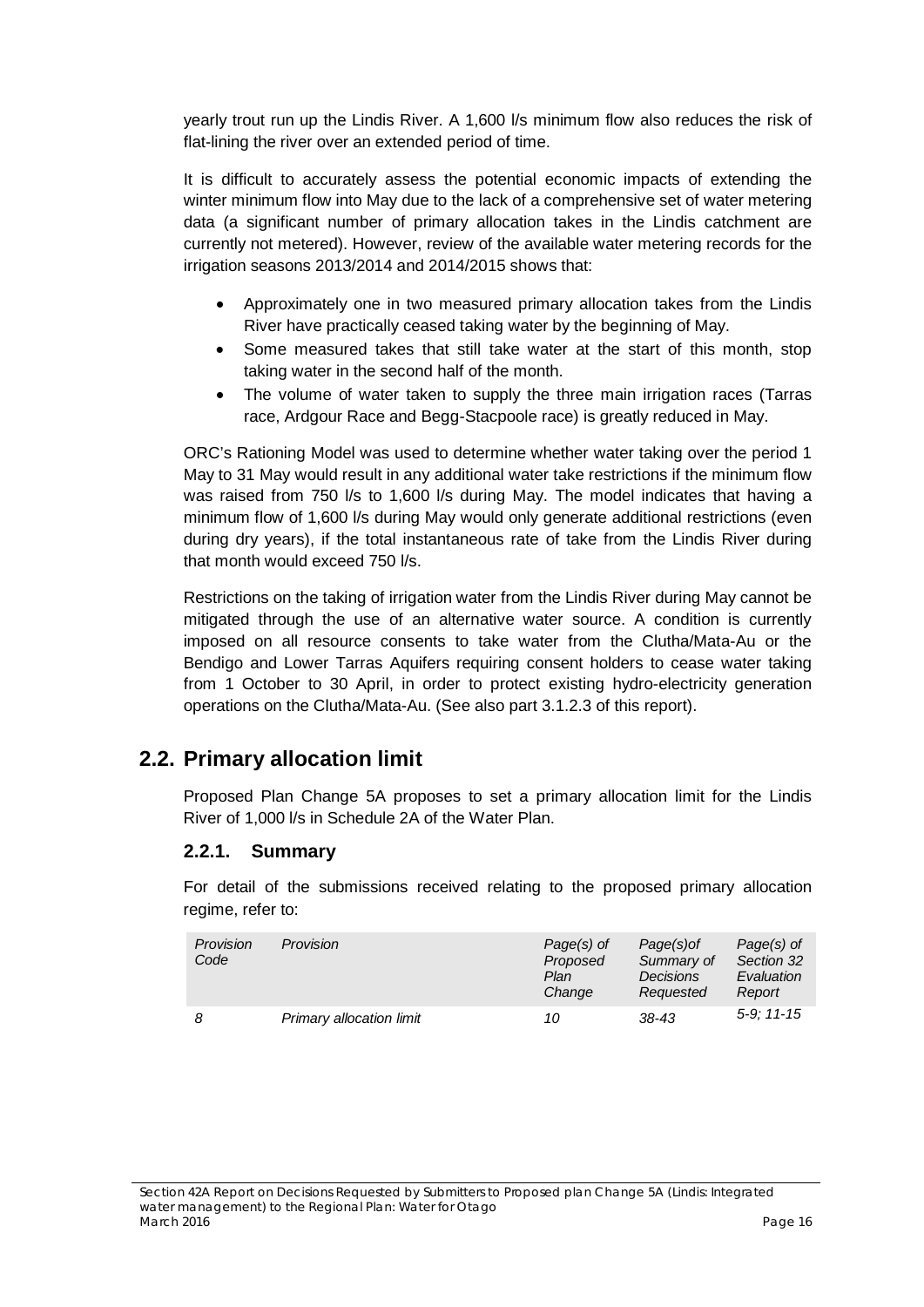A summary of the decisions requested follows:

- **Provide justification for the proposed primary allocation limit.**
- Amend the proposed primary allocation limit to better reflect historic water use.
- Set a primary allocation limit that is agreed between landowners and ORC.

# **2.2.2. Information to assist decision making**

### *2.2.2.1 Water Plan provisions*

The primary allocation limit is the amount of water that can be taken from a catchment under primary allocation consents.

Primary allocation limits are set under Policy 6.4.2 of the Water Plan to provide for aquatic ecosystems and socio-economic and cultural wellbeing, while also enabling reliable access to water for existing water permit holders.

Schedule 2A of the Water Plan identifies minimum flows for specified catchments.

Matters that need to be considered when setting primary allocation limits for rivers are listed in Water Plan Schedule 2D.2.

### *2.2.2.2 Rationale for setting the proposed primary allocation limit*

The setting of allocation limits is required by the NPSFM and the proposed primary allocation limit has been developed by considering the relevant matters listed in Schedule 2D.2 of the Water Plan.

### **(a) Amount of water currently allocated as primary allocation**

There are currently 30 consented surface water takes from the Lindis River with primary allocation status. A further 8 consented groundwater takes are located within the proposed boundaries of the Lindis Alluvial Ribbon Aquifer. The combined total volume of water allocated through these consents is currently estimated to be approximately 4,000 l/s.

### **(b) Amount of water currently taken as primary allocation**

The consented allocation is not reflective of the actual volume of water that is being taken from the Lindis River because the demand for irrigation water far exceeds the supply during the peak irrigation months. Estimates of actual water use vary between 2,000 l/s and 2,300 l/s, but further scope exist to reduce actual water taking from the Lindis River by using more efficient irrigation infrastructure and alternative water sources.

The proposed primary allocation for the Lindis River was developed while considering records of take, historic water use and irrigation footprint, as well as the likely need for irrigation water from the Lindis if more efficient irrigation techniques and alternative water sources were used. A primary allocation limit of 1,000 l/s is estimated to be sufficient to efficiently irrigate the area that has historically relied on irrigation water from the Lindis River and where economic,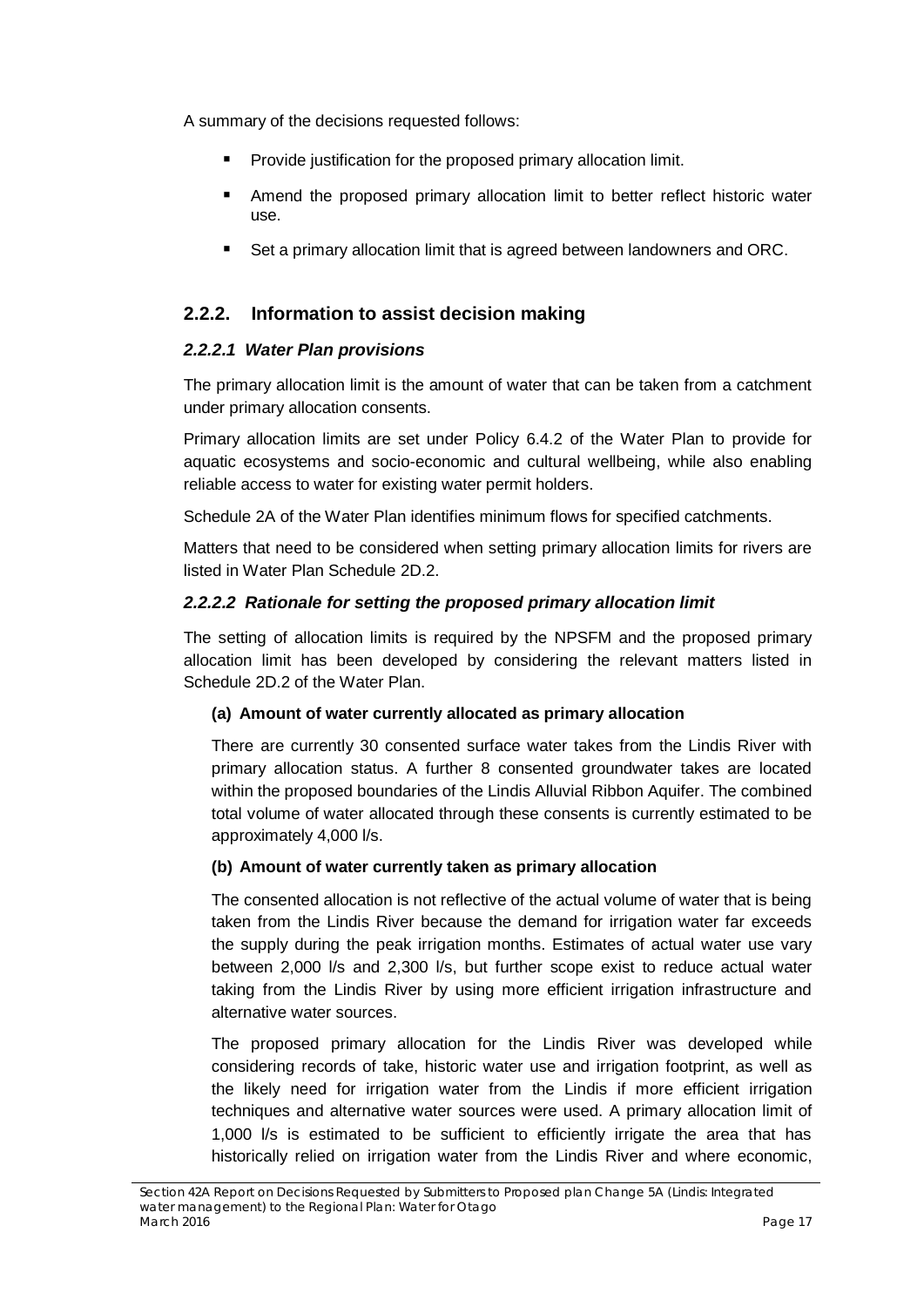physical or legal obstacles stand in the way of accessing alternative sources of irrigation water.

### **(c) The 7-day mean annual low flow**

The Proposed NES on Ecological Flows and Water Levels proposes a baseline for developing a primary allocation limit for rivers and streams. The NES suggest a primary allocation limit of 50% of MALF for rivers and streams with mean flows greater than 5,000 l/s.

Policy 6.4.2(a) of the Water Plan also suggests that 50% of MALF represents an appropriate default primary allocation limit.

The proposed primary allocation limit is generally consistent with the principles set out in the Proposed NES and Policy 6.4.2 of the Water Plan.

#### **(d) Proposed minimum flow regime**

The proposed primary allocation limit was developed in conjunction with the proposed summer minimum flow, in order to provide good surety of supply for irrigators, while also safeguarding other values that were given significance in relevant planning documents (NPSFM and Water Plan) or that were identified as being important community values.

#### **(e) Possible sources of water**

While some irrigators in the upper and middle reaches of the Lindis catchment are solely reliant on irrigation water from the Lindis River, others in the Lower catchment are currently using water taken from the Lindis River in areas that are located close to an alternative water source. Alternative water sources that still have water available for allocation include the Clutha Mata-Au, the Lower Tarras Aquifer and the Bendigo Aquifer.

### **(f) Acceptable duration and frequency of rationing among consented water users**

If a summer minimum flow of 750 l/s for primary allocation takes in the Lindis catchment and the total volume of water taken within primary allocation would reflect the proposed allocation limit of 1,000 l/s, reliability of supply during an average year would be greater than the reliability of supply that is currently provided by the Lindis River (See table 3 on page 12 of this report).

### **(g) Social and economic benefits of taking and using water**

In developing the proposed primary allocation limit ORC has considered the need for continued access to the Lindis River for irrigation water reliance of the social and the economic benefits that arise from the use of this resource (See part 2.1.2.1 of this report).

### *2.2.2.3 Amending the primary allocation limit*

In water short catchments, such as the Lindis catchments, there is an inverse relationship between the volume of water taken under primary allocation and reliability of supply.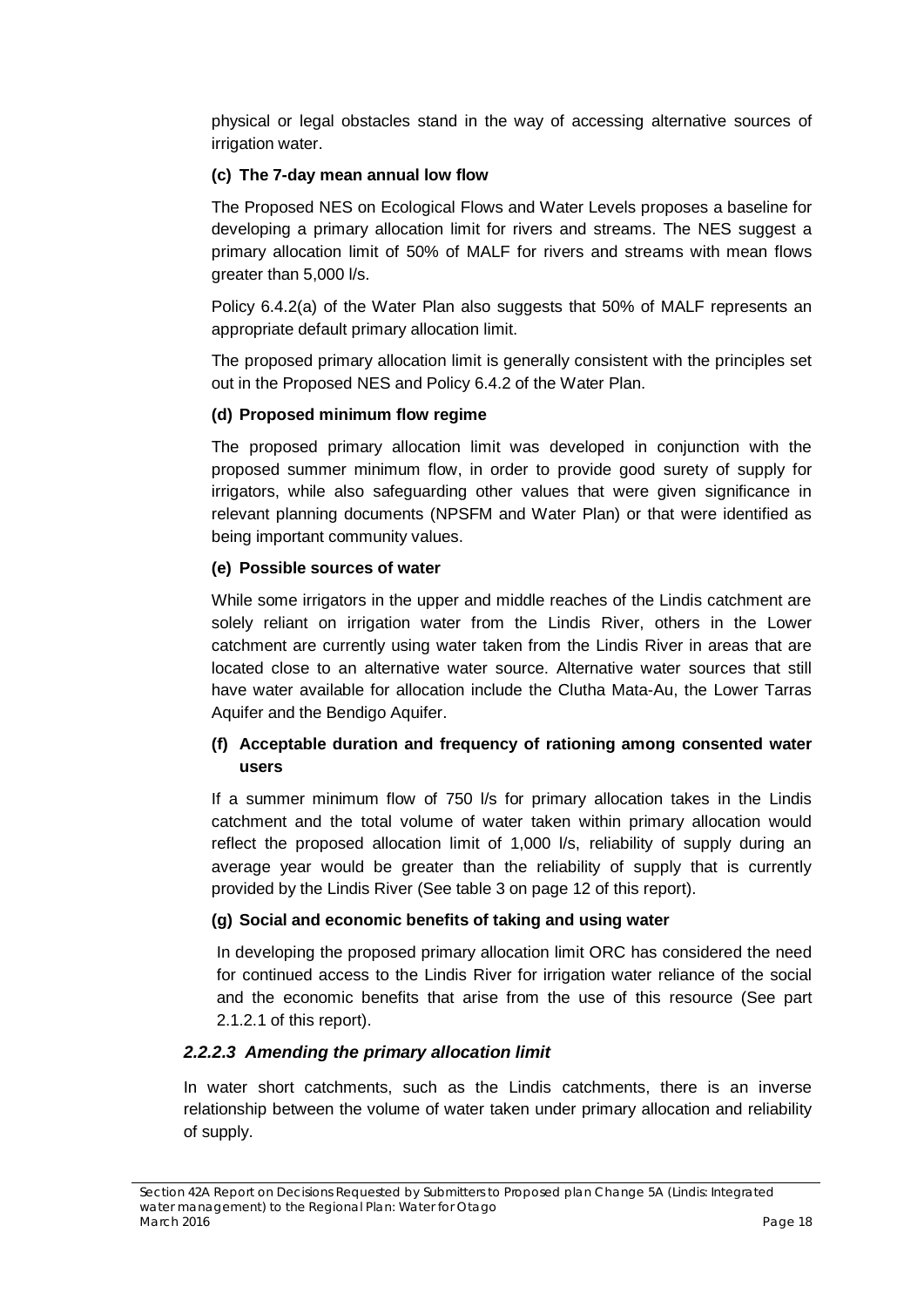The greater the primary allocation limit, the greater the demand for water, and the less likely permit holders will be able to realise the quantity allocated in their consent during periods of low river flows. More rationing will be needed. If the allocation limit is set lower, then there will be greater surety of water supply (though this is not guaranteed as the Lindis is a water water-short-catchment).

# <span id="page-23-0"></span>**2.3. Supplementary allocation regime**

Proposed Plan Change 5A proposes to set the following supplementary allocation minimum flow and block sizes for the Lindis River in Schedule 2B of the Water Plan:

- Minimum flow for 1st supplementary allocation block of 500 l/s :
	- o May to November: 2,200 l/s
	- o December to April: 1,600 l/s
- Minimum flow for 2nd supplementary allocation block of 500 l/s
	- o May to November: 2,700 l/s
	- o December to April: 2,100 l/s

# **2.3.1. Summary**

For detail of the submissions received relating to the proposed supplementary allocation regime, refer to:

| Provision<br>Code | Provision                                        | Page(s) of<br>Proposed Plan<br>Change | Page(s) of<br>Summary of<br><b>Decisions</b><br>Requested | Page(s) of<br>Section 32<br>Evaluation<br>Report |
|-------------------|--------------------------------------------------|---------------------------------------|-----------------------------------------------------------|--------------------------------------------------|
| 35                | Schedule 2B - Supplementary<br>allocation regime | 10                                    | 36-38                                                     | $5-9:11-15$                                      |

A summary of the decisions requested follows:

- Adopt the proposed supplementary allocation regime.
- Specify the starting dates for the summer and winter supplementary allocation minimum flow period.

# **2.3.2. Information to assist decision making**

### *2.3.2.1 Water Plan provisions*

When no more water can be allocated to new water takes through primary allocation consents, further water is available to be taken as supplementary allocation, subject to a higher minimum flow. These takes will need to stop much sooner than primary allocation takes. Supplementary allocation is water taken typically in winter and spring when river flows are much higher.

Schedule 2B of the Water Plan identifies supplementary allocation blocks and supplementary minimum flows for specified catchments in Otago.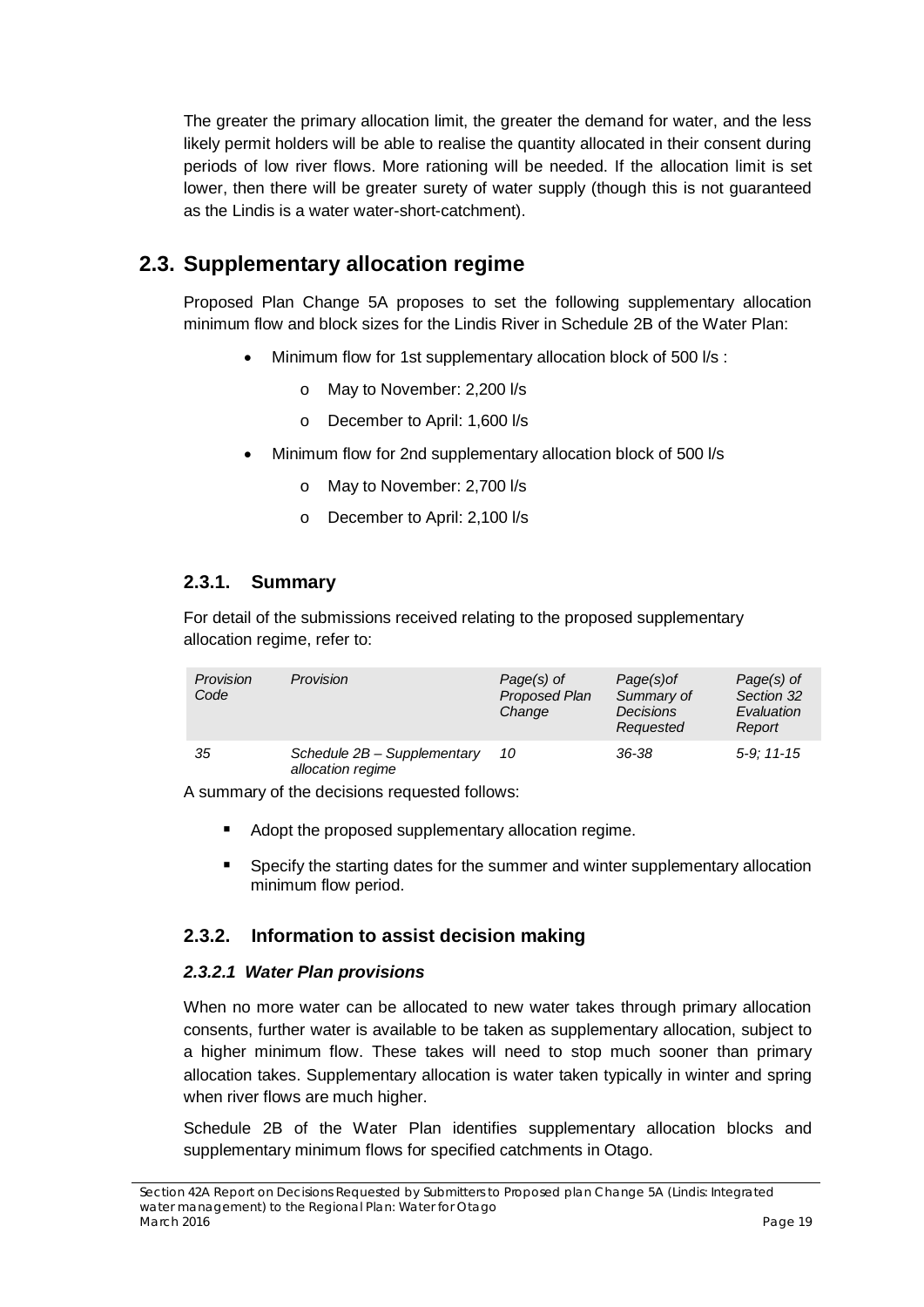Supplementary allocation blocks and supplementary minimum flows are set under Policy 6.4.9 of the Water Plan.

### *2.3.2.2 Specifying starting dates for the supplementary allocation minimum flow periods*

Specifying the starting dates for the summer and winter supplementary allocation minimum flow periods in Schedule 2B will provide more certainty and improve the userfriendliness of the Water Plan.

# <span id="page-24-0"></span>**2.4. Flow monitoring site**

Proposed Plan Change 5A proposes to set the primary and supplementary minimum flow at the Ardgour Road flow recorder site.

### **2.4.1. Summary**

For detail of the submissions received relating to the location of the minimum flow monitoring site, refer to:

| Provision<br>Code | Provision                               | Page(s) of Proposed<br>Plan Change | Page(s) of<br>Summary of<br><b>Decisions</b><br>Requested | $Page(s)$ of<br>Section 32<br>Evaluation<br>Report |
|-------------------|-----------------------------------------|------------------------------------|-----------------------------------------------------------|----------------------------------------------------|
| 15                | Schedule 2A and 2B<br>- monitoring site | - 10                               | 45                                                        | $5-9:11-15$                                        |

A summary of the decisions requested follows:

Adopt the Ardgour Road flow recorder as the minimum flow monitoring site.

### **2.4.2. Information to assist decision making**

#### *2.4.2.1 Water Plan provisions*

Relevant minimum flow monitoring sites for primary and supplementary allocation are specified in Water Plan Schedules 2A and 2B and are shown on the B-series maps.

# <span id="page-24-1"></span>**2.5. Mapping of the Lindis catchment**

Proposed Plan Change 5A proposes to add references to the Lindis catchment to Rule 12.1.4.4 and new maps B4 and B7 in the B-series Maps.

For detail of the submissions received relating to the mapping of the Lindis catchment, refer to:

| Provision<br>Code | Provision                                          | Page(s) of<br>Proposed Plan<br>Change | Page(s) of<br>Summary of<br><b>Decisions</b><br>Requested | $Page(s)$ of<br>Section 32<br>Evaluation<br>Report |
|-------------------|----------------------------------------------------|---------------------------------------|-----------------------------------------------------------|----------------------------------------------------|
| 36                | Rule 12.1.4 and mapping of<br>the Lindis Catchment | 6-7, Map B4,<br>Map B7                | 45-49                                                     | $10 - 15$                                          |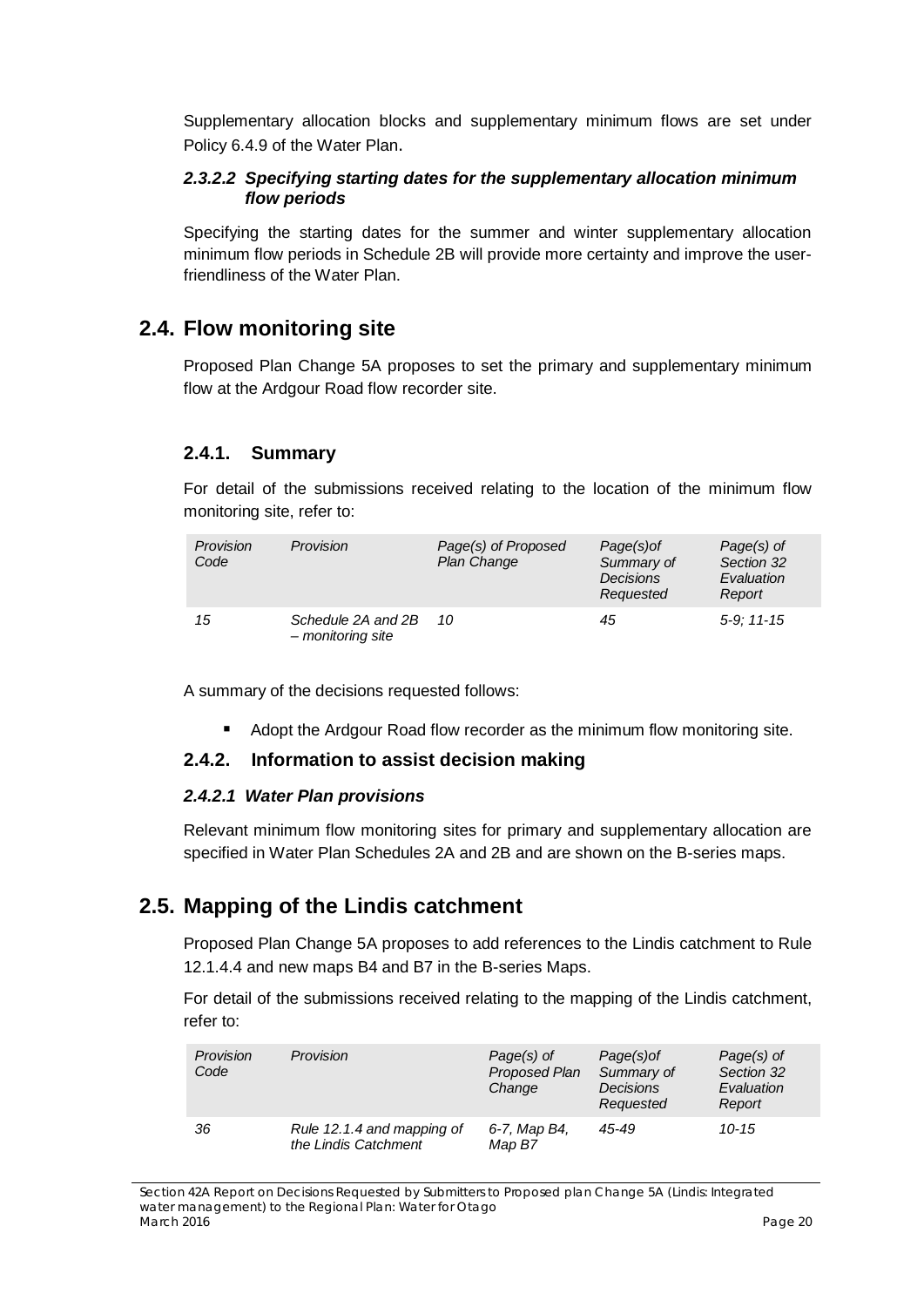A summary of the decisions requested follows:

- **Remove the reference to the proposed B-series maps of the Lindis catchment** in Rule 12.1.4.4.
- Adopt the proposed boundaries of the Lindis catchment as shown on maps B4 and B7.
- **IDED** Include the Tarras Creek sub-catchment within the Lindis catchment.
- Map the Tarras Creek catchment as a separate area within the Lindis catchment and include new plan provisions to exclude water permit holders in the Tarras Creek catchment from the Lindis minimum flow.

# **2.5.1. Information to assist decision making**

#### *2.5.1.1 Water Plan provisions*

The B-series of the Water Plan Maps show the boundaries of the catchment within which consented water takes will be subject to the minimum flows and allocation limits set in Water Plan Schedule 2A and 2B. Rule 12.1.4.4 of the Water Plan provides for the taking and use of water as primary allocation applied for prior to 28 February 1998 in Schedule 2A catchments shown on the B-series Maps as a restricted discretionary activity.

### *2.5.1.2 References proposed in Rule 12.1.4.4*

Rule 12.1.4.4 (Restricted discretionary activity) applies to resource consent applications to replace an existing water permit where water is taken from a Schedule 2A catchment shown on the B-series maps and used within the boundaries of this catchment. A consent holder who takes surface water from a Schedule 2A catchment shown on the B-series maps and uses this water outside the boundaries of this catchment can apply for replacement consent under Rule 12.1.5 (Discretionary activity).

Similar provisions guide decision-making when considering a recourse consent applications under both rules 12.1.5 and 12.1.4.4. However, there are some differences for discretionary activities, which must have regard to:

- The policies and objectives of the Water Plan, particularly those included in sections 5.3, 5.4, 6.3 and 6.4 of the Water Plan.
- The RMA and NPSFM.

Further, public notification must be considered on a case-by-case basis (RMA s95A).

The addition of the Lindis catchment and map references to Rule 2.1.4.4 is a critical part of the proposed plan change. Removing the references to the Lindis catchment would cause all resource consent applications to become a fully discretionary activity under Rule 12.1.5, regardless whether the water is used inside or outside the boundaries of the Lindis catchment.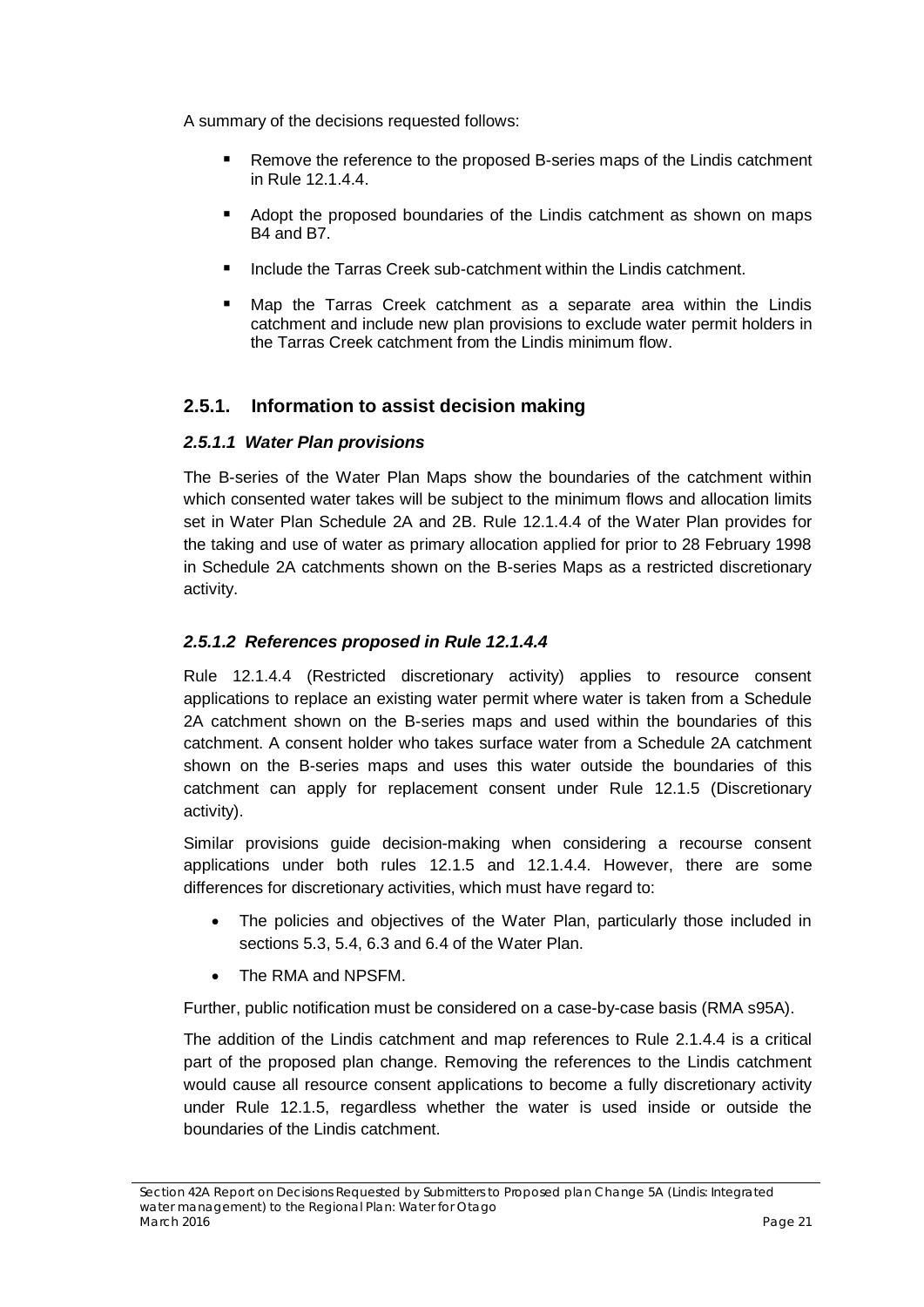### *2.5.1.3 Mapping of the Lindis Catchment in the B-series maps*

The Tarras Creek sub-catchment was initially included within the boundaries of the Lindis catchment as shown on the maps of the Consultation Draft for Proposed Plan Change 5A (April 2014). Feedback received on the Consultation Draft for Proposed Plan Change 5A suggests that Tarras Creek and the Lindis River are not hydraulically connected.

ORC has undertaken a review of aerial photographs, satellite imagery, and LIDAR (Light Detection and Ranging) data. The review shows that there is no clear flow path from the Tarras Basin to the Lindis River and that at low flows Tarras Creek does not contribute to the flows in the Lindis River or does not recharge the Lindis Alluvial Ribbon Aquifer.

### *2.5.1.4 Avoiding undue restrictions for water users in the Tarras Creek subcatchment*

Proposed Plan Change 5A does not apply to water permit holders taking surface water from the Tarras Creek catchment. They would not be restricted by the minimum flows and the allocation limits that apply to the Lindis catchment by excluding the Tarras Creek catchment from the Lindis catchment in the B-series maps.<sup>[4](#page-26-0)</sup>. Water permits holders in the Tarras Creek catchment will be subject to Water Plan Policy 6.4.4 that provides for the setting of minimum flows outside Schedule 2A catchments.

1

<sup>&</sup>lt;sup>4</sup> Other restrictions, such as residual flow restriction, may still apply.

<span id="page-26-0"></span>*Section 42A Report on Decisions Requested by Submitters to Proposed plan Change 5A (Lindis: Integrated water management) to the Regional Plan: Water for Otago March 2016 Page 22*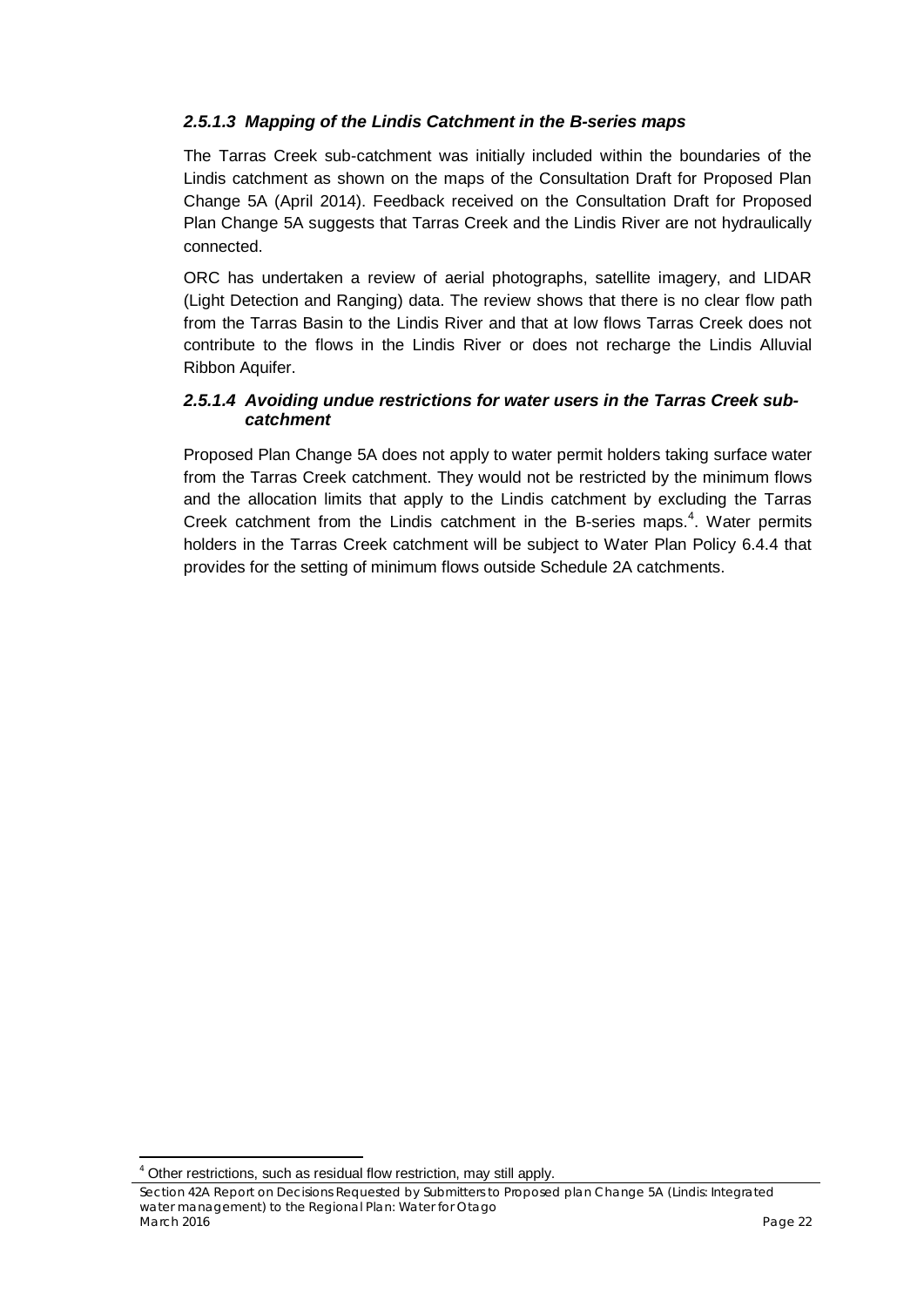# <span id="page-27-0"></span>**3. Management regime for the groundwater resources of the Lindis Catchment and the Bendigo-Tarras Basin**

This chapter provides an overview of submitter requests relating to the management of the Lindis Alluvial Ribbon Aquifer and the maximum allocation limits and the groundwater take restrictions that are proposed for the Lower Tarras, Bendigo and Ardgour Valley Aquifers. Decisions requested relating to the mapping of the aquifer boundaries are also discussed.

# <span id="page-27-1"></span>**3.1. Management of the Bendigo, Lower Tarras and Ardgour Valley Aquifers**

Proposed Plan Change 5A sets to:

- Include maximum allocation limits for the Lower Tarras, Bendigo and Ardgour Valley Aquifers in Schedule 4A.
- Include restrictions for irrigation takes between 1 May and 31 August from the Bendigo and Lower Tarras Aquifers in Schedule 4B.2.
- **Include new maps for the Lower Tarras, Bendigo and Ardgour Valley Aquifers** C5 and C6 in the C-series of the Water Plan Maps.

# **3.1.1. Summary**

For detail of the submissions received relating to the management of the Lower Tarras, Bendigo and Ardgour Valley Aquifers, refer to:

| Provision<br>Code | Provision                                            | Page(s) of<br>Proposed<br><b>Plan Change</b> | Page(s) of<br>Summary of<br><b>Decisions</b><br>Requested | Page(s) of<br>Section 32<br>Evaluation<br>Report |
|-------------------|------------------------------------------------------|----------------------------------------------|-----------------------------------------------------------|--------------------------------------------------|
| 37                | Schedule 4A - Maximum allocation<br>limits           | 12                                           | 50                                                        | $9 - 15$                                         |
| 38                | Schedule 4B.2 - Restrictions on<br>groundwater takes | 12                                           | 51-53                                                     | $9 - 15$                                         |
| 22                | Map C-series                                         | Map C5,<br>Map C6                            | 53                                                        | $13 - 15$                                        |

A summary of the decisions requested follows:

- Remove the reference to the Bendigo and Lower Tarras Aquifers from Water Plan Schedule 4B.2.
- Add a restriction for irrigation takes between 1 May and 31 August from the Ardgour Valley Aquifer in Schedule 4B.2.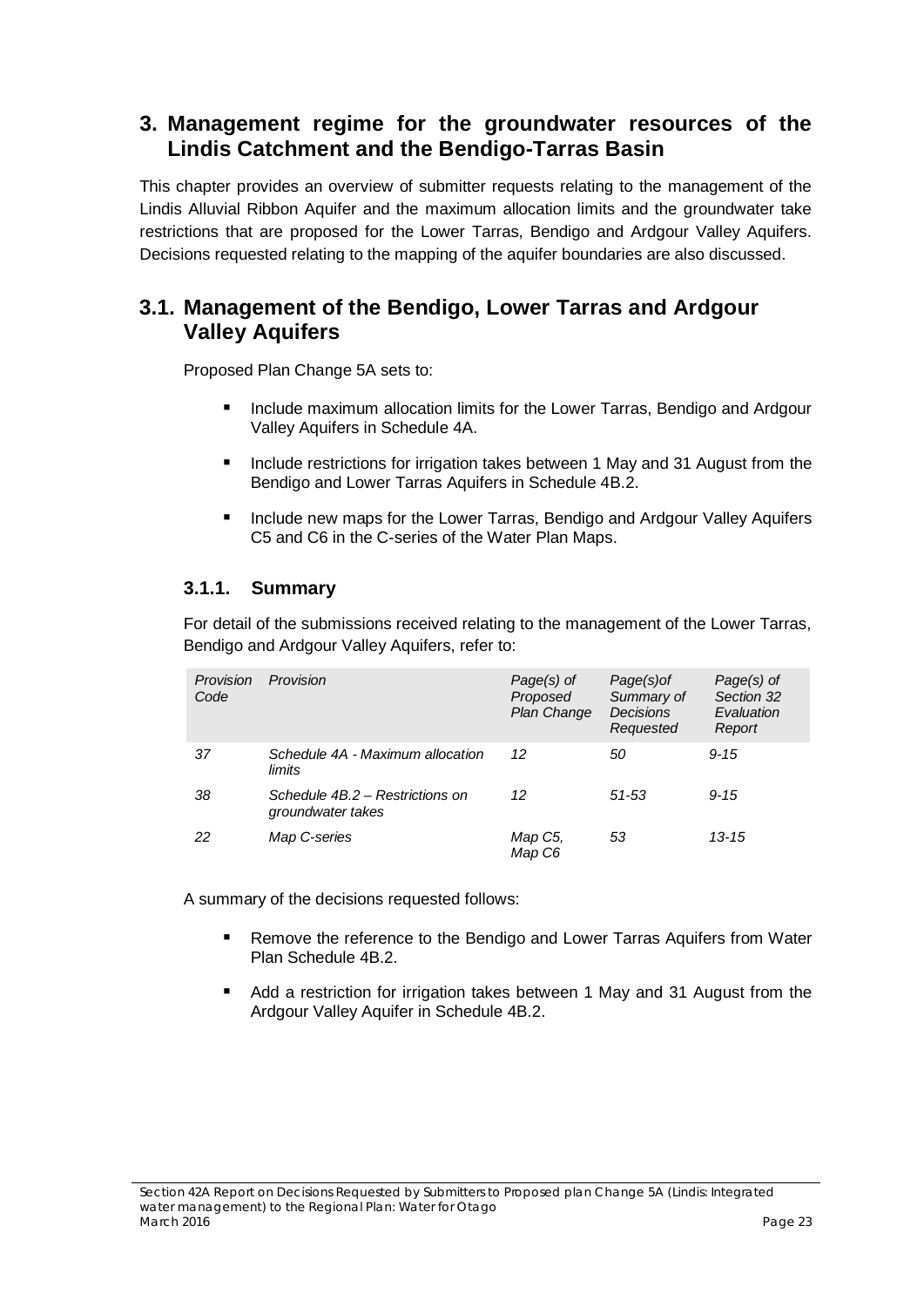# **3.1.2. Information to assist decision making**

### *3.1.2.1 Water Plan provisions*

Groundwater takes are managed by allocation limits and aquifer restrictions.

Water Plan Policy 6.4.10A1 provides for the setting of maximum allocation limits for aquifers. A maximum allocation limit is a limit on the volume of groundwater that can be taken annually from an aquifer by consent. It is set recognising the need to maintain long term groundwater levels and water storage in the aquifer and avoid groundwater contamination and permanent aquifer compaction.

Water Plan Policy 6.4.10A1 provides for the setting of groundwater take restrictions. These restrict the taking of groundwater from an aquifer during extended periods of low recharge, or assist with sustainably managing groundwater in localised areas of high demand.

Maximum allocation limits are set in Schedule 4A of the Water Plan, while Schedule 4B identifies aquifer restriction levels for specified aquifers in Otago.

The matters that will be considered when setting maximum allocation limits and aquifer restrictions are listed in Schedule 4C.1 and 4C.2 of the Water Plan respectively.

#### *3.1.2.2 Rationale for setting maximum allocation limits*

The setting of maximum allocation limits for aquifers is required by the NPSFM and the proposed maximum allocation limit has been developed by considering the relevant matters listed in Schedule 4C.1 of the Water Plan.

### **(a) Physical properties of the aquifer**

Groundwater in the aquifers of the Bendigo-Tarras Basin occurs within several distinct geological deposits. The Bendigo Aquifer is mostly characterised by the presence of higher permeability sediments associated with an old Clutha/Mata-Au river channel. Permeability in the Lower Tarras Aquifer is generally lower, except in locations close to the Clutha/Mata-Au where higher permeability gravels occur.

#### **(b) The amount and characteristics of recharge to the aquifer**

Modelling was carried out to better understand land-surface recharge of the Lower Tarras and Bendigo Aquifers. The findings of this investigation, which is discussed in the Bendigo and Tarras Groundwater Allocation Study report (ORC, 2010), show that these aquifers only receive a modest volume of land-surface recharge from rainfall, infiltration from irrigation and smaller surface streams, and that the Clutha/Mata-Au is the dominant source of recharge for the Bendigo and Lower Tarras aquifers. These two aquifers also receive a modest volume of land-surface recharge from rainfall and infiltration from irrigation and smaller surface streams. Land-surface recharge occurs sporadically and requires large rainfall events to saturate soils and to create the potential for aquifer recharge. In the summer months, irrigated land contributes significantly more recharge than non-irrigated land (due to irrigated soils having a lower initial moisture deficit when rainfall occurs).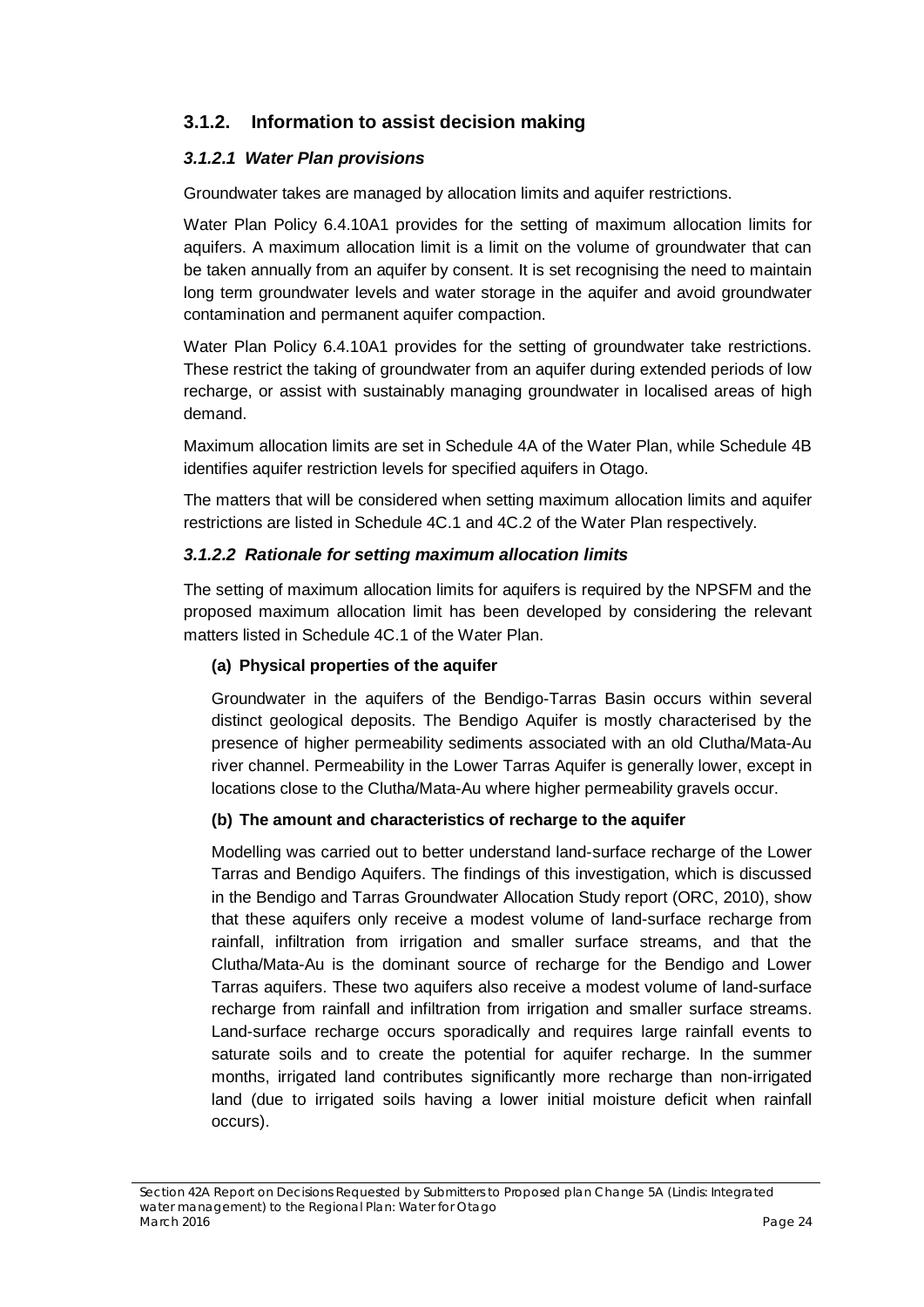The Ardgour Valley Aquifer receives most of its inflows through land surface recharge.

#### **(d) Interaction with surface water bodies and their values**

The 2010 Bendigo and Tarras Groundwater Allocation Study results indicate that an increase in groundwater extraction from within the Lower Tarras and Bendigo Aquifers results in increased recharge from the Clutha/Mata-Au.

More recent investigations were carried out in 2015, during which comparison was made between groundwater levels in Lower Tarras and Bendigo Aquifers and the LIDAR level of the Clutha/Mata-Au. These investigations confirmed the 2010 findings, showing that the gradient between the groundwater level and the river level is relatively flat, and that drawdown from pumping in the aquifers, especially at close distance to the Clutha/Mata-Au, is likely to induce infiltration from the river.

The Clutha/Mata-Au supports diverse values, including ecosystem and Kai Tahu values, supply of irrigation water and hydro-electricity generation.

There are two existing [hydro-electric](https://en.wikipedia.org/wiki/Hydroelectric) power stations on the Clutha/Mata-Au downstream from the Bendigo-Tarras Basin. Policy D of the National Policy Statement for Renewable Electricity Generation 2011 requires decision-makers, to the 'extent reasonably possible', to ensure third party activities are managed in a way that avoids reverse sensitivity effects that could impede the operation, maintenance, upgrade and development of existing renewable electricity generation activities.

#### **(f) The effects of taking groundwater on the aquifer**

The proposed maximum allocation limits for the Lower Tarras, Bendigo and Ardgour Valley Aquifers have been determined based on how the Bendigo-Tarras groundwater system operates and responds to increased pumping; and the extent and permeability of the aquifer system from geophysical information.

The proposed maximum allocation limits also take into account that a degree of uncertainty remains regarding the aquifer properties in some areas and are set to avoid the risk for drawdown and avoid impacts of water taking on existing bores.

### **(g) Demand for water and existing water uses, including community water supplies**

The proposed maximum allocation limits for the Lower Tarras, Bendigo and Ardgour Valley Aquifers provide for existing activities that rely on access to water from these resources, but also take into account that the demand for water from these aquifers may increase as the availability of water from the Lindis River for taking during low flow periods will reduce if a minimum flow for this river is set in Schedule 2A.

### **(h) Environmental, social, cultural, recreational and economic benefits of taking and using water**

Overall, more groundwater can be allocated from the Bendigo-Tarras Basin. This provides a stimulus for economic growth in the lower Lindis and on the Clutha/Mata-Au river terraces.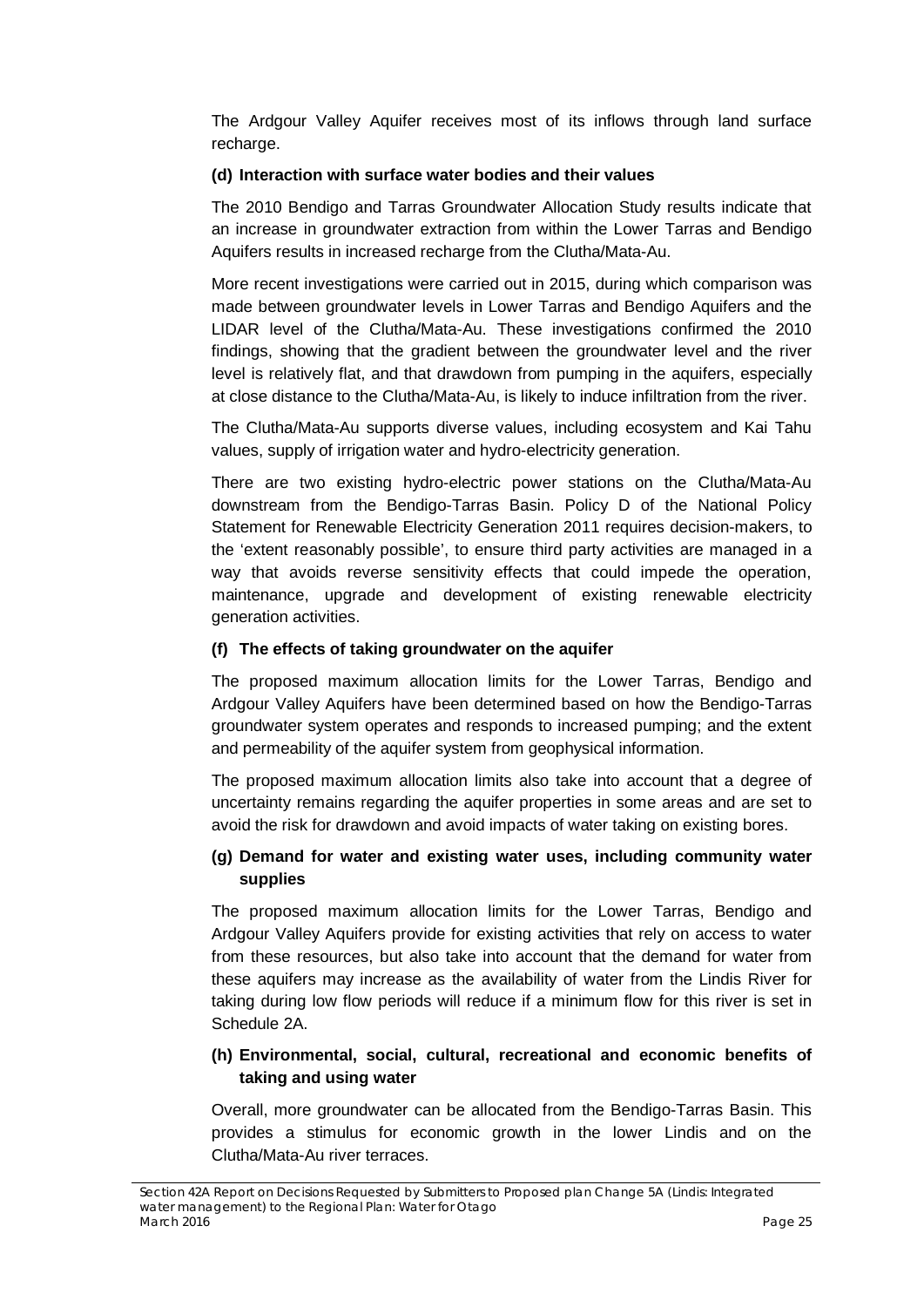By allowing irrigators that currently rely on irrigation water from the Lindis River to shift to a more reliable water source, the proposed maximum allocation limits will not only provide for the economic well-being of the local community, but also assist with safe-guarding the cultural, recreational and environmental values that are supported by the Lindis River.

### **(i) Any other relevant matter in giving effect to Part 2 of the RMA**

RMA s7 requires decision makers to have particular regard to the benefits of renewable electricity generation.

Court decisions in various cases, such as Aoraki Water Trust v Meridian Energy Limited [2005] 2 NZLR 268 (HC) at 280 per Chisholm and Harrison JJ and Southern Alps Air v Queenstown Lakes District Council [2008] NZRMA 47 (HC) per Panckhurst J, have recognised that the common law principles of non-derogation and legitimate expectation also apply to the express provisions of the RMA.

### *3.1.2.3 Rationale for setting aquifer restrictions*

The aquifer restrictions have been developed by considering the relevant matters listed in Schedule 4C.2 of the Water Plan.

### **(a) Physical properties of the aquifer**

(See part 3.1.2.2 of this report)

### **(c) The amount and characteristics of recharge to the aquifer**

(See part 3.1.2.2 of this report)

### **(d) The proposed or existing maximum allocation limit**

(See part 3.1.2.2 of this report)

### **(e) Interaction with surface water bodies and their values**

The proposed aquifer restrictions are set to protect existing hydro-electricity generation on the Clutha/Mata-Au main stem and to ensure sufficient inflows into Lake Dunstan to ensure sufficient water storage to meet peak hydro-electricity demand during winter. (See part 2.1.2.4 of this report)

### **(g) The environmental, social, cultural and economic effects of the restriction level on existing users of groundwater from the aquifer**

Including a reference to the Bendigo and Lower Tarras Aquifers in Schedule 4B.2 will not impact any existing consent holders taking water from these aquifers, nor will it result in a change to current plan administration practice. The proposed restrictions are currently included as a consent condition on all resource consents to take groundwater from an aquifer that is hydraulically connected to the Clutha/Mata-Au. Including the Bendigo and Lower Tarras Aquifers in Schedule 4B.2 will provide more certainty for consent applicants and plan administrators, and streamline the consent decision-making by reducing the need for electricity generators to be involved in these processes. Removing the references to the Bendigo and Lower Tarras Aquifers from Schedule 4B.2 would result in the need to address the potential impacts on existing hydro-electricity generation on the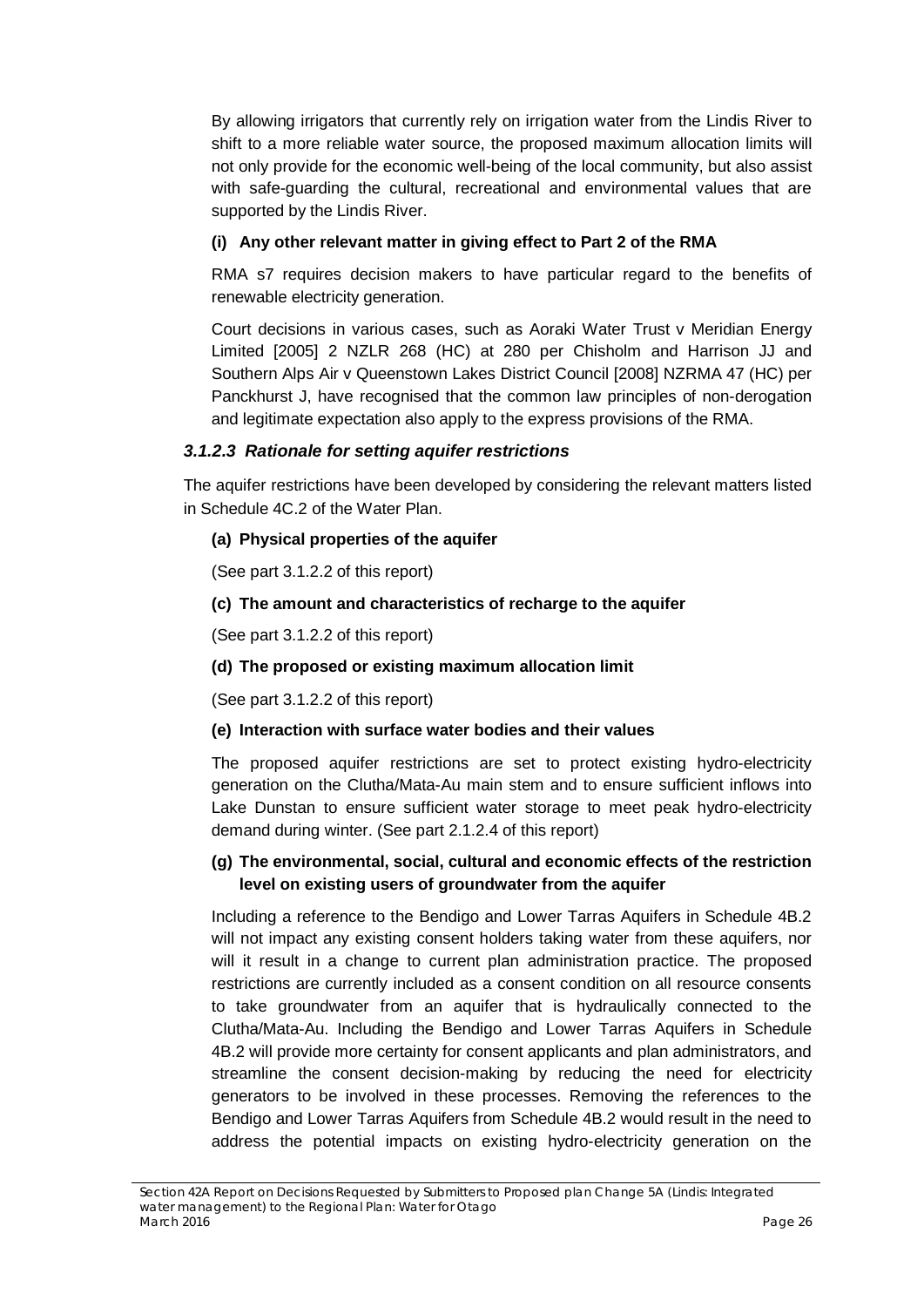Clutha/Mata-Au main stem during the resource consent process, hence increasing the complexity, duration and costs associated with this process.

The proposed restrictions only apply to irrigation takes (and water takes for surface storage for an end purpose of irrigation) from 1 May to 30 September. No restriction is imposed on water takes for purposes other than irrigation, such as domestic and stock water supply, and frost fighting.

By the start of May water taking for irrigation in the Lindis area has either ceased or has been greatly reduced. A shortfall in irrigation water supply from the Bendigo and Lower Tarras Aquifers due to the proposed restrictions is only expected to be temporary and could partially be alleviated by increased opportunity to take water from the Lindis due to higher river flows during autumn.

### *3.1.2.4 Ardgour Valley Aquifer and hydro-electricity generation*

The volume of groundwater that Proposed Plan Change 5A seeks to allocate from the Ardgour Valley Aquifer is small, particularly when compared with the allocation limits proposed for the other aquifers in the Bendigo-Tarras Basin or the mean flow rate of Clutha/Mata-Au.

The findings from the 2010 Bendigo and Tarras Groundwater Allocation Study indicate that this aquifer is not hydraulically connected to the Clutha/Mata-Au and that it only receives a small amount of recharge from sporadic rainfall events.

Setting restrictions on groundwater takes from this aquifer is unlikely to make any meaningful contribution to the protection of hydro-electric operations on the Clutha/Mata-Au. Bores within this aquifer are located at considerable distance from the Clutha/Mata-Au. Consequently, there is significant lag time between the taking of groundwater from this aquifer and the effect on surface water levels in the Clutha/Mata-Au.

# <span id="page-31-0"></span>**3.2. Management of the Lindis Alluvial Ribbon Aquifer**

Proposed Plan Change 5A proposes to retain the reference to the Lindis Alluvial Aquifer in Water Plan Schedule 2C. The plan change also proposes to extend the boundaries of this aquifer from the edge of the Ardgour Valley at the SH8 Bridge right down to the Clutha/Mata-Au.

# **3.2.1. Summary**

For detail of the submissions received relating to the management of the Lindis Alluvial Ribbon Aquifer, refer to:

| Provision<br>Code | Provision                                              | Page(s) of<br>Proposed<br>Plan Change | Page(s) of<br>Summary of<br><b>Decisions</b><br>Requested | Page(s) of<br>Section 32<br>Evaluation<br>Report |
|-------------------|--------------------------------------------------------|---------------------------------------|-----------------------------------------------------------|--------------------------------------------------|
| 16                | Schedule 2C - Lindis Alluvial<br><b>Ribbon Aquifer</b> | 11                                    | 50                                                        | $9 - 15$                                         |
| 22                | Map C-series                                           | Map C5,<br>Map C6                     | 53                                                        | $10 - 15$                                        |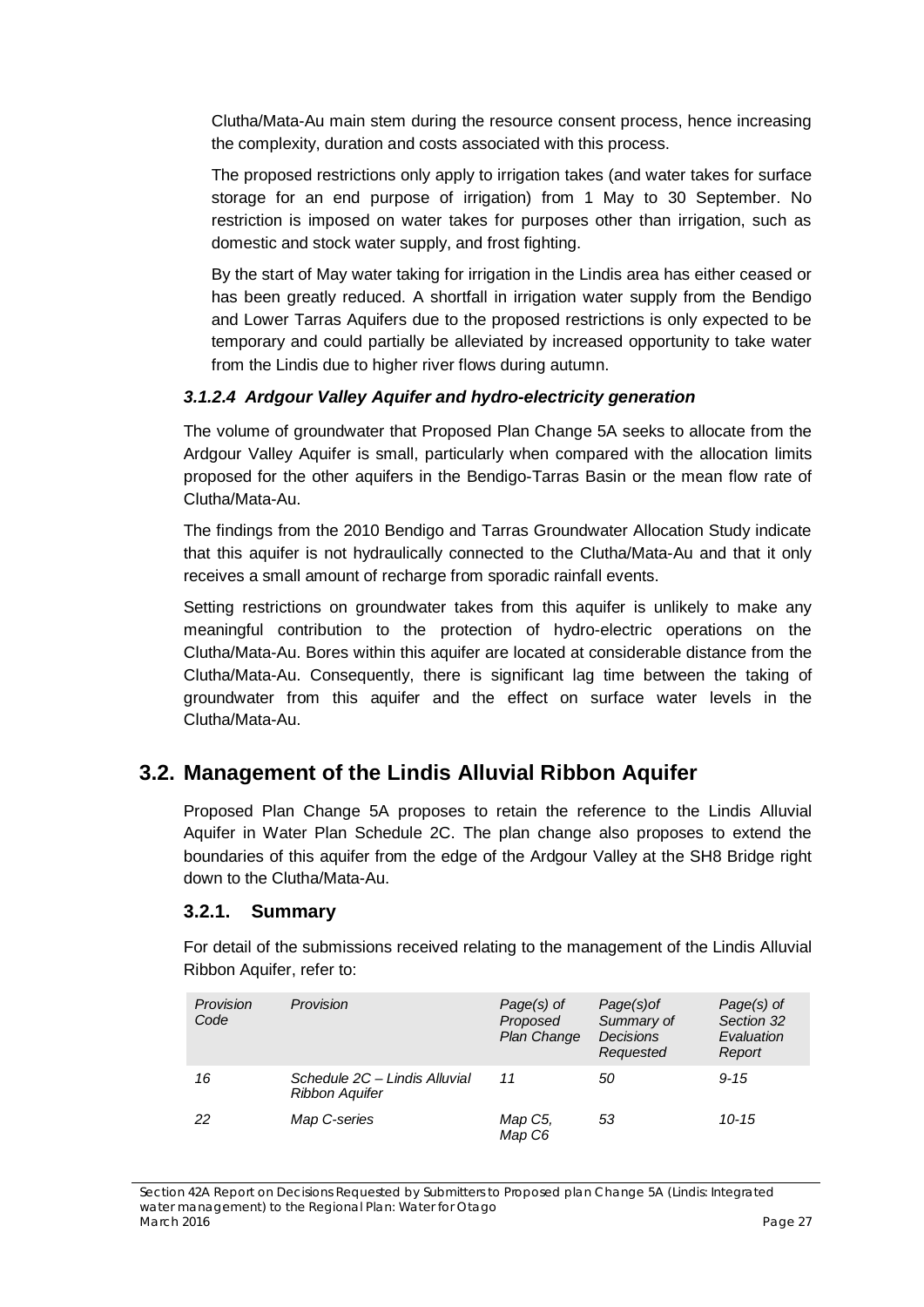A summary of the decisions requested follows:

- Retain the reference to the Lindis Alluvial Ribbon Aquifer in schedule 2C of the Water Plan.
- Adopt the mapped extent of Lindis Alluvial Ribbon Aquifer as proposed to ensure the health of the river and continuity with the minimum flow.
- Retain the original extent of Lindis Alluvial Ribbon Aquifer as currently shown in C-series Maps.
- Add a restriction for irrigation takes between 1 May and 31 August from the Lindis Alluvial Ribbon Aquifer in Schedule 4B.2.

# **3.2.2. Information to assist decision making**

### *3.2.2.1 Water Plan provisions*

Aquifers with a strong hydrological connection to adjoining surface water bodies are listed in Schedule 2C of the Water Plan and are managed as surface water (Policy 6.4.1A). Groundwater takes from Schedule 2C aquifers are subject to a minimum flow and surface water allocation regime.

Groundwater takes in the portion of the Lindis Alluvial Ribbon Aquifer that are located upstream from the SH8 Bridge are currently managed as surface water takes through the inclusion of this aquifer in Schedule 2C.

### *3.2.2.2 Mapped extent of the Lindis Alluvial Ribbon Aquifer*

The 2010 Bendigo and Tarras Groundwater Allocation Study shows that the Lindis Alluvial Ribbon is closely connected to the Lindis River and that takes from within this aquifer have a cumulative impact on surface flows in this river. The study also shows that bores in the Lower Lindis Alluvial Fan Zone, located close to the lower reaches of the Lindis River downstream of the SH8 Bridge, can affect surface flows in the Lindis River and the connection of this river with the Clutha/Mata-Au.

Including the Lower Lindis Alluvial Fan Zone within the mapped extent of the Lindis Alluvial Ribbon Aquifer will minimise the effects of bores in this zone on surface flows in the Lindis downstream of the SH8 Bridge. This will result in an economic cost for groundwater permit holders in the Lower Lindis Alluvial Fan Zone, as their takes will be less sure than if there was no regard to the Lindis minimum flow.

# *3.2.2.3 Lindis Alluvial Ribbon Aquifer and hydro-electricity generation*

Groundwater investigations indicate that the Lindis Alluvial Ribbon Aquifer is not hydraulically connected to the Clutha/Mata-Au main stem. The main portion of the Lindis Alluvial Ribbon Aquifer is located at considerable distance from the Clutha/Mata-Au, several metres above the river's surface. Groundwater takes from within the Lindis Alluvial Ribbon Aquifer are generally not expected to have a stream depletion effect on the flows in the Clutha/Mata-Au. Accordingly, groundwater take restrictions for irrigation takes from the Lindis Alluvial Ribbon Aquifer are not likely to materially assist in protecting the viability of hydro-electricity operations on the main stem of the Clutha/Mata-Au.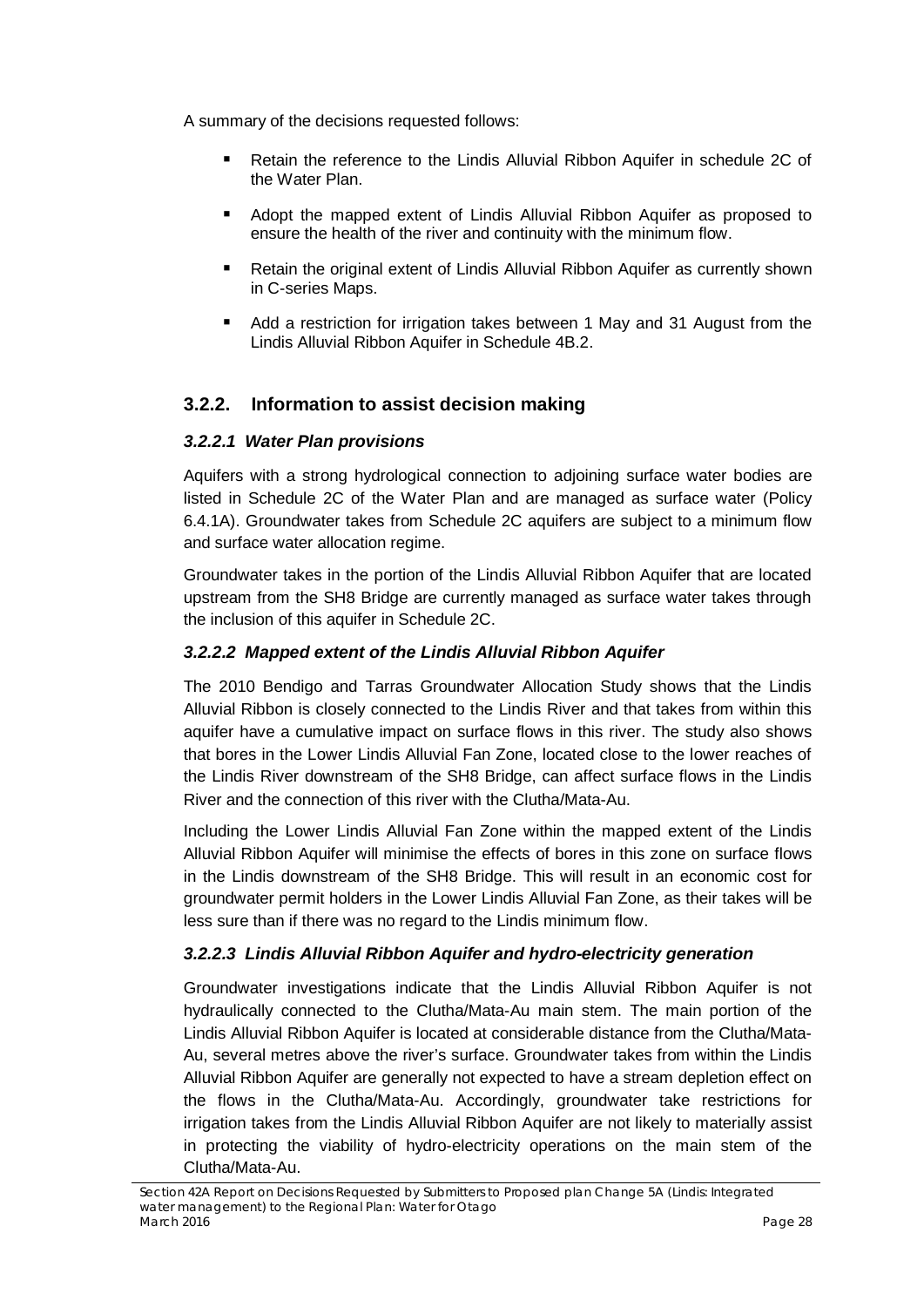<span id="page-33-0"></span>Should a proposed groundwater take from within the Lindis Alluvial Ribbon Aquifer be likely to have a stream depletion effect on flows in the Clutha/Mata-Au, then an appropriate restriction can be added as a condition to that consent.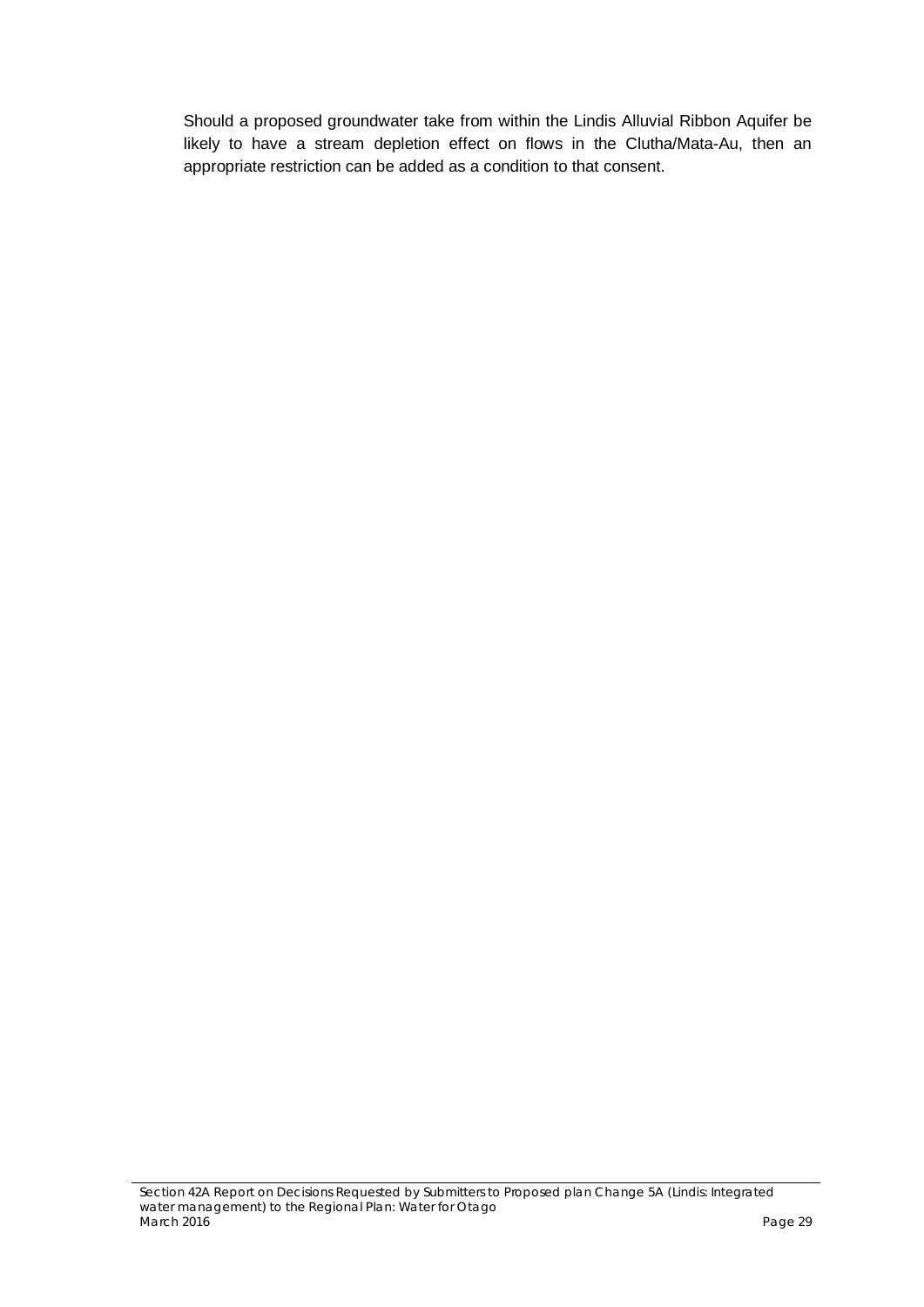# **4. Implementation**

This chapter addresses matters relating to the implementation of the proposed minimum flow, allocation limits and groundwater restrictions.

# <span id="page-34-0"></span>**4.1. Providing for reasonable transition timeframes**

Proposed Plan Change 5A becomes fully operative after ORC has made its decision and any appeals have been resolved.

# **4.1.1. Summary**

For detail of the submissions received relating to this matter, refer to:

| Provision<br>Code | Provision                                        | Page(s) of<br>Proposed Plan<br>Change | Page(s) of<br>Summary of<br><b>Decisions</b><br>Requested | Page(s) of<br>Section 32<br>Evaluation<br>Report |
|-------------------|--------------------------------------------------|---------------------------------------|-----------------------------------------------------------|--------------------------------------------------|
|                   | General Opposition                               | $2 - 4$                               | 4-8                                                       | 15                                               |
| 5                 | Policy 6.4.5, including transition<br>timeframes | $2 - 4$                               | 54-61                                                     | 15                                               |

A summary of the decisions requested follows:

- **IMPLEMENT IMPLEMENT IN THE MINUM** flow regime as proposed.
- **EXECT** Amend the Water Plan to allow for an extension of the implementation timeline of the minimum flow.

# **4.1.2. Information to assist decision making**

### *4.1.2.1 Water Plan provisions*

Under Policy 6.4.5 of the Water Plan, the minimum flow will not apply until after a collective review of consents in the Lindis catchment is undertaken. This will occur before 2021 if there is agreement by the holders of deemed permits to adhere to minimum flows, or on the expiry of the deemed permits on 2 October 2021. Policy 6.4.5 effectively allows for a transition period, enabling local consent holders and other stakeholders to investigate the feasibility of measures that mitigate the effect of a minimum flow on water availability. These measures may include:

- The formation of a catchment-wide water management group.
- The use of more efficient irrigation practices.
- The supply of irrigation water from alternative sources.

Other aspects of the plan change, such as the primary and supplementary allocation limits and supplementary minimum flows (for surface water), and the maximum allocation limits and restriction levels (for groundwater), will come into full effect as soon as the plan change becomes operative.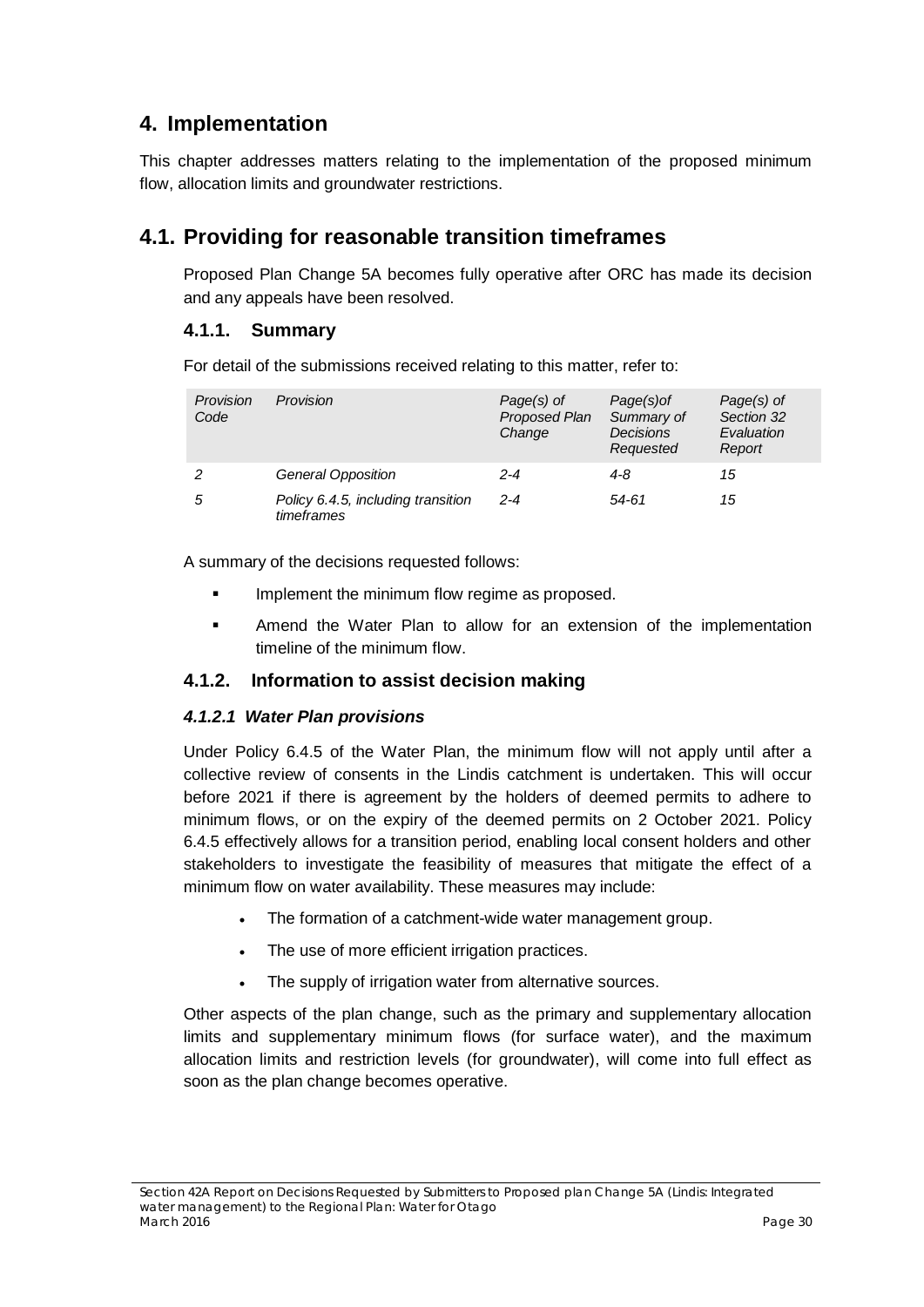### *4.1.2.2 Provision of reasonable timeframes*

Policy E1 of the NPSFM states that implementation of the NPSFM is expected as promptly as is reasonable in the circumstances and that full implementation under the NPSFM is required by 31 December 2025. Policy E1 allows for the implementation timeframe to be extended to 2030 if the 2025 timeframe will affect plan quality or it would be impracticable for the council to complete implementation of a policy by 2025. Policy E1 stated that where it was impracticable for a regional council to fully implement the NPS-FM by end of 2015, regional councils were given the opportunity to develop or update a formal progressive implementation programme, which would outline the planned progress toward meeting the 31 December 2025 (or 2030) timeframe. Any programme of time-limited stages had to be formally adopted by by 31 December 2015, and publicly notified.

The provisions of the Water Plan that direct ORC to set minimum flows and allocation limits for all the catchments in the Otago region became operative in 2004. In response to the future termination of mining privileges in October 2021 under RMA s413(3), ORC incorporated Plan Change 1C: Water Allocation into the Water Plan, becoming operative on 1 March 2012. Accordingly, ORC determined that as result of past changes to the Water Plan compliance of the plan with the water quantity provisions of the NPSFM was complete and that there was no need to notify a programme of time limited stages.

The process of developing a minimum flow and allocation limit for the Lindis catchment was first discussed with the Tarras community during a public workshop in February 2009.

The 2014 Consultation Draft for Proposed Plan Change 5A recommended a 450 l/s summer minimum flow for primary allocation consents, reflecting the two options proposed at the time of the Tarras Water Scheme proposal of 2012 (minimum flow with the scheme and minimum flow without the scheme). The recommended summer minimum flow was modified in light of consultation with the local and wider community and a 750 l/s summer minimum flow was now deemed more appropriate for managing the river to safeguard identified community values.

Proposed Plan Change 5A seeks to apply an equitable approach that provides for a transition timeframe that applies to all consent holders in the Lindis catchment and that is consistent with how the minimum flow will be implemented with other Schedule 2A catchments that are dominated by deemed permits. Deferring the implementation of the minimum flow could set a precedent for other catchments that are yet to be included in Schedule 2A. It would also mark a departure from the more even-handed approach that requires all deemed permit dominated catchments in Otago to comply with the minimum flow by 2 October 2021.

Having a minimum flow restriction that applies to all consent holders is critical in ensuring the effectiveness of a minimum flow in protecting important values during critical low flow periods. Extending the transition timeframes for some consent holders could compromise the ability of a minimum flow provision to achieve this outcome and could also undermine the effectiveness of a rationing regime adhered to by other consent holders.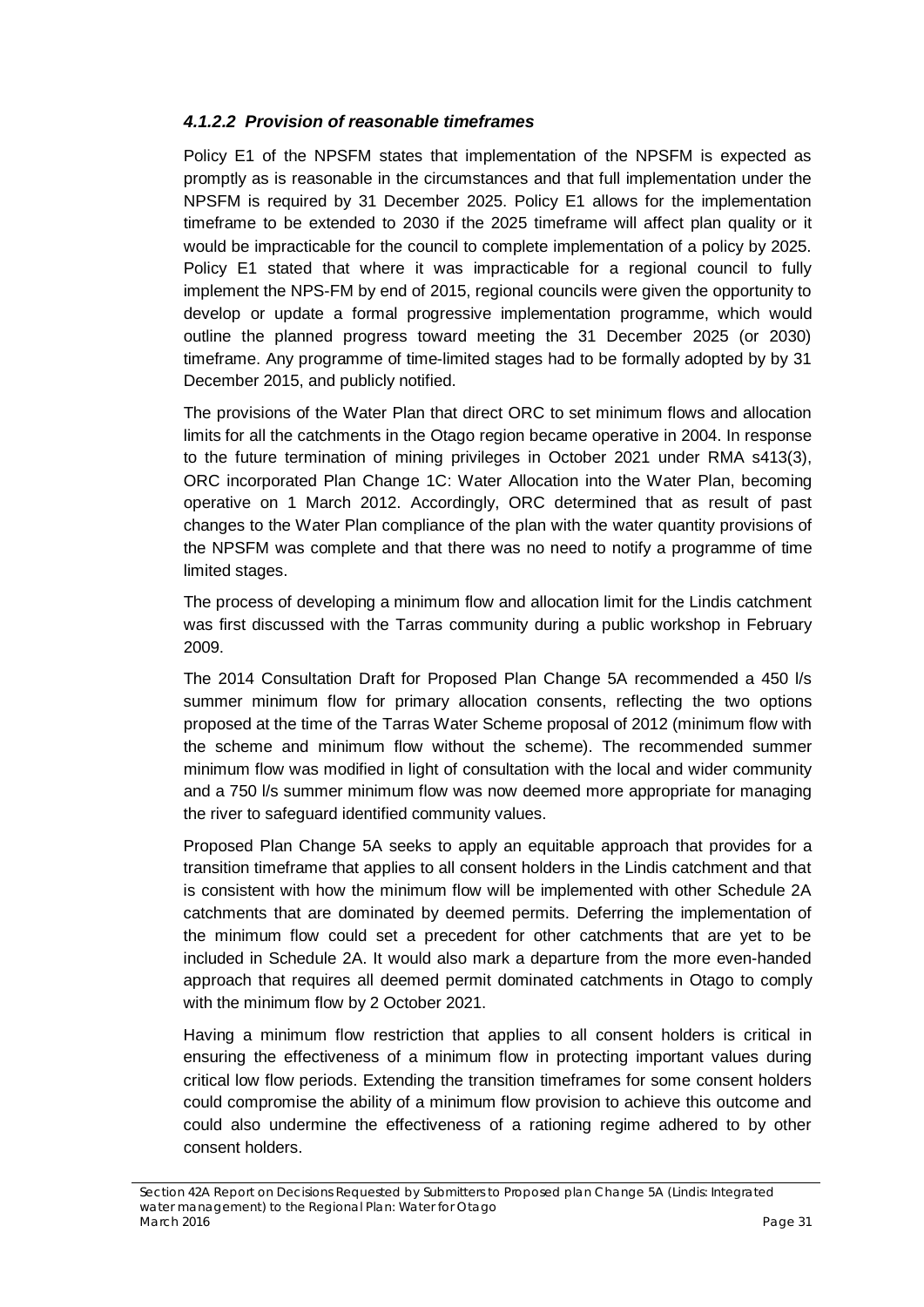# <span id="page-36-0"></span>**4.2. Providing for a clear transition process**

Proposed Plan Change 5A does not prescribe a specific process for transitioning towards the proposed new regime where water takes will be subject to a minimum flow.

# **4.2.1. Summary**

For detail of the submissions received relating to this matter, refer to:

| Provision<br>Code | Provision                                        | $Page(s)$ of<br>Proposed Plan<br>Change | Page(s) of<br>Summary of<br><b>Decisions</b><br>Requested | $Page(s)$ of<br>Section 32<br>Evaluation<br>Report |
|-------------------|--------------------------------------------------|-----------------------------------------|-----------------------------------------------------------|----------------------------------------------------|
| 5                 | Policy 6.4.5, including<br>transition timeframes | N.A.                                    | 54-61                                                     | 15                                                 |

A summary of the amendments requested follows:

 Provide for new policies and rules that create a clear process for the transitioning from mining privileges to RMA consents.

# **4.2.2. Information to assist recommendations**

### *4.2.2.1 Water plan provisions*

A guide "*Preparing a resource consent application to take surface water, including replacing a deemed permit*" was prepared to provide more clarity to water permit holders (including deemed permit holders) in the Lindis area around the process of replacing water permits. This guide explains the relevant provisions of the Water Plan.

In 2012 the Water Plan was amended with an updated suite of policies that include a framework for accommodating the transition from deemed permits to RMA consents and for addressing the various issues that may arise as a result of this process. This framework promotes flexibility by enabling community-driven and catchment–specific solutions to water management while allowing the consideration of unique local challenges and opportunities. It encourages water user groups to think laterally about how they want to manage their collective water use and issues including: abstraction, storage, conveyance, reporting, and monitoring.

Proposed Plan Change 5A does not address these provisions as the purpose of the plan change was never to provide a transition process specifically tailored to the needs of water permit holders in the Lindis.

# *4.2.2.2 Water user groups*

ORC is committed to engaging with water users groups, irrigation companies and individual consent holders in order to facilitate the transition from deemed permits to RMA consents. A Plan Change 1C project implementation programme is currently being developed by ORC to provide guidance and support services to water users and consent holders. The services offered include: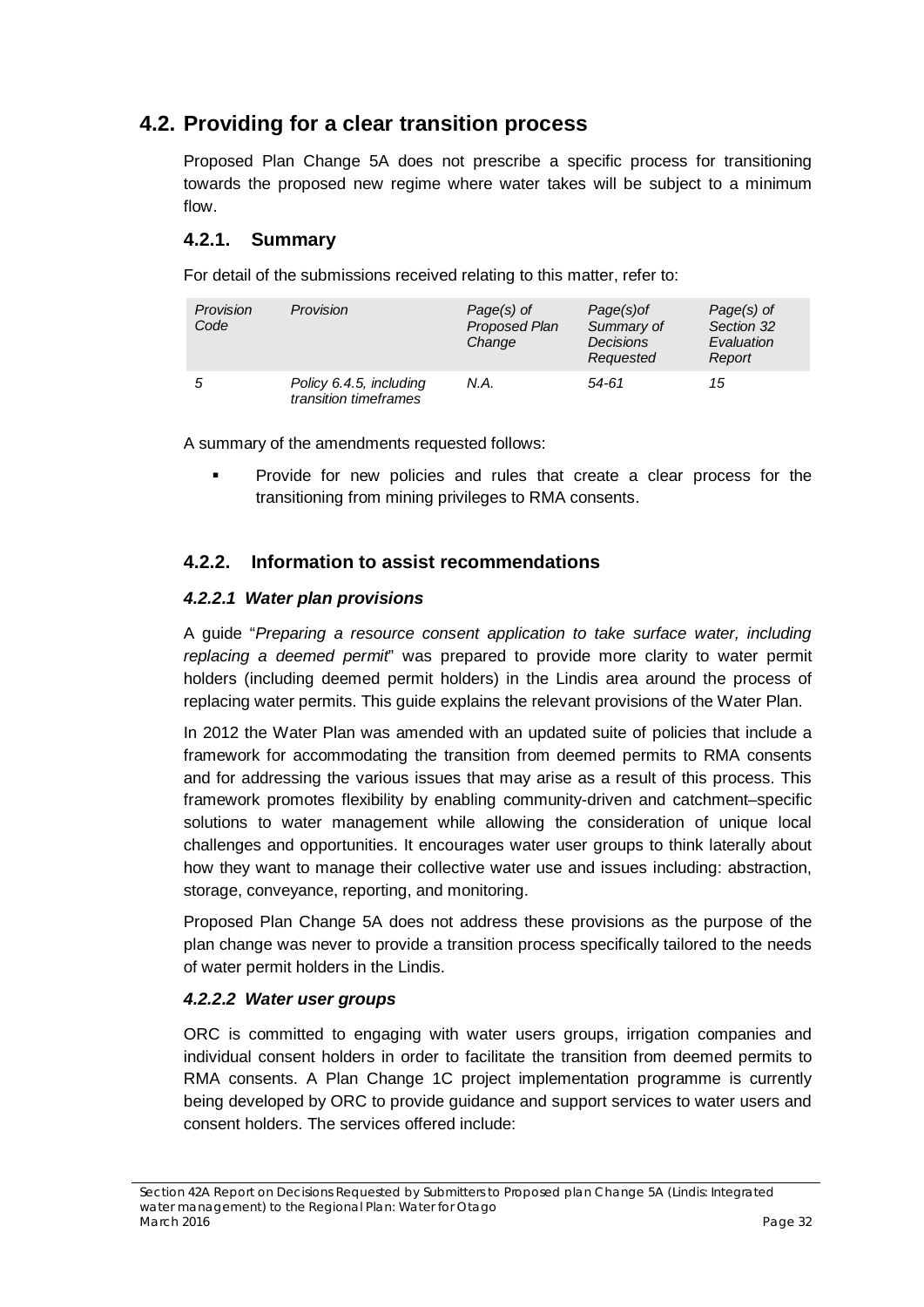- Providing further information about the plan provisions, the benefits of shared water management and information requirements for water permit replacement.
- Providing support with the establishment of water management groups.
- Assisting consent holders with the establishment of relationships with affected parties.
- Providing support for groups that seek to investigate opportunities in water supply and irrigation infrastructure.

This program is independent from the plan change programme.

# <span id="page-37-0"></span>**4.3. Enabling alternative management options**

Proposed Plan Change 5A proposes a sustainable management regime for the taking of water in the Lindis Catchment and Bendigo-Tarras Basin. However, the plan change does not prescribe the management of the river channel, its margins or the wider river environment.

# **4.3.1. Summary**

For detail of the submissions received relating to this matter, refer to:

| Provision<br>Code | <b>Provision</b>          | $Page(s)$ of<br>Proposed Plan<br>Change | Page(s) of<br>Summary of<br><b>Decisions</b><br>Requested | $Page(s)$ of<br>Section 32<br>Evaluation<br>Report |
|-------------------|---------------------------|-----------------------------------------|-----------------------------------------------------------|----------------------------------------------------|
|                   | <b>General Opposition</b> | N.A.                                    | 4-8                                                       | 15                                                 |

A summary of the decisions requested follows:

- **Enable alternative river management techniques.**
- Enable opportunities to move takes and apply innovation and new technology.

# **4.3.2. Information to assist recommendations**

### *4.3.2.1 River management techniques*

ORC supports a holistic management approach for the Lindis River which seeks to enhance river flows and provide meaningful benefits to ecosystem and community values through a broad range of activities, including river bed management, pest management and fisheries management and changes to water take and supply infrastructure.

The transition timeframe provided under Policy 6.4.5 gives the irrigators an opportunity to investigate opportunities provided through the development of new technologies and implement alternative river management measures where appropriate. ORC encourages local communities to continue investigating alternative river management measures, as they may assist irrigators with maintaining access to water under a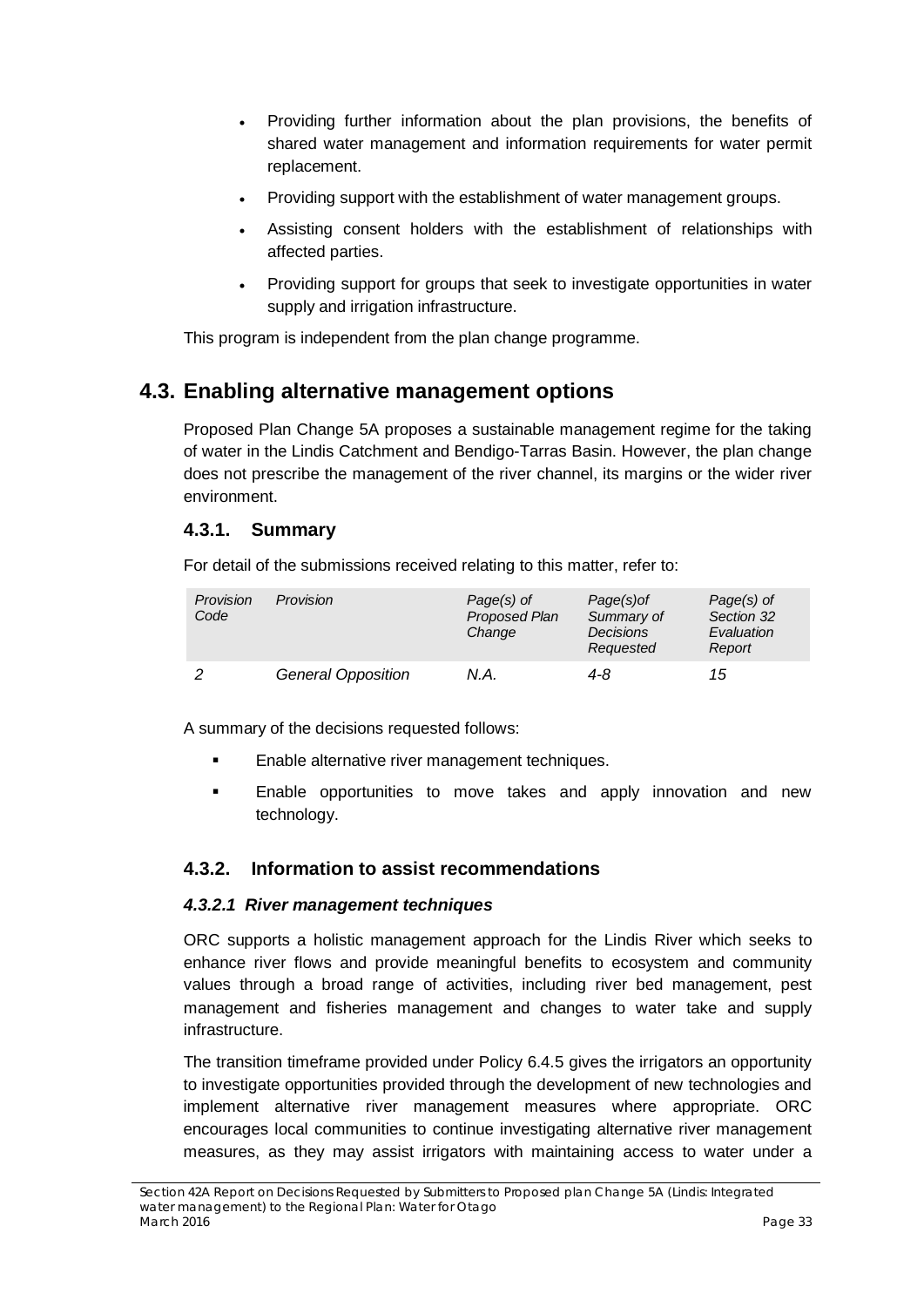minimum flow restriction. However, carrying out alternative river management approaches does not relieve ORC from its duty to give effect to the NPSFM objectives by setting a minimum flow.

The current Water Plan allows for considering a wide range of activities that can play a vital part in maintaining the health of the Lindis River and its dependant ecosystems on a case by case basis through the resource consent process. Resource consent for these activities can be granted if these activities do not generate any adverse effects beyond what is considered acceptable under Policies of Chapter 8 of the Water Plan.

### *4.3.2.2 Innovative water taking technology*

The resource consent and variation processes give applicants and consent authorities the flexibility to quickly respond to any necessary changes that may emerge during the design or implementation stages.

Changing the Water Plan provisions to specifically provide for some of those activities in the Lindis catchment would result in a more complex plan structure and would reduce the flexibility offered by the current policy framework that seeks to provide for these activities. Amending the Water Plan to that effect through the RMA Schedule 1 process is also likely to be a more time-consuming and costly process than a resource consent process.

# <span id="page-38-0"></span>**4.4. Other implementation requests**

The Water Plan encourages the use of alternative water sources such as the Bendigo and Lower Tarras Aquifers and the Clutha/Mata-Au, but the plan change does not prescribe a process for accessing these alternative water sources.

# **4.4.1. Summary**

For detail of the submissions received relating to this matter, refer to:

| Provision<br>Code | Provision                       | Page(s) of<br>Proposed Plan<br>Change | Page(s) of<br>Summary of<br><b>Decisions</b><br>Requested | Page(s) of<br>Section 32<br>Evaluation<br>Report |
|-------------------|---------------------------------|---------------------------------------|-----------------------------------------------------------|--------------------------------------------------|
| 2                 | <b>General Opposition</b>       | N.A.                                  | 4-8                                                       | 15                                               |
| 30                | Implementation - Other requests | N.A.                                  | 61-62                                                     | 15                                               |

A summary of the decisions requested follows:

- Provide for an enabling policy from local and central government to streamline the process to access an alternative source.
- Allow no irrigation takes from Church Creek to protect wildlife and existing stock water takes.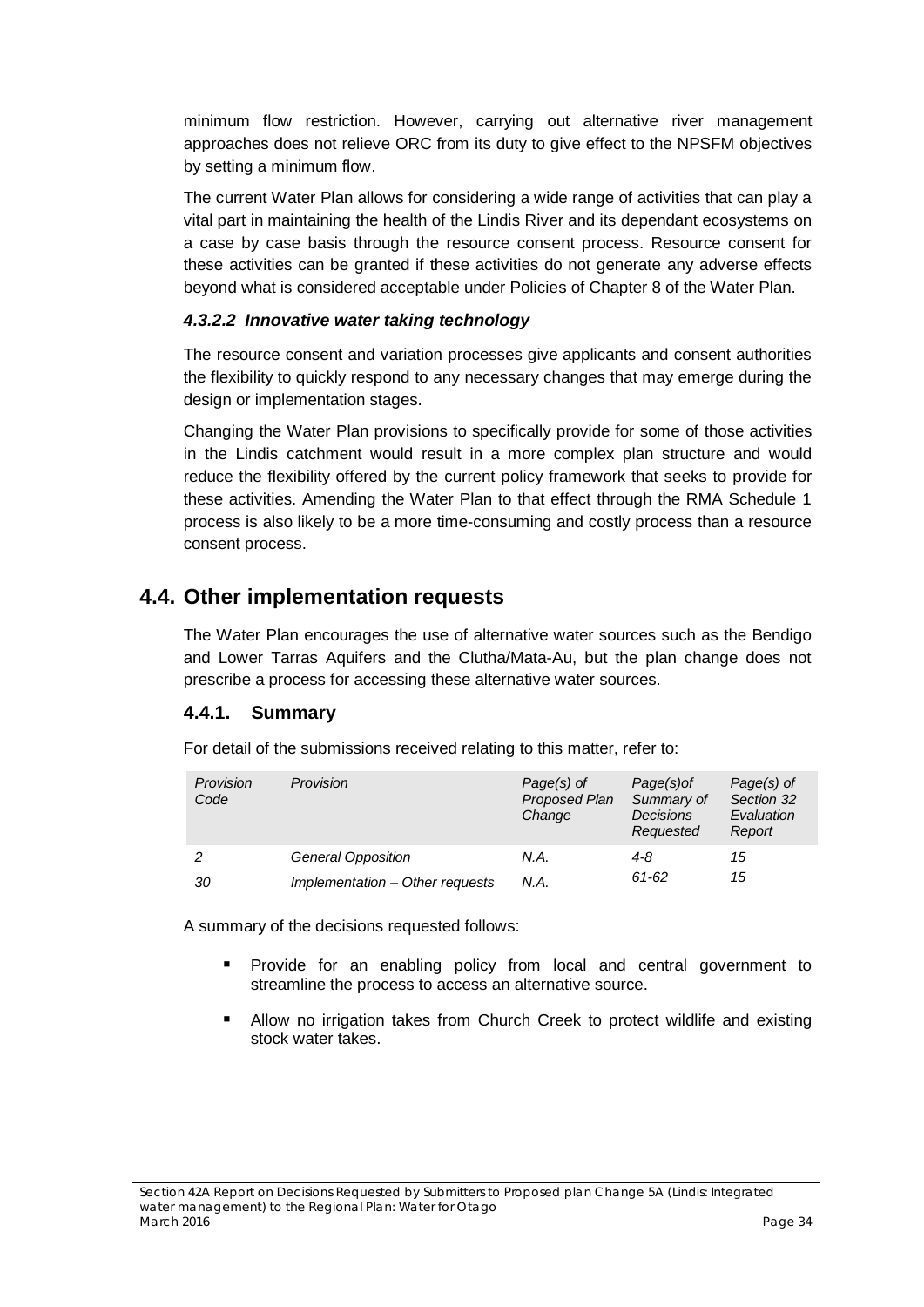# **4.4.2. Information to assist making decisions**

### *4.4.2.1 Water sources access*

Various proprietors, administrators & lessees (including New Zealand Transport Authority, Central Otago District Council, Land Information New Zealand, Department of Conservation and private persons) hold rights over the Clutha/Mata-Au river bed and the land located alongside the river. The Water Plan cannot address the private property rights associated with physical access to water.

ORC has investigated whether there are any possible obstacles to access for irrigators to alternative water sources. The investigation found:

- $\triangleright$  Much of the land along the Clutha/Mata-Au is modified and holds limited ecological values, except for a few pockets of land (e.g. Scientific Reserve).
- $\triangleright$  Where irrigators apply for easements over land administered by Land Information New Zealand, third parties such as Ngai Tahu and Contact Energy are entitled to participate in the decision-making process and ask for financial compensation.
- $\triangleright$  New Zealand Transport Agency and the Central Otago District Council promote an enabling approach and straightforward process towards the granting of easements across road corridors, with emphasis on road safety and maintenance of infrastructure
- $\triangleright$  Irrigators can often consider alternative pipeline routes or locations for infrastructure (e.g. irrigators can avoid the need for easements over river bed or riparian margins by using bores at close distance from the river instead of surface water intakes.)
- $\triangleright$  Irrigators can ensure future access to water after 2021 via the routes of existing water races by obtaining Certificate Specifying Mining Rights under RMA s417.

### *4.4.2.2 Church Creek*

When considering any consent application to dam or take water from Church Creek ORC considers the potential impacts of the proposal on ecosystem values and existing lawful uses of water supported by this water source, as provided for by the Water Plan. Residual flows may be used to protect instream values.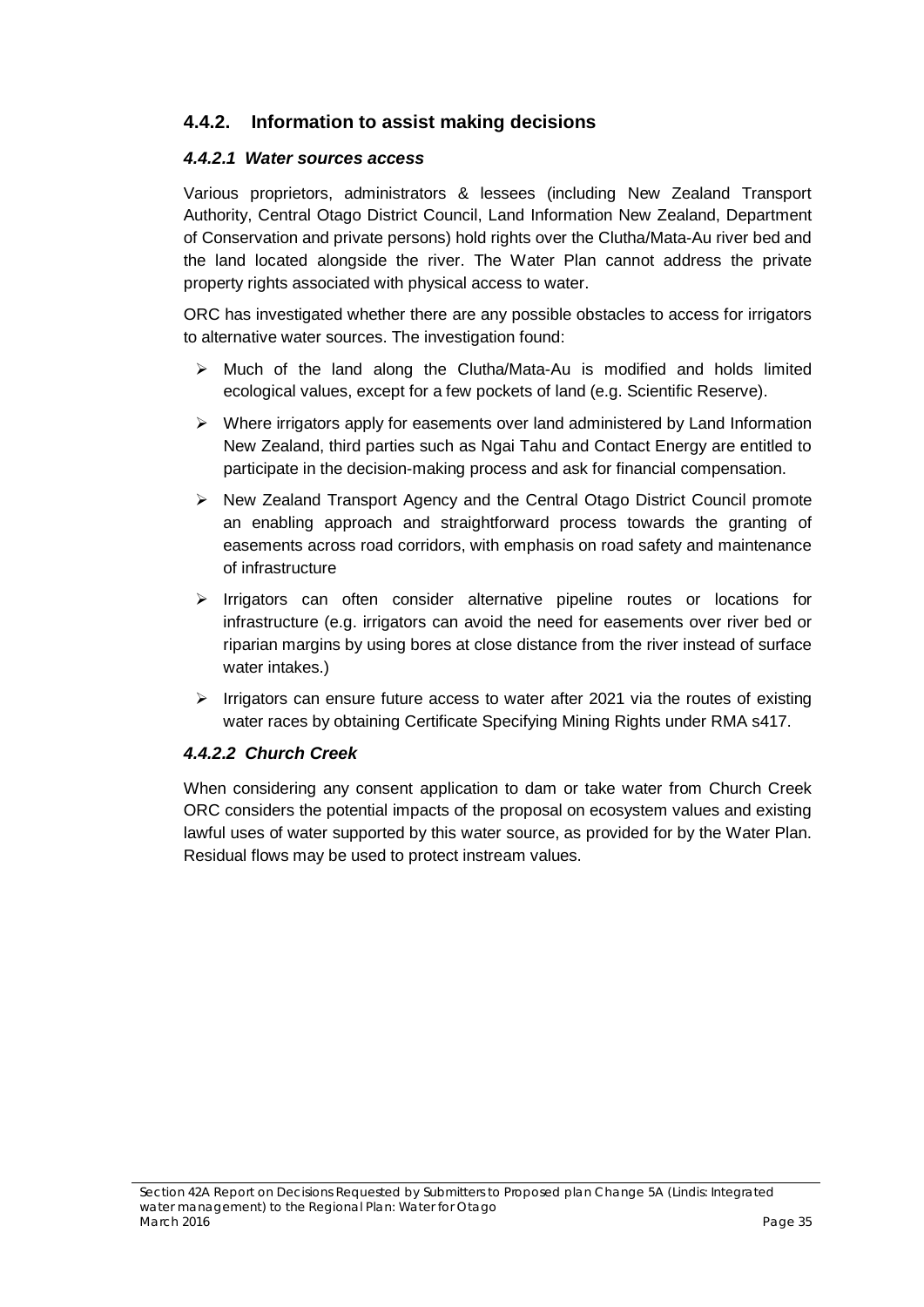# <span id="page-40-0"></span>**5. Process related matters**

This chapter provides an overview of submitter requests and comments relating to the process that was undertaken by ORC to develop Proposed Plan Change 5A.

# <span id="page-40-1"></span>**5.1. The evaluation process under Section 32**

RMA s32 requires that:

- proposals must be examined for their appropriateness in achieving the purpose of the RMA.
- the benefits and costs, and risks of new policies and rules on the community, the economy and the environment need to be clearly identified and assessed.
- the analysis must be documented, so stakeholders and decision-makers can understand the rationale for policy choices.

### **5.1.1. Summary**

For detail of the submissions received relating to this matter, refer to:

| Provision<br>Code | Provision          | $Page(s)$ of<br>Proposed Plan<br>Change | Page(s) of<br>Summary of<br><b>Decisions</b><br>Requested | $Page(s)$ of<br>Section 32<br>Evaluation<br>Report |
|-------------------|--------------------|-----------------------------------------|-----------------------------------------------------------|----------------------------------------------------|
| 2                 | General Opposition | N.A.                                    | 4-8                                                       | Whole                                              |
| 27                | Section 32 Report  | N.A.                                    | 63-64                                                     | Whole                                              |

A summary of decisions requested follows:

- Carry out an evaluation of the plan change in accordance with RMA s32.
- **Undertake a more comprehensive assessment of economic effects.**
- **Undertake a more comprehensive assessment of alternatives.**

### **5.1.2. Information to assist recommendations**

#### *5.1.2.1 Resource Management Act 1991 Section 32*

RMA  $s32(2)(a)(i)$  and (ii) require that the opportunities for economic growth and employment that are anticipated to be provided or reduced by a plan change proposal are assessed.

The Resource Management Amendment Act 2013 introduced new requirements under s32, which do not change its purpose, but encourage quantification of costs and benefits, stress the need to assess economic costs and benefits, and generally require a robust analysis that is proportionate to the type and scale of the proposal.

The Ministry for the Environment's guide to RMA s32, states that how economic growth and employment opportunities are to be assessed and whether specialist input is required depends on the scale and significance of the proposal and that the economy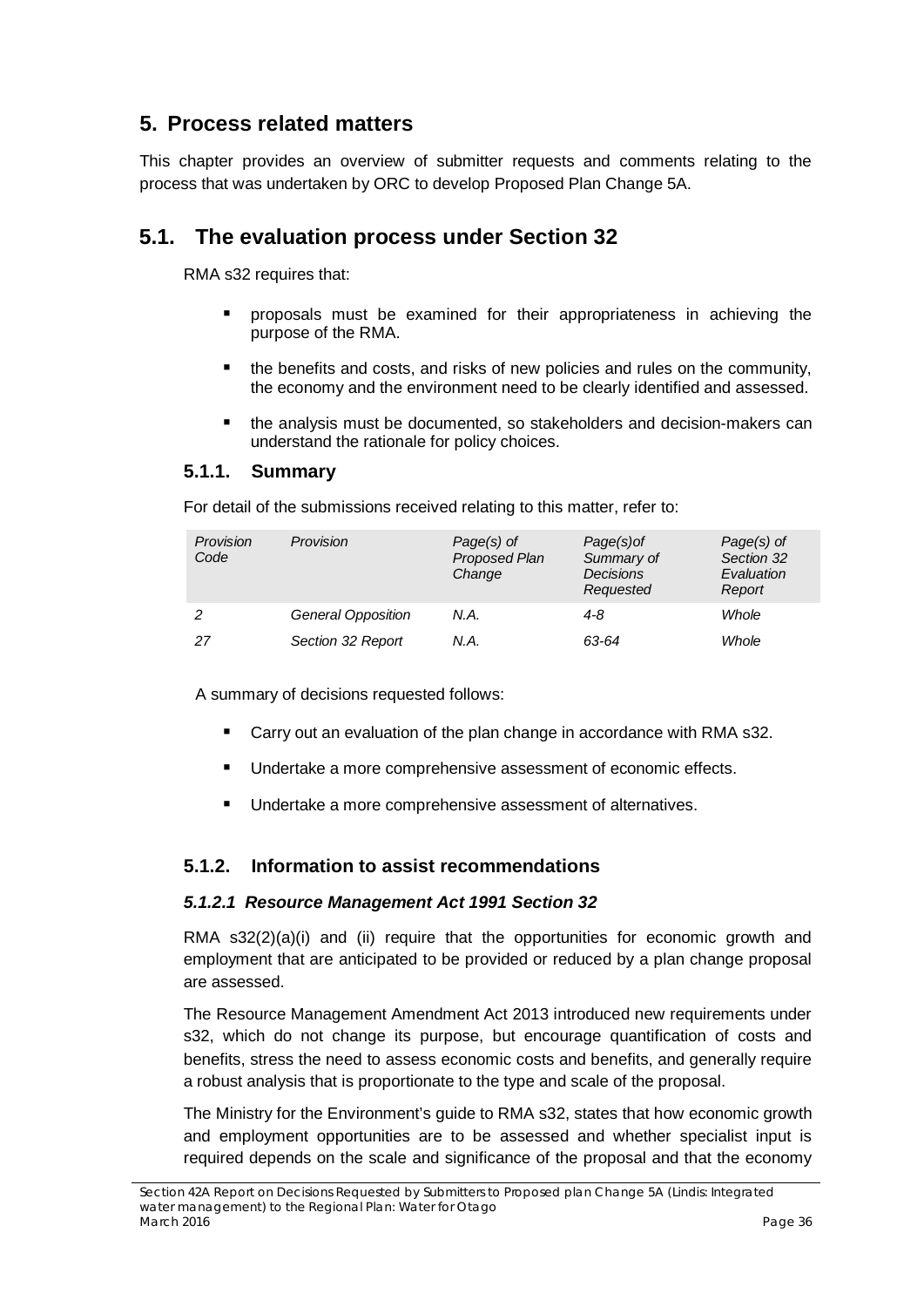should be considered from a broad perspective … and that "..*.[economic] growth is not simply the increases in business activity, household income or population gain, but should be seen from a broad district, regional or even national perspective"*.

The economic analysis that was undertaken for this plan change provides a high level overview at district and regional level and does not look at costs on individual landowners or marginal economic opportunity costs between minimum flow options. To undertake an economic analysis at farm level could be problematic because of the differences between individual farms in terms of scale, farm-type, tax and financial arrangements. Furthermore, the Environment Court has noted (*[Minister of](http://www.westlaw.co.nz/maf/wlnz/app/document?docguid=Iacfcff299f4b11e0a619d462427863b2&&src=doc&hitguid=Iaaf792349f4b11e0a619d462427863b2&snippets=true&startChunk=1&endChunk=1&isTocNav=true&tocDs=AUNZ_NZ_LEGCOMM_TOC%23anchor_Iaaf792349f4b11e0a619d462427863b2)  [Conservation v Otago Regional Co](http://www.westlaw.co.nz/maf/wlnz/app/document?docguid=Iacfcff299f4b11e0a619d462427863b2&&src=doc&hitguid=Iaaf792349f4b11e0a619d462427863b2&snippets=true&startChunk=1&endChunk=1&isTocNav=true&tocDs=AUNZ_NZ_LEGCOMM_TOC%23anchor_Iaaf792349f4b11e0a619d462427863b2)uncil* EnvC C71/2002) that the benefit of an economic analysis is limited in cases where interests such as habitat for fish, recreational use, and landscape and amenity use have to be evaluated against abstractive uses and the impacts of those on industries and the people living in the farming community.

The High Court in *Contact Energy Ltd v Waikato Regional Council* (2007) 14 ELRNZ 128 (HC) also stated that "*… while economic evidence can be useful, a s32 evaluation requires a wider exercise of judgement. This reflects that it is simply not possible to express some benefits or costs in economic terms …*".

In *King Salmon* the Court found that the need to consider alternatives will be determined by the nature and circumstances of the particular plan change. The requirement in RMA s32 is to identify all options, but not necessarily to assess all of these options in detail. Whether a screening of alternative options is required, or a full assessment of a number of options is required is dependent on the scale and significance of the proposal. (MFE, guide for s32)

# <span id="page-41-0"></span>**5.2. The consultation process**

The consultation process for preparing and undertaking a proposed change to a regional plan is set out under Clauses 3 and 6-8A of RMA Schedule 1.

# **5.2.1. Summary**

For detail of the submissions received relating to this matter, refer to:

| Provision<br>Code | Provision          | $Page(s)$ of<br>Proposed Plan<br>Change | Page(s) of<br>Summary of<br><b>Decisions</b><br>Requested | $Page(s)$ of<br>Section 32<br>Evaluation<br>Report |
|-------------------|--------------------|-----------------------------------------|-----------------------------------------------------------|----------------------------------------------------|
|                   | General Opposition | N.A.                                    | 4-8                                                       | $15 - 16$                                          |

A summary of decisions requested follows:

- Limit input into the plan change process to those that are economically impacted by the proposal or parties that have been involved in the earlier stages of the community consultation process.
- Amend the proposal to better reflect the values that were identified by the local community during the community workshop process.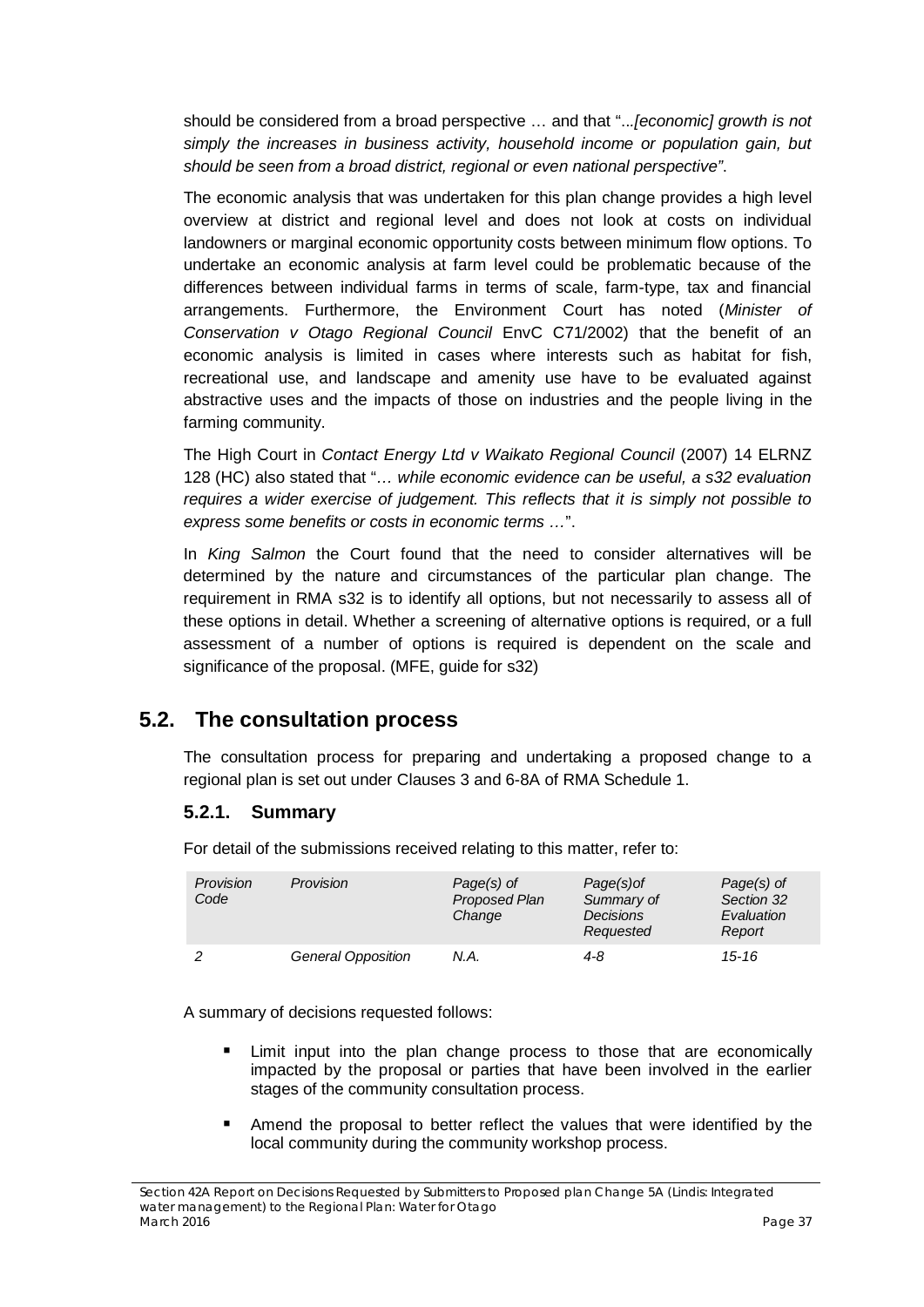# **5.2.2. Information to assist recommendations**

### *5.2.2.1 RMA consultation obligations under Schedule 1*

Proposed Plan Change 5A has been prepared lawfully, in accordance with Clause 3 of RMA Schedule 1, which set out the statutory requirements for consultation which must occur before the notification of any proposed plan change, and Clauses 6-8A of RMA Schedule 1, which set out the processes and requirements for making submissions.

The aim of the consultation and submission process is to effectively communicate with individuals and groups with diverse values and concerns and give them with an opportunity to provide feedback in order to improve the quality and buy-in of the plan change proposal.

### *5.2.2.2 Consultation undertaken by ORC*

ORC has undertaken extensive consultation with local community members, Tangata Whenua and other stakeholder groups to identify community values and discuss options for the management of water resources.

To meet its consultation duties under the RMA ORC has applied a variety of consultation techniques:

- **ORC website,** with information made available on the plan change process, workshop presentations, and technical reports and data, together with a contact person for more information and questions.
- **Local interest group meetings** (period April June 2015), organised by those parties and attended by ORC.
- **Community workshops** (6 workshops in the period February 2009 April 2015), advertised in the local newspaper and local outlets, open to all members of the public.

In April 2014 ORC also produced a Consultation Draft of Proposed Plan Change 5A with a recommended option for managing the Lindis River and the aquifers in the Bendigo-Tarras Basin. Community feedback on the Consultation Draft and additional information provided by stakeholder groups after the release of the Consultation Draft was considered in the updated plan change proposal that was presented to the community during a public meeting in April 2015. Feedback from this round of consultation was considered in preparing the proposed plan change that was notified on 8 August 2015.

This process of collating information through different methods allowed ORC to identify values that were important to the local and wider community and to evaluate the appropriateness of any allocation and minimum flow regime option in providing for these values.

An important principle of undertaking meaningful and effective consultation is that the local authority is prepared to modify the proposal as a result of the consultation input. The High Court has endorsed the view that consultation should be undertaken with an open mind and that arguments made and values expressed can result in modification of proposals. This became evident in its ruling in *[West Coast United Council v Prebble](http://www.westlaw.co.nz/maf/wlnz/app/document?docguid=Ie74c0d749f8611e0a619d462427863b2&&src=doc&hitguid=I154b26b59f3311e0a619d462427863b2&snippets=true&startChunk=1&endChunk=1&isTocNav=true&tocDs=AUNZ_NZ_LEGCOMM_TOC%23anchor_I154b26b59f3311e0a619d462427863b2)* (1988) 12 NZTPA 399 (HC) which states that "*Consulting involves the statement of a*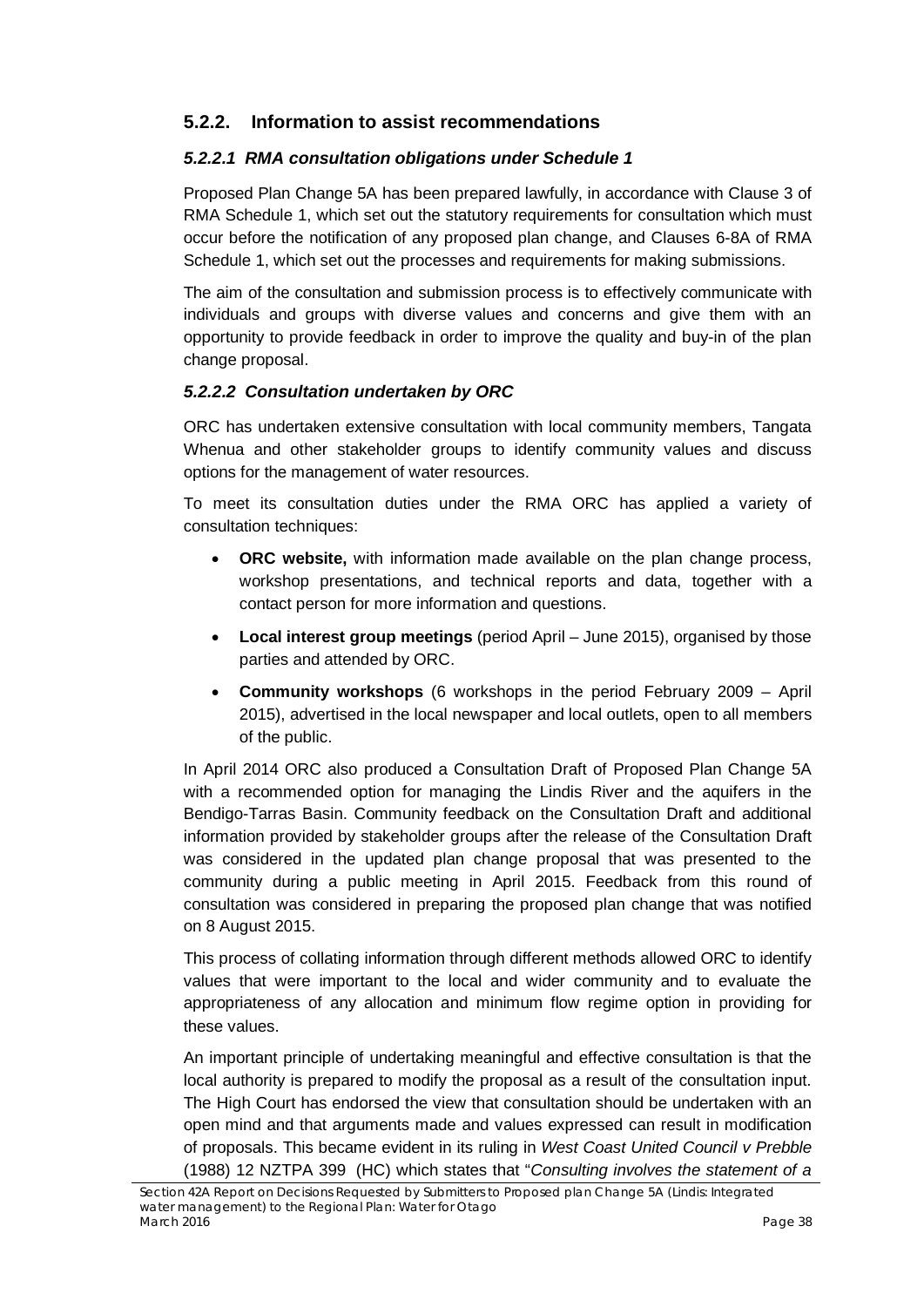*proposal not yet finally decided upon, listening to what others have to say, considering their responses and then deciding what will be done.*"

### *5.2.2.3 Restricting consultation to specific parties*

RMA Schedule 1 consultation and notification processes do not restrict who may be involved (apart from trade competition). Although one of the current RMA reform proposals could restrict participants in plan change processes, this is not law.

### *5.2.2.4 Better reflect local community values*

.

The previous chapters 1-3 of this report address this matter.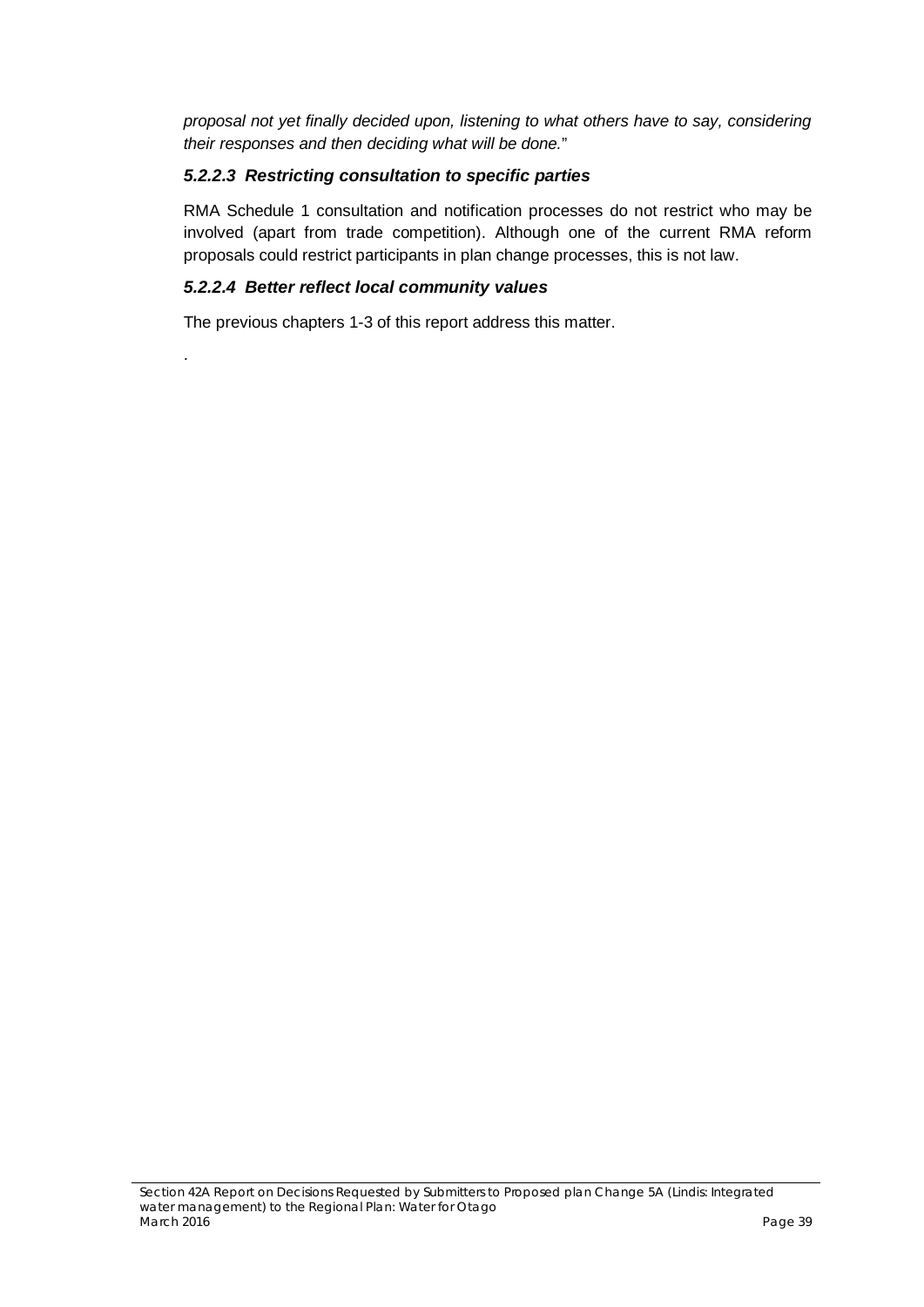# <span id="page-44-0"></span>**6. Other requests**

This chapter provides recommendations regarding specific requests about matters not dealt with elsewhere in this report.

# <span id="page-44-1"></span>**6.1. Minor and consequential amendments**

The plan change proposes a number of minor and consequential changes, including changes to the Plan's table of contents, page numbering, and headers and footers.

# **6.1.1. Summary**

For detail of the submissions received relating to this matter, refer to:

| Provision<br>Code | Provision                                | Page(s) of<br>Proposed Plan<br>Change | Page(s) of<br>Summary of<br><b>Decisions</b><br>Requested | Page(s) of<br>Section 32<br>Evaluation<br>Report |
|-------------------|------------------------------------------|---------------------------------------|-----------------------------------------------------------|--------------------------------------------------|
| 26                | Minor and<br>consequential<br>amendments | 13                                    | 63                                                        | N.A.                                             |

A summary of decisions requested follows:

**Make any further amendments necessary to give effect to the proposed plan** change be made.

# **6.1.2. Information to assist recommendations**

Clause 10(2) of Schedule 1 RMA provides for any necessary consequential alterations.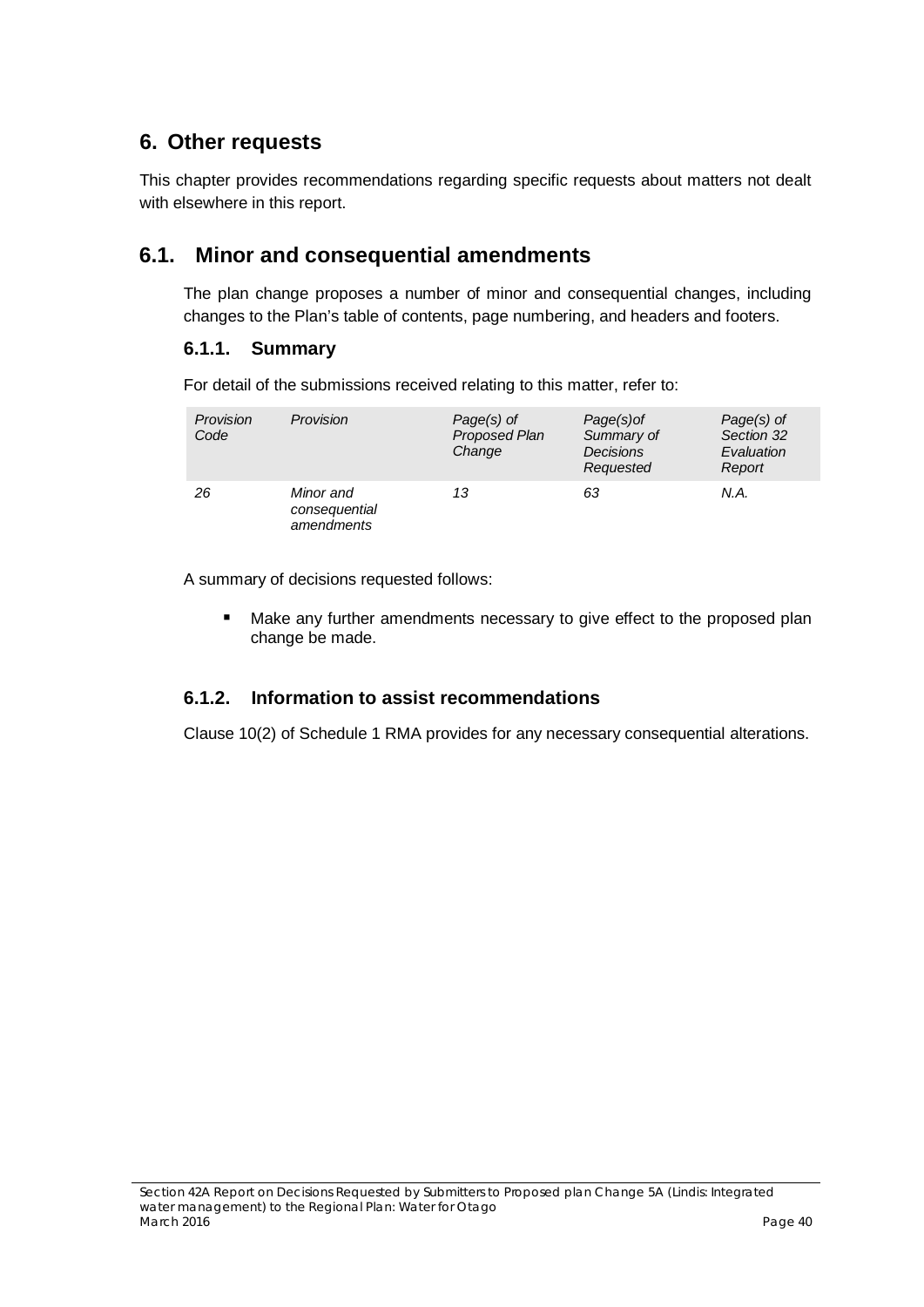# <span id="page-45-0"></span>**7. Matters beyond the scope**

| Provision<br>Code | Provision                       | $Page(s)$ of<br>Proposed Plan<br>Change | Page(s) of<br>Summary of<br><b>Decisions</b><br>Requested | $Page(s)$ of<br>Section 32<br>Evaluation<br>Report |
|-------------------|---------------------------------|-----------------------------------------|-----------------------------------------------------------|----------------------------------------------------|
| 33                | Beyond the scope $-$<br>general | N.A.                                    | 65-66                                                     | N.A.-                                              |

A number of submissions requested decisions that are considered beyond the scope of the proposed plan change and which consequently would not be considered further through this process. These include:

- Add "birddiv" to the list of values of the Central Otago sub region included in Water Plan Schedule 1A.
- Amend the Water Plan to ensure those switching to the alternative source of water from the Clutha/Mata-Au should continue to enjoy primary allocation status in the replacement consent.
- **Publicly notify allocation in the Lindis River and associated aquifers.**
- ORC to take on a proactive management approach.

# **7.1.1. Information to assist making decisions**

### *7.1.1.1 Water Plan Schedule 1A*

Proposed Plan Change 5A does not propose changes to Water Plan Schedule 1A, and any change to that schedule would need to be addressed through a separate plan change.

# *7.1.1.2 Clutha Mata-Au takes*

This plan change does not propose changes to the provisions that provide for the taking of surface water from the Clutha/Mata-Au, and any change to these provisions would need to be addressed through a separate plan change.

# *7.1.1.3 Information on allocation status*

ORC is committed to provide transparency around the resource management matters relating to all the regions resources. Information around the allocation status of the surface and groundwater resources of the Lindis catchment and Bendigo-Tarras Basin is now publicly available on the ORC's website. Information about individual water permits is also publicly available and accessible via the ORC website's Open Data Platform. Community and private sector organisations can use this data to better understand what is happening in the region and help the council protect and enhance Otago's resources.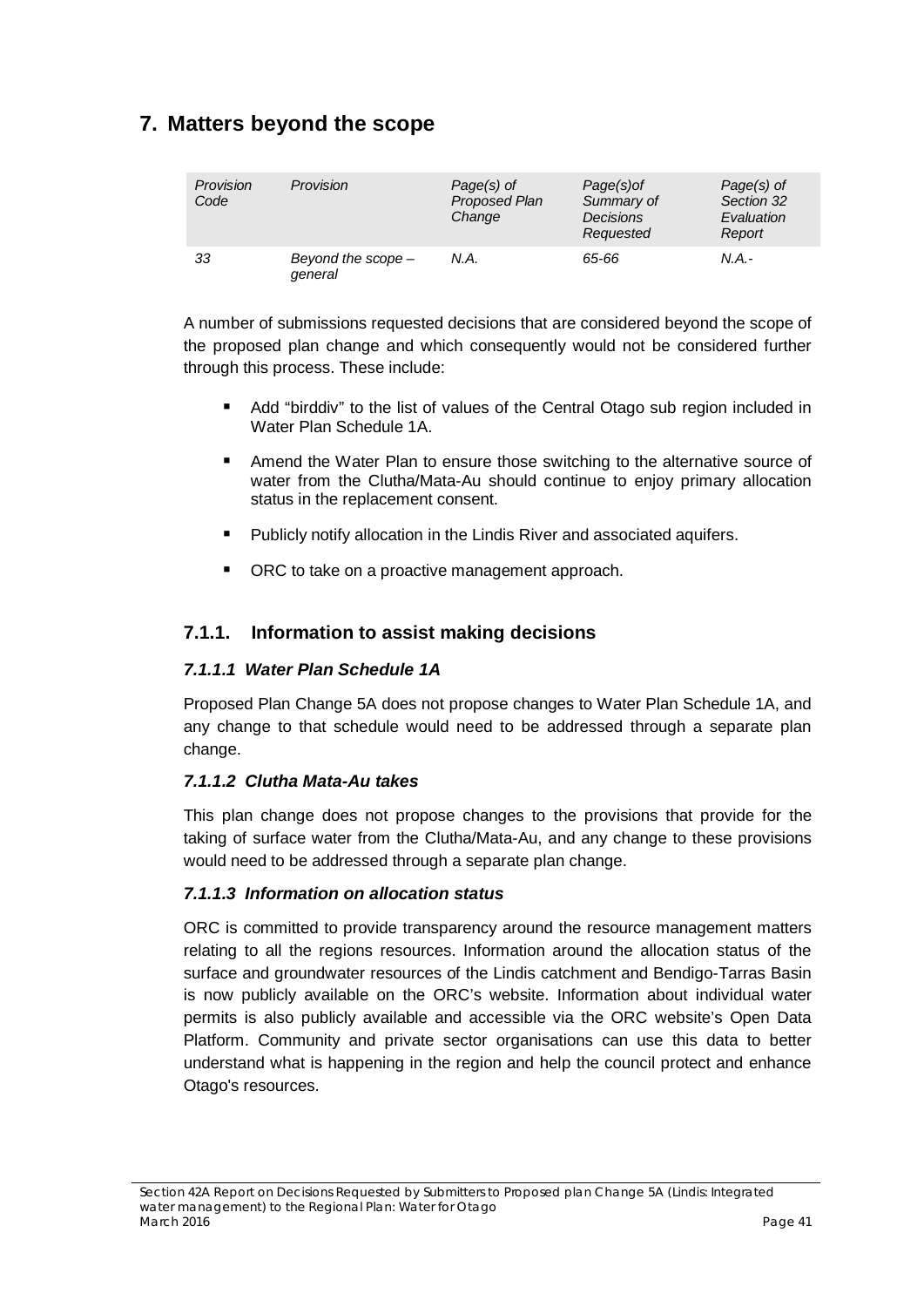### *7.1.1.4 Pro-active engagement with consent holders*

ORC is committed to actively engage with water users in the Lindis Catchment. The water users group programme is currently being developed by ORC to provide guidance and support services that must assist water users with the transition process towards the proposed water management regime.

### *7.1.1.5 Concluding note*

If the commissioners hear evidence from a submitter that leads them to conclude a matter is within the scope of the proposed plan change, that matter can be considered further at the hearing and through deliberations.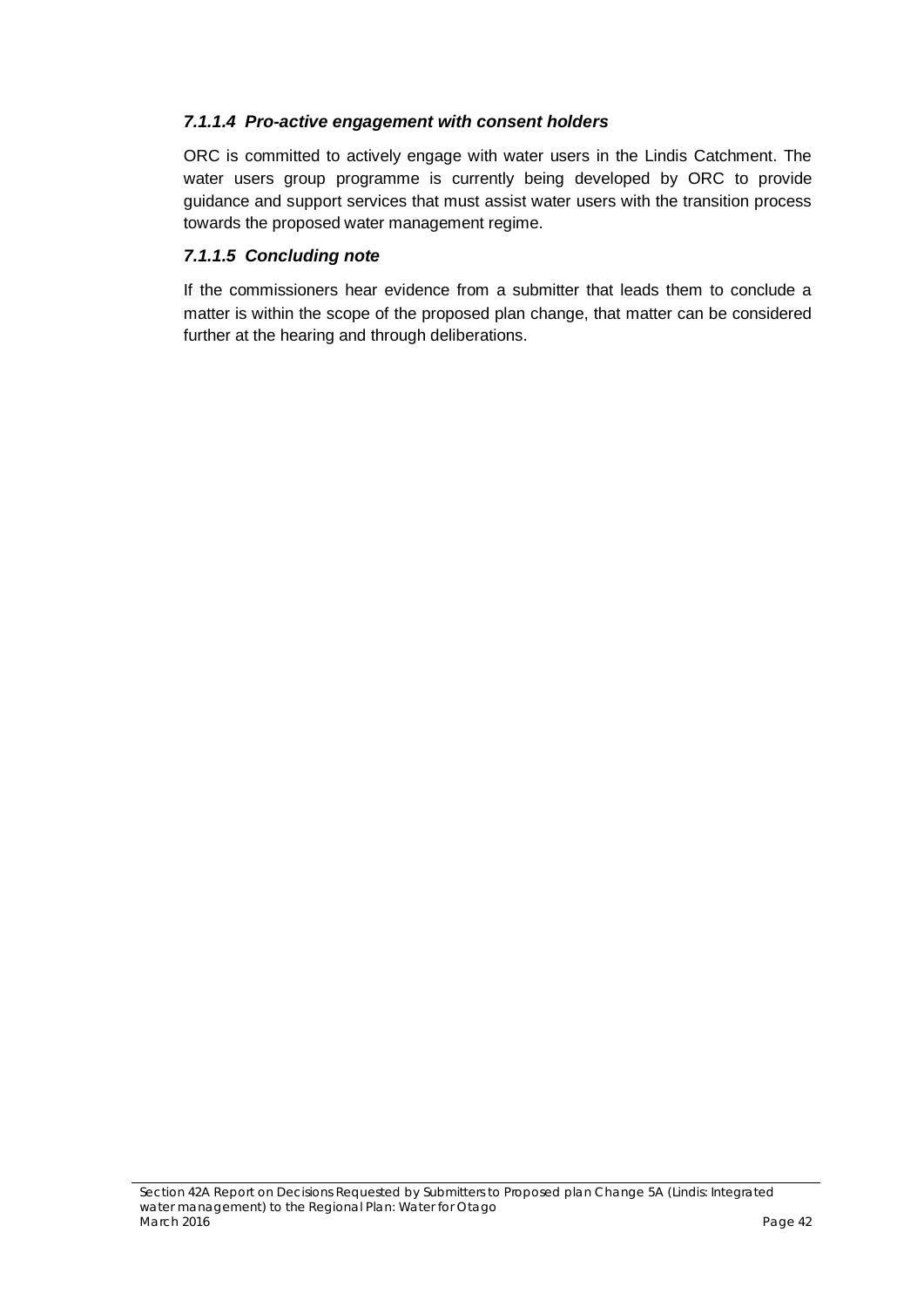# <span id="page-47-0"></span>**Main reference material**

National Policy Statement for Freshwater Management 2014 Regional Plan: Water for Otago (updated to 1 June 2015) Resource Management Act 1991 National Policy Statement for Renewable Electricity Generation 2011 Proposed National Environmental Standard on Ecological Flows and Water Levels 2008

### **ORC reports to committee**

2010/1776: Bendigo-Tarras Allocation Study 2014/764: Consultation Draft Proposed Plan Change 5A (Lindis: Integrated Water Management) 2012/1036: NPS for Freshwater Management: Implementation

### **Technical reports**

"Water quality in the Lindis River catchment", ORC, January 2016

"Update of scientific work in the Lindis catchment: 2008-2015", ORC, January 2016

"Bendigo and Tarras Allocation Study", ORC, December 2010

"Economic impacts of minimum flow regimes on the Lindis River", BERL Economics, 2015

"Lindis Catchment: Hydrological analysis to support an economic assessment of the potential impact of a minimum flow regime for the Lindis River", OPUS International Consultants, 2015

"Lindis Catchment Water Resource Study", ORC, June 2014

"Management Flow for Aquatic Ecosystems in the Lindis River", ORC, July 2008

### **Lindis catchment / ORC workshop material**

"Information Sheet: Lindis Catchment and Bendigo-Tarras Basin", ORC, updated to June 2015

*Workshop 1, 19 Feb 2009:*

"Key themes from small group discussion"

"Minutes"

"Presentation"

*Workshop 2, 11 May 2010:*

"Comments and feedback"

"Flow matrix assessment"

*Workshop 3, 22 Mar 2011*

"Presentation 1"

*Section 42A Report on Decisions Requested by Submitters to Proposed plan Change 5A (Lindis: Integrated water management) to the Regional Plan: Water for Otago March 2016 Page 43*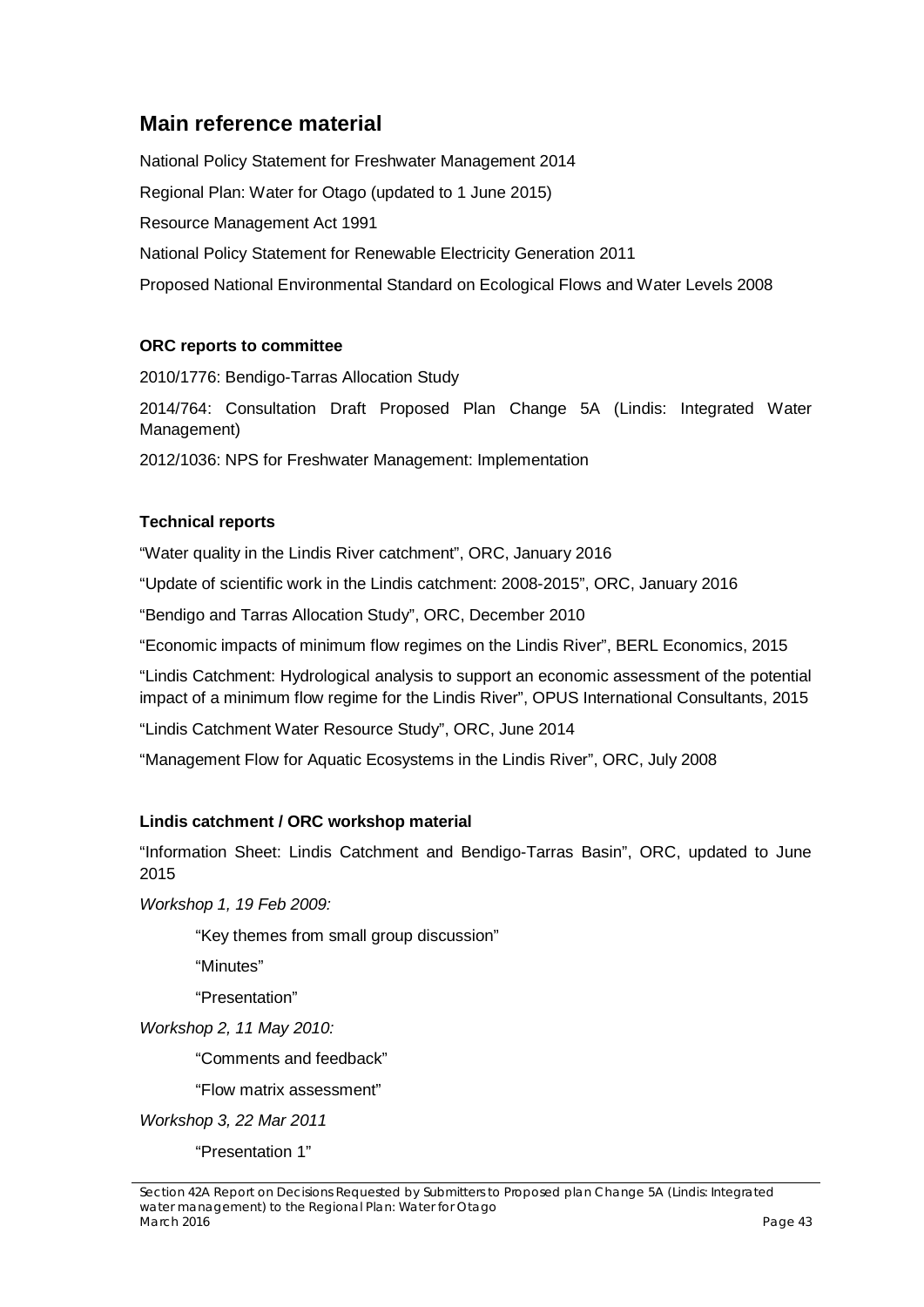"Presentation 2: Groundwater" *Workshop 4, 30 Nov 2011* "Feedback" "Presentation" "Regime Handout" *Workshop 5: 1 April 2014* "Key themes" "Presentation" *Workshop 6: 1 April 2015* "Key themes" "Presentation"

"Flow sharing in the Lower Lindis", Lindis Community Think Tank, 2015

"Lindis Think Tanks", Lindis Community Think Tank, 2015

#### **Other material**

"Guide to Preparing a resource consent application to take surface water, including replacing a deemed permit", ORC, August 2015.

"Towards Better Tourism Outcomes for Central Otago 2014-2019 – A community owned strategy", Central Otago District Council, 2013.

"Otago Economic Overview", BERL, 2012

"Central Otago Outdoor Recreation Strategy 2012-2022 – A community owned strategy", Central Otago District Council, 2012.

"Analysis of flow loss between the Ardgour Road hydrological site and Clutha confluence on the Lindis River in 2015/16", Otago Regional Council, 2016

### **All reference material and background data is available online [www.orc.govt.nz](http://www.orc.govt.nz/) .**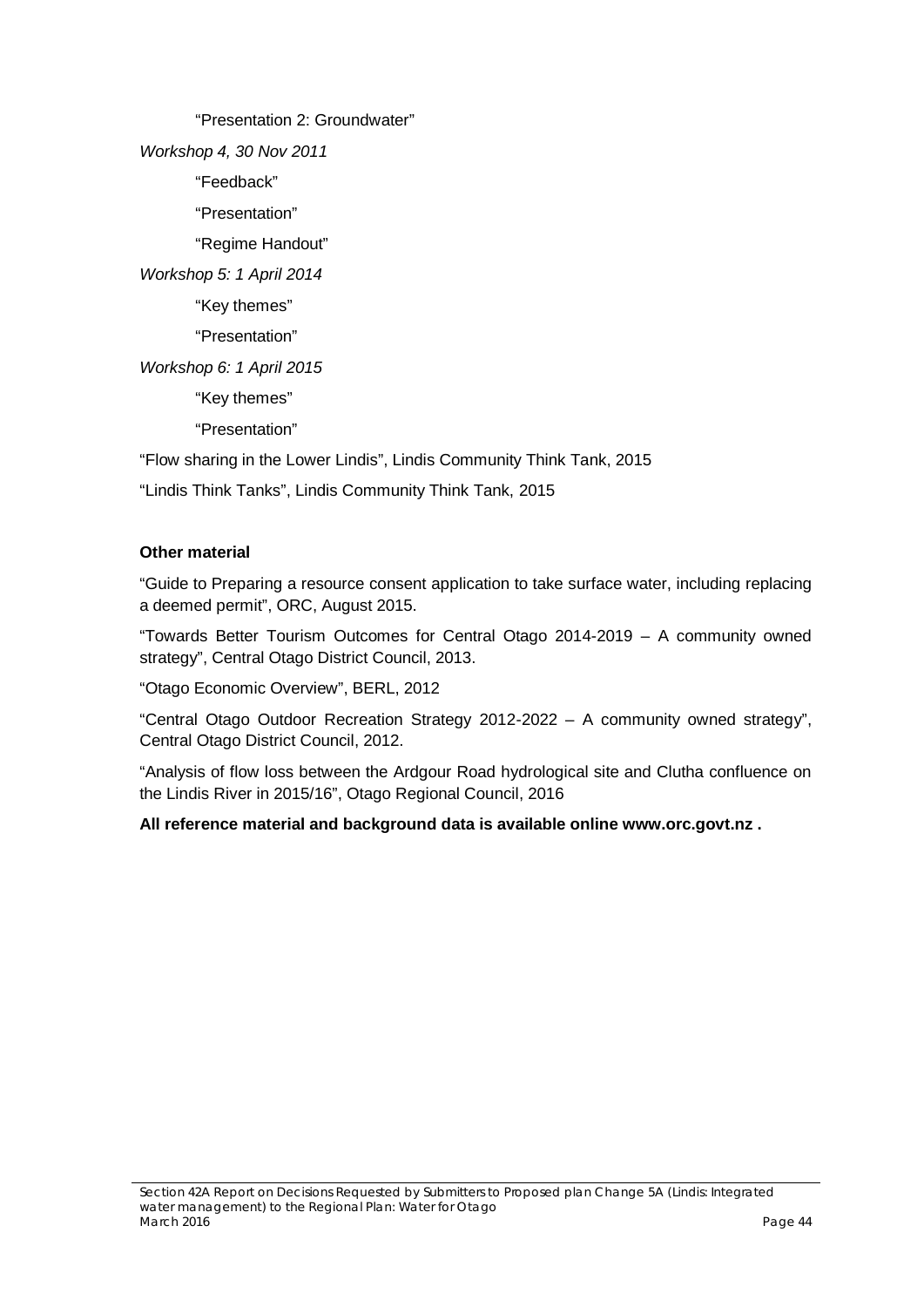# <span id="page-49-0"></span>**Appendix 1: National Policy Statement for Freshwater Management 2014 – Section B. Water Quantity**

### **B. Water quantity**

### **Objective B1**

To safeguard the life-supporting capacity, ecosystem processes and indigenous species including their associated ecosystems of fresh water, in sustainably managing the taking, using, damming, or diverting of fresh water.

#### **Objective B2**

To avoid any further over-allocation of fresh water and phase out existing over-allocation.

#### **Objective B3**

To improve and maximise the efficient allocation and efficient use of water.

#### **Objective B4**

To protect significant values of wetlands and of outstanding freshwater bodies.

#### **Policy B1**

By every regional council making or changing regional plans to the extent needed to ensure the plans establish freshwater objectives in accordance with Policies CA1-CA4 and set environmental flows and/or levels for all freshwater management units in its region (except ponds and naturally ephemeral water bodies) to give effect to the objectives in this national policy statement, having regard to at least the following:

- a) the reasonably foreseeable impacts of climate change;
- b) the connection between water bodies; and
- c) the connections between freshwater bodies and coastal water.

#### **Policy B2**

By every regional council making or changing regional plans to the extent needed to provide for the efficient allocation of fresh water to activities, within the limits set to give effect to Policy B1.

### **Policy B3**

By every regional council making or changing regional plans to the extent needed to ensure the plans state criteria by which applications for approval of transfers of water take permits are to be decided, including to improve and maximise the efficient allocation of water.

#### **Policy B4**

By every regional council identifying methods in regional plans to encourage the efficient use of water.

### **Policy B5**

By every regional council ensuring that no decision will likely result in future over-allocation – including managing fresh water so that the aggregate of all amounts of fresh water in a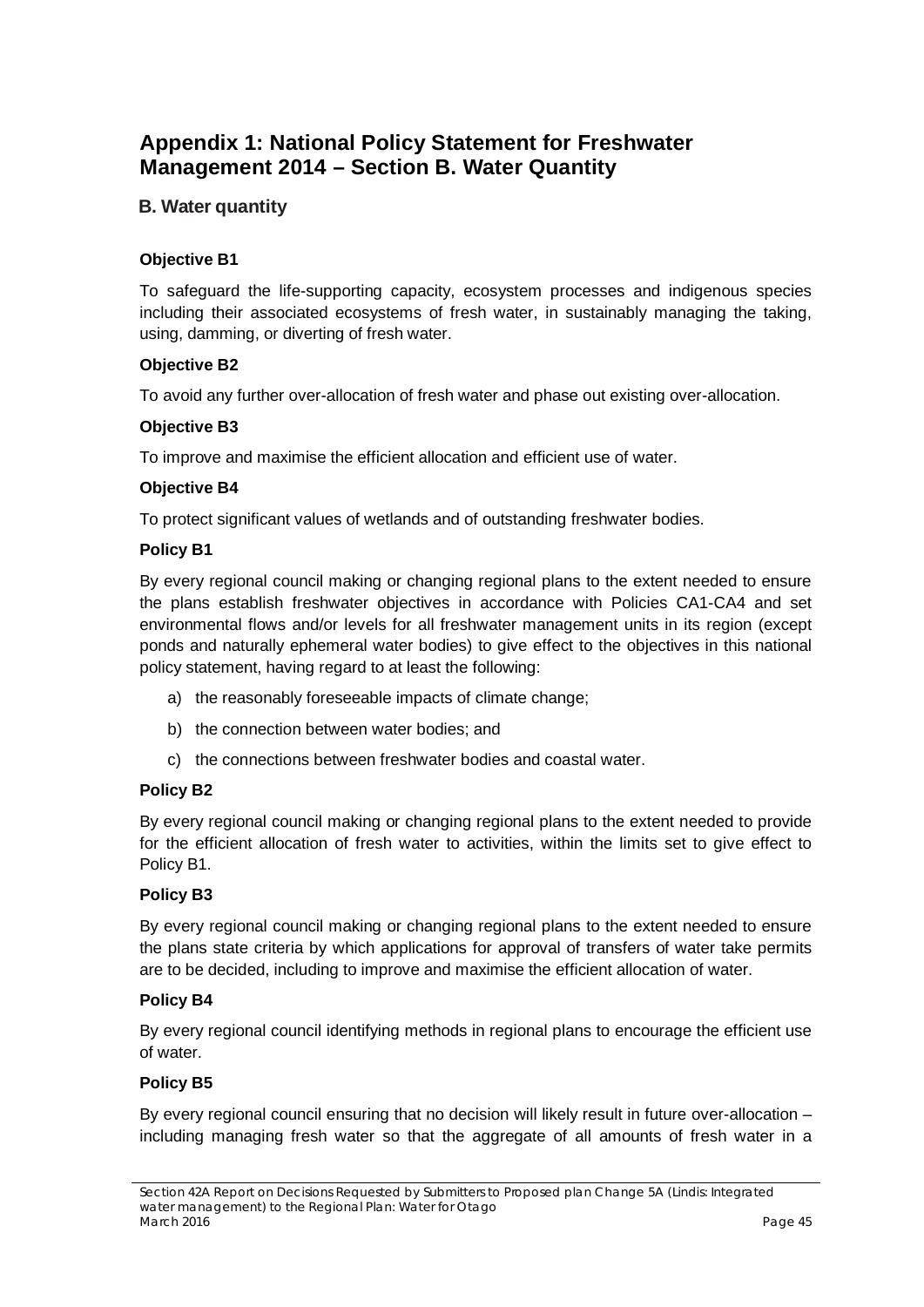freshwater management unit that are authorised to be taken, used, dammed or diverted does not over- allocate the water in the freshwater management unit.

#### **Policy B6**

By every regional council setting a defined timeframe and methods in regional plans by which over-allocation must be phased out, including by reviewing water permits and consents to help ensure the total amount of water allocated in the freshwater management unit is reduced to the level set to give effect to Policy B1.

### **Policy B7 and direction (under section 55) to regional councils**

By every regional council amending regional plans (without using the process in Schedule 1) to the extent needed to ensure the plans include the following policy to apply until any changes under Schedule 1 to give effect to Policy B1 (allocation limits), Policy B2 (allocation), and Policy B6 (over-allocation) have become operative:

- *"1. When considering any application the consent authority must have regard to the following matters:*
	- *a. the extent to which the change would adversely affect safeguarding the lifesupporting capacity of fresh water and of any associated ecosystem and*
	- *b. the extent to which it is feasible and dependable that any adverse effect on the life- supporting capacity of fresh water and of any associated ecosystem resulting from the change would be avoided.*
- *2. This policy applies to:*
	- *a. any new activity and*
	- *b. any change in the character, intensity or scale of any established activity –*

*that involves any taking, using, damming or diverting of fresh water or draining of any wetland which is likely to result in any more than minor adverse change in the natural variability of flows or level of any fresh water, compared to that which immediately preceded the commencement of the new activity or the change in the established activity (or in the case of a change in an intermittent or seasonal activity, compared to that on the last occasion on which the activity was carried out).*

*3. This policy does not apply to any application for consent first lodged before the National PolicyStatement for Freshwater Management 2011 took effect on 1 July 2011."*